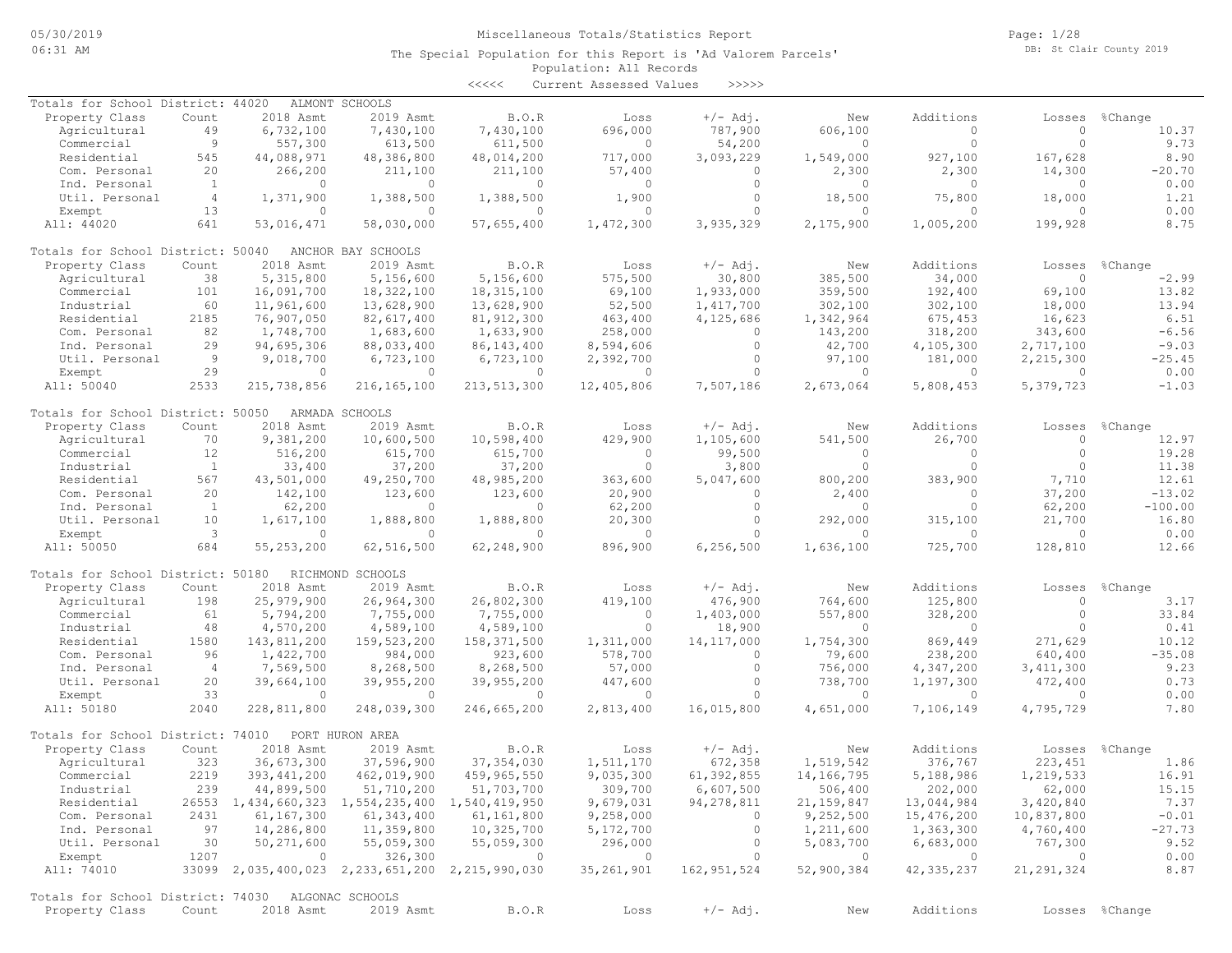|                                                      |                |                          |                                                 | $\prec\prec\prec\prec\prec$ | Current Assessed Values | >>>>>         |              |            |            |                |
|------------------------------------------------------|----------------|--------------------------|-------------------------------------------------|-----------------------------|-------------------------|---------------|--------------|------------|------------|----------------|
| Agricultural                                         | 64             | 8,136,200                | 8,583,300                                       | 8,583,300                   | 3,700                   | 210,100       | 240,700      | 195,300    | 0          | 5.50           |
| Commercial                                           | 630            | 50,909,700               | 58,967,700                                      | 58,429,300                  | 671,300                 | 7,947,300     | 243,600      | 82,800     | 533,672    | 14.77          |
| Industrial                                           | 32             | 3,011,200                | 3,499,700                                       | 3,499,700                   | $\circ$                 | 488,500       | $\Omega$     | $\circ$    | $\circ$    | 16.22          |
| Residential                                          | 9809           | 731,545,122              | 797,757,800                                     | 790, 411, 957               | 5,054,237               | 54,601,955    | 9,319,117    | 6,140,259  | 1,632,526  | 8.05           |
| Ag. Personal                                         | $\overline{1}$ | 13,800                   | 12,300                                          | 12,300                      | 1,500                   | 0             | $\Omega$     | $\Omega$   | $\circ$    | $-10.87$       |
| Com. Personal                                        | 431            | 3,992,800                | 4,173,600                                       | 4,156,200                   | 466,100                 | $\circ$       | 629,500      | 1,152,500  | 530,500    | 4.09           |
| Ind. Personal                                        | 13             | 216,600                  | 116,100                                         | 116,100                     | 107,600                 | $\circ$       | 7,100        | $\circ$    | 103,000    | $-46.40$       |
| Util. Personal                                       | 8 <sup>8</sup> | 11,028,500               | 11,620,700                                      | 11,620,700                  | 18,000                  | $\circ$       | 610,200      | 1,095,100  | 196,100    | 5.37           |
| Exempt                                               | 681            | $\circ$                  | 100                                             | $\Omega$                    | $\circ$                 | $\Omega$      | $\Omega$     | $\circ$    | $\circ$    | 0.00           |
| All: 74030                                           | 11669          | 808, 853, 922            | 884,731,300                                     | 876, 829, 557               | 6,322,437               | 63, 247, 855  | 11,050,217   | 8,665,959  | 2,995,798  | 8.40           |
| Totals for School District: 74040                    |                |                          | CAPAC SCHOOLS                                   |                             |                         |               |              |            |            |                |
| Property Class                                       | Count          | 2018 Asmt                | 2019 Asmt                                       | B.O.R                       | Loss                    | $+/-$ Adj.    | New          | Additions  | Losses     | %Change        |
| Agricultural                                         | 691            | 83,828,200               | 88, 814, 100                                    | 88,509,100                  | 1,639,400               | 4,183,200     | 2,137,100    | 374,933    | 129,126    | 5.58           |
| Commercial                                           | 125            | 12,697,398               | 13,983,500                                      | 13,912,300                  | 987,600                 | 868,402       | 1,334,100    | 394,900    | 7,100      | 9.57           |
| Industrial                                           | 29             | 2,486,000                | 2,620,300                                       | 2,620,300                   | 12,700                  | 30,200        | 116,800      | 68,700     | 12,700     | 5.40           |
| Residential                                          | 3685           | 236,818,100              | 263,771,400                                     | 261,667,300                 | 1,452,300               | 23,802,500    | 2,499,000    | 1,478,891  | 407,741    | 10.49          |
| Com. Personal                                        | 217            | 2,100,000                | 3,836,300                                       | 3,836,300                   | 180,900                 | $\circ$       | 1,917,200    | 2,087,200  | 244,600    | 82.68          |
| Ind. Personal                                        | 6              | 1,951,800                | 1,896,700                                       | 1,896,700                   | 60,100                  | $\circ$       | 5,000        | 5,000      | 12,700     | $-2.82$        |
| Util. Personal                                       | 19             | 12,183,300               | 12,758,400                                      | 12,758,400                  | 73,900                  | $\circ$       | 649,000      | 714,200    | 140,900    | 4.72           |
| Exempt                                               | 121            | $\Omega$                 | $\Omega$                                        | $\Omega$                    | $\Omega$                | $\cap$        | $\Omega$     | $\Omega$   | $\circ$    | 0.00           |
| All: 74040                                           | 4893           | 352,064,798              | 387,680,700                                     | 385,200,400                 | 4,406,900               | 28,884,302    | 8,658,200    | 5,123,824  | 954,867    | 9.41           |
| Totals for School District: 74050 EAST CHINA SCHOOLS |                |                          |                                                 |                             |                         |               |              |            |            |                |
| Property Class                                       | Count          | 2018 Asmt                | 2019 Asmt                                       | B.O.R                       | Loss                    | $+/-$ Adj.    | New          | Additions  | Losses     | %Change        |
| Agricultural                                         | 871            | 91,512,800               | 100,743,900                                     | 100, 241, 100               | 2,387,900               | 8,779,300     | 2,336,900    | 641,300    | 387,902    | 9.54           |
| Commercial                                           | 597            | 76,592,200               | 83,899,400                                      | 83,826,200                  | 1,924,200               | 6,762,700     | 2,395,500    | 1,649,300  | 968,230    | 9.44           |
| Industrial                                           | 248            | 596,770,100              | 664, 517, 400                                   | 664, 446, 200               | 341,800                 | 64,986,200    | 3,031,700    | 2,230,687  | $\circ$    | 11.34          |
| Residential                                          |                |                          | 12742 1,001,455,100 1,087,545,400 1,080,320,800 |                             | 4,983,100               | 69,775,204    | 14,073,596   | 10,008,956 | 1,898,758  | 7.88           |
| Com. Personal                                        | 1023           | 11,965,800               | 13, 125, 800                                    | 12,940,100                  | 2,094,600               | $\circ$       | 3,019,100    | 4,343,300  | 2,232,100  | 8.14           |
| Ind. Personal                                        | 83             | 70,148,800               | 66,055,900                                      | 66,429,500                  | 4,832,300               | $\circ$       | 1,113,000    | 5,588,100  | 3,943,700  | $-5.30$        |
| Util. Personal                                       | 56             | 127,781,800              | 131,355,600                                     | 131, 355, 600               | 2,000,700               | $\circ$       | 5,574,500    | 10,597,500 | 1,064,500  | 2.80           |
| Exempt                                               | 356            | $\circ$                  | $\overline{0}$                                  | $\overline{0}$              | $\circ$                 | $\Omega$      | $\Omega$     | $\circ$    | $\circ$    | 0.00           |
| All: 74050                                           |                |                          | 15976 1,976,226,600 2,147,243,400               | 2,139,559,500               | 18,564,600              | 150, 303, 404 | 31,544,296   | 35,059,143 | 10,495,190 | 8.26           |
| Totals for School District: 74100                    |                |                          | MARYSVILLE PUBLIC SCHOOLS                       |                             |                         |               |              |            |            |                |
| Property Class                                       | Count          | 2018 Asmt                | 2019 Asmt                                       | B.O.R                       | Loss                    | $+/-$ Adj.    | New          | Additions  | Losses     | %Change        |
| Agricultural                                         | 104            | 10,336,800               | 11,071,600                                      | 10,929,300                  | 365,700                 | 833,600       | 124,600      | 124,600    | 112,738    | 5.73           |
| Commercial                                           | 378            | 52, 554, 700             | 58,454,300                                      | 58,363,600                  | 384,500                 | 5,052,700     | 1,140,700    | 366,100    | 181,316    | 11.05          |
| Industrial                                           | 198            | 46, 143, 800             | 54,970,100                                      | 54,954,700                  | 166,100                 | 8,564,200     | 412,800      | 412,800    | 72,604     | 19.09          |
| Residential                                          | 5987           | 383,982,900              | 412,107,800                                     | 409,209,800                 | 1,433,300               | 22,867,078    | 3,793,122    | 2,930,503  | 650,212    | 6.57           |
| Com. Personal                                        | 505            | 29,448,600               | 30,237,900                                      | 30,541,400                  | 1,515,200               | $\circ$       | 2,657,800    | 4,773,500  | 1,509,400  | 3.71           |
| Ind. Personal                                        | 29             | 10,372,900               | 8,216,800                                       | 8,216,800                   | 2,314,200               | $\circ$       | 158,100      | 396,600    | 2,055,500  | $-20.79$       |
| Util. Personal                                       | 31             | 78,417,700               | 80,863,000                                      | 80,863,000                  | 1,865,300               | $\circ$       | 4,310,600    | 12,912,000 | 7,933,700  | 3.12           |
| Exempt                                               | 307            | $\circ$                  | 103,400                                         | $\Omega$                    | $\circ$                 | $\Omega$      | $\circ$      | $\circ$    | $\circ$    | 0.00           |
| All: 74100                                           | 7539           | 611, 257, 400            | 656,024,900                                     | 653,078,600                 | 8,044,300               | 37, 317, 578  | 12,597,722   | 21,916,103 | 12,515,470 | 6.84           |
| Totals for School District: 74120                    |                |                          | MEMPHIS SCHOOLS                                 |                             |                         |               |              |            |            |                |
| Property Class                                       | Count          | 2018 Asmt                | 2019 Asmt                                       | <b>B.O.R</b>                | Loss                    | $+/-$ Adj.    | New          | Additions  | Losses     | %Change        |
| Agricultural                                         | 405            | 39,993,700               | 42,594,200                                      | 42,465,100                  | 892,200                 | 2,232,400     | 1,131,200    | 103,300    | 6,452      | 6.18           |
| Commercial                                           | 48             | 4,862,200                | 4,962,500                                       | 4,962,500                   | 162,400                 | 146,300       | 116,400      | 116,400    | 79,044     | 2.06           |
| Industrial                                           | 19             | 2,194,300                | 2,584,100                                       | 2,584,100                   | $\sim$ 0                | 260,700       | 129,100      | 63,600     | $\circ$    | 17.76          |
| Residential                                          | 1944           | 132,711,800              | 153,401,000                                     | 151,794,400                 | 1,270,000               | 17,693,700    | 2,658,900    | 1,941,676  | 432,258    | 14.38          |
| Com. Personal                                        | 79             | 758,700                  | 1,018,900                                       | 1,017,900                   | 66,600                  | $\circ$       | 325,800      | 348,200    | 117,600    | 34.16          |
| Ind. Personal                                        | 6              | 186,600                  | 78,600                                          | 78,600                      | 111,500                 | $\circ$       | 3,500        | 6,800      | 77,300     | $-57.88$       |
| Util. Personal                                       | 25             | 41,202,700               | 74,529,700                                      | 74,529,700                  | 453,900                 | $\circ$       | 33,780,900   | 51,902,700 | 17,835,700 | 80.89          |
| Exempt                                               | 49             | $\overline{\phantom{0}}$ | $\overline{0}$                                  | $\overline{0}$              | $\overline{0}$          | $\circ$       | $\circ$      | $\sim$ 0   | $\circ$    | 0.00           |
| All: 74120                                           | 2575           | 221,910,000              | 279,169,000                                     | 277,432,300                 | 2,956,600               | 20, 333, 100  | 38, 145, 800 | 54,482,676 | 18,548,354 | 25.02          |
| Totals for School District: 74130 YALE SCHOOLS       |                |                          |                                                 |                             |                         |               |              |            |            |                |
| Property Class                                       | Count          | 2018 Asmt                | 2019 Asmt                                       | B.O.R                       | Loss                    | $+/-$ Adj.    | New          | Additions  |            | Losses %Change |
|                                                      |                |                          |                                                 |                             |                         |               |              |            |            |                |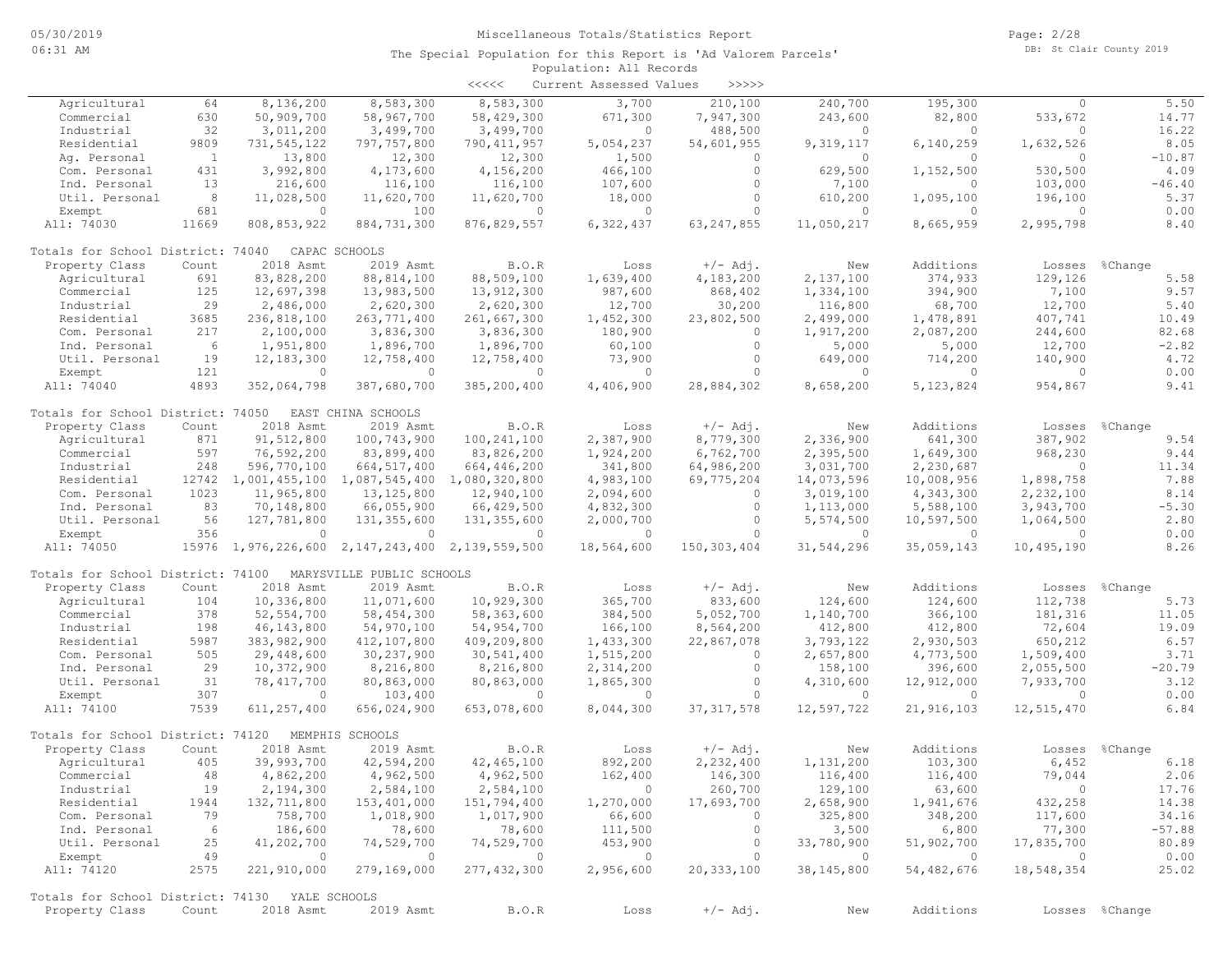|                                                            |                |               |                    | $\prec\prec\prec\prec\prec$ | Current Assessed Values | $>>>>>$      |                |           |           |           |
|------------------------------------------------------------|----------------|---------------|--------------------|-----------------------------|-------------------------|--------------|----------------|-----------|-----------|-----------|
| Agricultural                                               | 1076           | 119,565,860   | 124,813,500        | 124, 434, 830               | 2,091,426               | 4,981,896    | 1,978,500      | 498,312   | 231,126   | 4.07      |
| Commercial                                                 | 198            | 16,551,900    | 18,743,900         | 18,653,600                  | 161,600                 | 1,398,500    | 864,800        | 321,400   | 16,300    | 12.70     |
| Industrial                                                 | 52             | 74,598,000    | 82,302,600         | 82,302,600                  | $\overline{0}$          | 7,704,600    | $\Omega$       | $\Omega$  | $\circ$   | 10.33     |
| Residential                                                | 4989           | 264, 944, 628 | 287,063,300        | 283, 421, 100               | 1,943,913               | 17,289,413   | 3,130,972      | 1,778,584 | 818,935   | 6.97      |
| Com. Personal                                              | 283            | 2,402,985     | 1,630,410          | 1,572,685                   | 922,073                 | $\circ$      | 91,773         | 164,808   | 867,376   | $-34.55$  |
| Ind. Personal                                              | 17             | 11,408,316    | 11,905,636         | 12,036,736                  | 206,797                 | $\circ$      | 835,217        | 1,180,735 | 312,800   | 5.51      |
| Util. Personal                                             | 32             | 47,704,325    | 48,838,977         | 48,847,477                  | 1,108,748               | $\circ$      | 2,251,900      | 2,334,442 | 206,392   | 2.40      |
| Exempt                                                     | 124            | $\circ$       | $\overline{0}$     | $\circ$                     | $\circ$                 | $\circ$      | $\overline{0}$ | $\circ$   | $\circ$   | 0.00      |
| All: 74130                                                 | 6771           | 537, 176, 014 | 575, 298, 323      | 571,269,028                 | 6,434,557               | 31, 374, 409 | 9,153,162      | 6,278,281 | 2,452,929 | 6.35      |
| Totals for School District: 76060                          |                |               | BROWN CITY SCHOOLS |                             |                         |              |                |           |           |           |
| Property Class                                             | Count          | 2018 Asmt     | 2019 Asmt          | B.O.R                       | Loss                    | $+/-$ Adj.   | New            | Additions | Losses    | %Change   |
| Agricultural                                               | 42             | 5,037,900     | 5,289,400          | 5,289,400                   | 214,500                 | 193,700      | 272,300        | 129,600   | $\circ$   | 4.99      |
| Industrial                                                 | <sup>1</sup>   | 64,600        | 70,700             | 70,700                      | $\Omega$                | 6,100        | $\Omega$       | $\Omega$  | $\circ$   | 9.44      |
| Residential                                                | 75             | 4,794,700     | 5,908,300          | 5,908,300                   | 18,972                  | 1,025,172    | 107,400        | $\circ$   | 10,906    | 23.23     |
| Com. Personal                                              | 3              | 5,000         | $\circ$            | $\circ$                     | 5,000                   | $\circ$      | $\circ$        | $\circ$   | 5,000     | $-100.00$ |
| Util. Personal                                             | 2              | 443,200       | 432,300            | 432,300                     | 10,900                  | $\circ$      | $\circ$        | 6,700     | 8,200     | $-2.46$   |
| Exempt                                                     | $\overline{2}$ | $\circ$       | $\circ$            | $\Omega$                    | $\circ$                 | $\Omega$     | $\Omega$       | $\Omega$  | $\Omega$  | 0.00      |
| All: 76060                                                 | 125            | 10,345,400    | 11,700,700         | 11,700,700                  | 249,372                 | 1,224,972    | 379,700        | 136,300   | 24,106    | 13.10     |
| Totals for School District: 76080                          |                |               | CROS-LEX SCHOOLS   |                             |                         |              |                |           |           |           |
| Property Class                                             | Count          | 2018 Asmt     | 2019 Asmt          | B.O.R                       | Loss                    | $+/-$ Adj.   | New            | Additions | Losses    | %Change   |
| Agricultural                                               | 111            | 14,966,100    | 15,479,700         | 15,468,712                  | 185,509                 | 447,821      | 240,300        | 92,400    | 10,700    | 3.36      |
| Commercial                                                 | 25             | 2,208,100     | 2,471,300          | 2,471,300                   | $\circ$                 | 121,200      | 142,000        | 87,000    | $\circ$   | 11.92     |
| Industrial                                                 | $\overline{7}$ | 913,800       | 925,900            | 925,900                     | $\circ$                 | 12,100       | $\overline{0}$ | $\circ$   | $\circ$   | 1.32      |
| Residential                                                | 749            | 64,082,000    | 66,971,600         | 66,249,443                  | 392,271                 | 1,878,186    | 681,528        | 422,128   | 98,528    | 3.38      |
| Com. Personal                                              | 35             | 163,900       | 121,100            | 121,100                     | 48,200                  | $\circ$      | 5,400          | 10,100    | 51,000    | $-26.11$  |
| Ind. Personal                                              | $\mathbf{1}$   | 621,600       | 733,600            | 733,600                     | $\circ$                 | $\circ$      | 112,000        | 187,800   | 5,300     | 18.02     |
| Util. Personal                                             | 5              | 3,891,500     | 4,120,900          | 4,120,900                   | 93,600                  | $\circ$      | 323,000        | 422,800   | 53,000    | 5.89      |
| Exempt                                                     | 21             | $\Omega$      | $\overline{0}$     | $\Omega$                    | $\Omega$                | $\Omega$     | $\Omega$       | $\Omega$  | $\circ$   | 0.00      |
| All: 76080                                                 | 954            | 86,847,000    | 90,824,100         | 90,090,955                  | 719,580                 | 2,459,307    | 1,504,228      | 1,222,228 | 218,528   | 3.74      |
| Totals for Property Class: Agricultural By School District |                |               |                    |                             |                         |              |                |           |           |           |
| School District                                            | Count          | 2018 Asmt     | 2019 Asmt          | B.O.R                       | Loss                    | $+/-$ Adj.   | New            | Additions | Losses    | %Change   |
| 44020                                                      | 49             | 6,732,100     | 7,430,100          | 7,430,100                   | 696,000                 | 787,900      | 606,100        | $\circ$   | $\circ$   | 10.37     |
| 50040                                                      | 38             | 5,315,800     | 5,156,600          | 5,156,600                   | 575,500                 | 30,800       | 385,500        | 34,000    | $\circ$   | $-2.99$   |
| 50050                                                      | 70             | 9,381,200     | 10,600,500         | 10,598,400                  | 429,900                 | 1,105,600    | 541,500        | 26,700    | $\circ$   | 12.97     |
| 50180                                                      | 198            | 25,979,900    | 26,964,300         | 26,802,300                  | 419,100                 | 476,900      | 764,600        | 125,800   | $\Omega$  | 3.17      |
| 74010                                                      | 323            | 36,673,300    | 37,596,900         | 37, 354, 030                | 1,511,170               | 672,358      | 1,519,542      | 376,767   | 223, 451  | 1.86      |
| 74030                                                      | 64             | 8,136,200     | 8,583,300          | 8,583,300                   | 3,700                   | 210,100      | 240,700        | 195,300   | $\circ$   | 5.50      |
| 74040                                                      | 691            | 83,828,200    | 88,814,100         | 88,509,100                  | 1,639,400               | 4,183,200    | 2,137,100      | 374,933   | 129,126   | 5.58      |
| 74050                                                      | 871            | 91,512,800    | 100,743,900        | 100, 241, 100               | 2,387,900               | 8,779,300    | 2,336,900      | 641,300   | 387,902   | 9.54      |
| 74100                                                      | 104            | 10,336,800    | 11,071,600         | 10,929,300                  | 365,700                 | 833,600      | 124,600        | 124,600   | 112,738   | 5.73      |
| 74120                                                      | 405            | 39,993,700    | 42,594,200         | 42,465,100                  | 892,200                 | 2,232,400    | 1,131,200      | 103,300   | 6,452     | 6.18      |
| 74130                                                      | 1076           | 119,565,860   | 124,813,500        | 124, 434, 830               | 2,091,426               | 4,981,896    | 1,978,500      | 498,312   | 231,126   | 4.07      |
| 76060                                                      | 42             | 5,037,900     | 5,289,400          | 5,289,400                   | 214,500                 | 193,700      | 272,300        | 129,600   | $\Omega$  | 4.99      |
| 76080                                                      | 111            | 14,966,100    | 15,479,700         | 15,468,712                  | 185,509                 | 447,821      | 240,300        | 92,400    | 10,700    | 3.36      |
| All: Agricultural                                          | 4042           | 457,459,860   | 485,138,100        | 483, 262, 272               | 11, 412, 005            | 24, 935, 575 | 12,278,842     | 2,723,012 | 1,101,495 | 5.64      |
| Totals for Property Class: Commercial By School District   |                |               |                    |                             |                         |              |                |           |           |           |
| School District                                            | Count          | 2018 Asmt     | 2019 Asmt          | B.O.R                       | Loss                    | $+/-$ Adj.   | New            | Additions | Losses    | %Change   |
| 44020                                                      | 9              | 557,300       | 613,500            | 611,500                     | $\circ$                 | 54,200       | $\circ$        | $\circ$   | $\circ$   | 9.73      |
| 50040                                                      | 101            | 16,091,700    | 18,322,100         | 18, 315, 100                | 69,100                  | 1,933,000    | 359,500        | 192,400   | 69,100    | 13.82     |
| 50050                                                      | 12             | 516,200       | 615,700            | 615,700                     | $\circ$                 | 99,500       | $\circ$        | 0         | 0         | 19.28     |
| 50180                                                      | 61             | 5,794,200     | 7,755,000          | 7,755,000                   | $\circ$                 | 1,403,000    | 557,800        | 328,200   | $\circ$   | 33.84     |
| 74010                                                      | 2219           | 393, 441, 200 | 462,019,900        | 459,965,550                 | 9,035,300               | 61,392,855   | 14,166,795     | 5,188,986 | 1,219,533 | 16.91     |
| 74030                                                      | 630            | 50,909,700    | 58,967,700         | 58,429,300                  | 671,300                 | 7,947,300    | 243,600        | 82,800    | 533,672   | 14.77     |
| 74040                                                      | 125            | 12,697,398    | 13,983,500         | 13,912,300                  | 987,600                 | 868,402      | 1,334,100      | 394,900   | 7,100     | 9.57      |
| 74050                                                      | 597            | 76,592,200    | 83,899,400         | 83,826,200                  | 1,924,200               | 6,762,700    | 2,395,500      | 1,649,300 | 968,230   | 9.44      |
| 74100                                                      | 378            | 52, 554, 700  | 58, 454, 300       | 58,363,600                  | 384,500                 | 5,052,700    | 1,140,700      | 366,100   | 181,316   | 11.05     |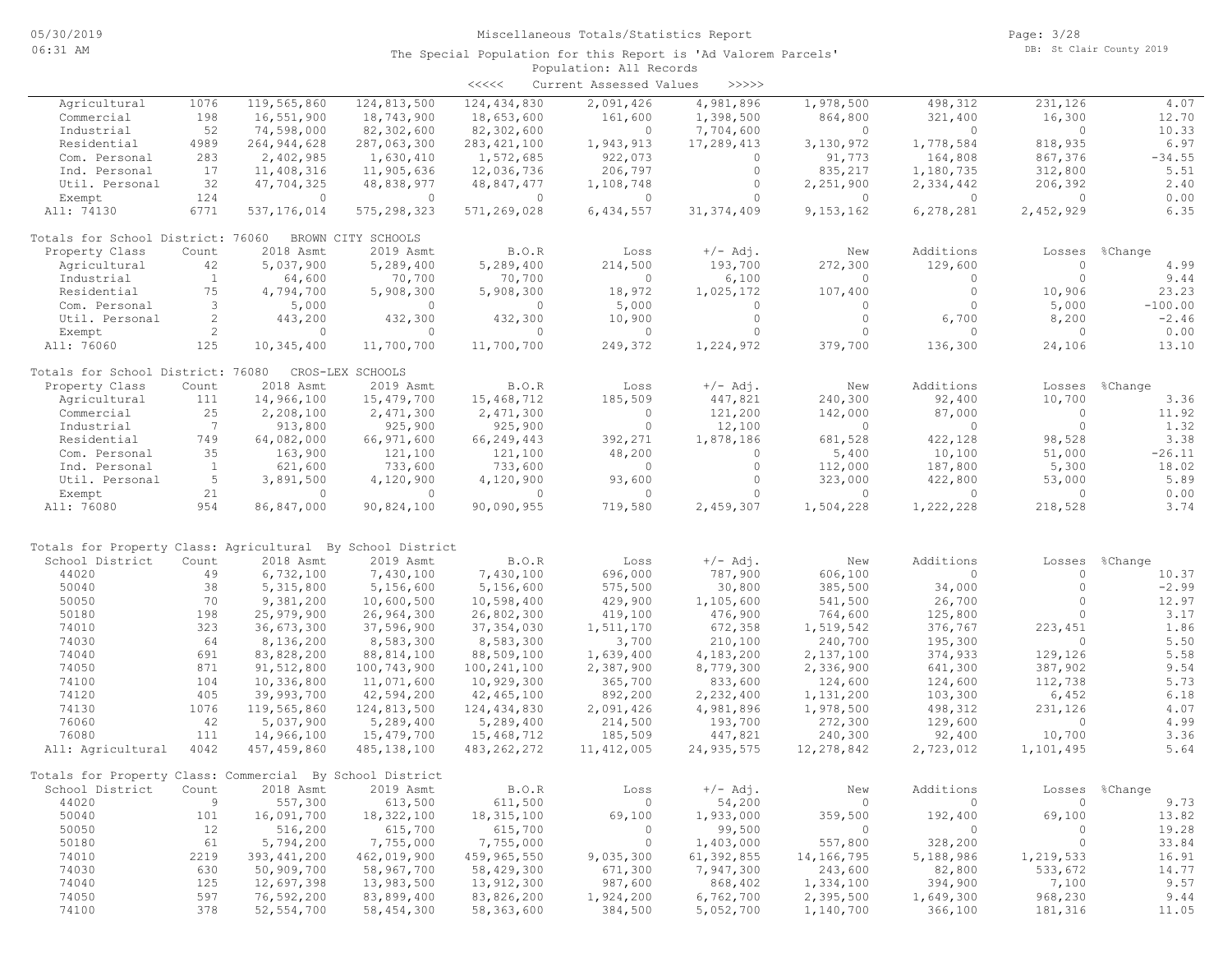|                                                             |                          |                                                 |                | <<<<          | Current Assessed Values | >>>>>               |                |              |            |                |
|-------------------------------------------------------------|--------------------------|-------------------------------------------------|----------------|---------------|-------------------------|---------------------|----------------|--------------|------------|----------------|
| 74120                                                       | 48                       | 4,862,200                                       | 4,962,500      | 4,962,500     | 162,400                 | 146,300             | 116,400        | 116,400      | 79,044     | 2.06           |
| 74130                                                       | 198                      | 16,551,900                                      | 18,743,900     | 18,653,600    | 161,600                 | 1,398,500           | 864,800        | 321,400      | 16,300     | 12.70          |
| 76080                                                       | 25                       | 2,208,100                                       | 2,471,300      | 2,471,300     | $\Omega$                | 121,200             | 142,000        | 87,000       | $\Omega$   | 11.92          |
| All: Commercial                                             | 4403                     | 632, 776, 798                                   | 730,808,800    | 727,881,650   | 13,396,000              | 87, 179, 657        | 21, 321, 195   | 8,727,486    | 3,074,295  | 15.03          |
| Totals for Property Class: Industrial By School District    |                          |                                                 |                |               |                         |                     |                |              |            |                |
| School District                                             | Count                    | 2018 Asmt                                       | 2019 Asmt      | B.O.R         | Loss                    | $+/-$ Adj.          | New            | Additions    | Losses     | %Change        |
| 50040                                                       | 60                       | 11,961,600                                      | 13,628,900     | 13,628,900    | 52,500                  | 1,417,700           | 302,100        | 302,100      | 18,000     | 13.94          |
| 50050                                                       | $\mathbf{1}$             | 33,400                                          | 37,200         | 37,200        | $\Omega$                | 3,800               | $\Omega$       | $\circ$      | $\Omega$   | 11.38          |
| 50180                                                       | 48                       | 4,570,200                                       | 4,589,100      | 4,589,100     | $\circ$                 | 18,900              | $\circ$        | $\circ$      | $\circ$    | 0.41           |
| 74010                                                       | 239                      | 44,899,500                                      | 51,710,200     | 51,703,700    | 309,700                 | 6,607,500           | 506,400        | 202,000      | 62,000     | 15.15          |
| 74030                                                       | 32                       | 3,011,200                                       | 3,499,700      | 3,499,700     | $\circ$                 | 488,500             | $\circ$        | $\circ$      | $\circ$    | 16.22          |
| 74040                                                       | 29                       | 2,486,000                                       | 2,620,300      | 2,620,300     | 12,700                  | 30,200              | 116,800        | 68,700       | 12,700     | 5.40           |
| 74050                                                       | 248                      | 596,770,100                                     | 664, 517, 400  | 664,446,200   | 341,800                 | 64,986,200          | 3,031,700      | 2,230,687    | $\circ$    | 11.34          |
| 74100                                                       | 198                      | 46, 143, 800                                    | 54,970,100     | 54,954,700    | 166,100                 | 8,564,200           | 412,800        | 412,800      | 72,604     | 19.09          |
| 74120                                                       | 19                       | 2,194,300                                       | 2,584,100      | 2,584,100     | $\circ$                 | 260,700             | 129,100        | 63,600       | $\circ$    | 17.76          |
| 74130                                                       | 52                       | 74,598,000                                      | 82,302,600     | 82,302,600    | $\circ$                 | 7,704,600           | $\circ$        | $\circ$      | $\circ$    | 10.33          |
| 76060                                                       | <sup>1</sup>             | 64,600                                          | 70,700         | 70,700        | $\circ$                 | 6,100               | $\circ$        | $\circ$      | $\circ$    | 9.44           |
| 76080                                                       | $7\overline{ }$          | 913,800                                         | 925,900        | 925,900       | $\Omega$                | 12,100              | $\Omega$       | $\Omega$     | $\Omega$   | 1.32           |
| All: Industrial                                             | 934                      | 787,646,500                                     | 881, 456, 200  | 881, 363, 100 | 882,800                 | 90,100,500          | 4,498,900      | 3,279,887    | 165,304    | 11.90          |
| Totals for Property Class: Residential By School District   |                          |                                                 |                |               |                         |                     |                |              |            |                |
| School District                                             | Count                    | 2018 Asmt                                       | 2019 Asmt      | B.O.R         | Loss                    | $+/-$ Adj.          | New            | Additions    |            | Losses %Change |
| 44020                                                       | 545                      | 44,088,971                                      | 48,386,800     | 48,014,200    | 717,000                 | 3,093,229           | 1,549,000      | 927,100      | 167,628    | 8.90           |
| 50040                                                       | 2185                     | 76,907,050                                      | 82,617,400     | 81, 912, 300  | 463,400                 | 4,125,686           | 1,342,964      | 675,453      | 16,623     | 6.51           |
| 50050                                                       | 567                      | 43,501,000                                      | 49,250,700     | 48,985,200    | 363,600                 | 5,047,600           | 800,200        | 383,900      | 7,710      | 12.61          |
| 50180                                                       | 1580                     | 143,811,200                                     | 159,523,200    | 158,371,500   | 1,311,000               | 14, 117, 000        | 1,754,300      | 869,449      | 271,629    | 10.12          |
| 74010                                                       |                          | 26553 1,434,660,323 1,554,235,400 1,540,419,950 |                |               | 9,679,031               | 94, 278, 811        | 21, 159, 847   | 13,044,984   | 3,420,840  | 7.37           |
| 74030                                                       | 9809                     | 731, 545, 122                                   | 797,757,800    | 790, 411, 957 | 5,054,237               | 54,601,955          | 9,319,117      | 6, 140, 259  | 1,632,526  | 8.05           |
| 74040                                                       | 3685                     | 236,818,100                                     | 263, 771, 400  | 261,667,300   | 1,452,300               | 23,802,500          | 2,499,000      | 1,478,891    | 407,741    | 10.49          |
| 74050                                                       |                          | 12742 1,001,455,100 1,087,545,400 1,080,320,800 |                |               | 4,983,100               | 69,775,204          | 14,073,596     | 10,008,956   | 1,898,758  | 7.88           |
| 74100                                                       | 5987                     | 383,982,900                                     | 412,107,800    | 409,209,800   | 1,433,300               | 22,867,078          | 3,793,122      | 2,930,503    | 650,212    | 6.57           |
| 74120                                                       | 1944                     | 132,711,800                                     | 153,401,000    | 151,794,400   | 1,270,000               | 17,693,700          | 2,658,900      | 1,941,676    | 432,258    | 14.38          |
| 74130                                                       | 4989                     | 264, 944, 628                                   | 287,063,300    | 283, 421, 100 | 1,943,913               | 17,289,413          | 3,130,972      | 1,778,584    | 818,935    | 6.97           |
| 76060                                                       | 75                       | 4,794,700                                       | 5,908,300      | 5,908,300     | 18,972                  | 1,025,172           | 107,400        | $\circ$      | 10,906     | 23.23          |
| 76080                                                       | 749                      | 64,082,000                                      | 66,971,600     | 66,249,443    | 392,271                 | 1,878,186           | 681,528        | 422,128      | 98,528     | 3.38           |
| All: Residential                                            |                          | 71410 4,563,302,894 4,968,540,100 4,926,686,250 |                |               | 29,082,124              | 329,595,534         | 62,869,946     | 40,601,883   | 9,834,294  | 7.96           |
| Totals for Property Class: Aq. Personal By School District  |                          |                                                 |                |               |                         |                     |                |              |            |                |
| School District                                             | Count                    | 2018 Asmt                                       | 2019 Asmt      | B.O.R         | Loss                    | $+/-$ Adj.          | New            | Additions    | Losses     | %Change        |
| 74030                                                       | $\mathbf{1}$             | 13,800                                          | 12,300         | 12,300        | 1,500                   | $\circ$             | $\circ$        | $\circ$      | $\circ$    | $-10.87$       |
| All: Aq. Personal                                           | $\mathbf{1}$             | 13,800                                          | 12,300         | 12,300        | 1,500                   | $\Omega$            | $\Omega$       | $\circ$      | $\Omega$   | $-10.87$       |
| Totals for Property Class: Com. Personal By School District |                          |                                                 |                |               |                         |                     |                |              |            |                |
| School District                                             | Count                    | 2018 Asmt                                       | 2019 Asmt      | B.O.R         | Loss                    | $+/-$ Adj.          | New            | Additions    | Losses     | %Change        |
| 44020                                                       | 20                       | 266,200                                         | 211,100        | 211,100       | 57,400                  | $\Omega$            | 2,300          | 2,300        | 14,300     | $-20.70$       |
| 50040                                                       | 82                       | 1,748,700                                       | 1,683,600      | 1,633,900     | 258,000                 | $\circ$             | 143,200        | 318,200      | 343,600    | $-6.56$        |
| 50050                                                       | 20                       | 142,100                                         | 123,600        | 123,600       | 20,900                  | $\circ$             | 2,400          | $\circ$      | 37,200     | $-13.02$       |
| 50180                                                       | 96                       | 1,422,700                                       | 984,000        | 923,600       | 578,700                 | $\circ$             | 79,600         | 238,200      | 640,400    | $-35.08$       |
| 74010                                                       | 2431                     | 61,167,300                                      | 61, 343, 400   | 61,161,800    | 9,258,000               | $\circ$             | 9,252,500      | 15,476,200   | 10,837,800 | $-0.01$        |
| 74030                                                       | 431                      | 3,992,800                                       | 4,173,600      | 4,156,200     | 466,100                 | $\circ$             | 629,500        | 1,152,500    | 530,500    | 4.09           |
| 74040                                                       | 217                      | 2,100,000                                       | 3,836,300      | 3,836,300     | 180,900                 | $\Omega$            | 1,917,200      | 2,087,200    | 244,600    | 82.68          |
| 74050                                                       | 1023                     | 11,965,800                                      | 13, 125, 800   | 12,940,100    | 2,094,600               | $\Omega$            | 3,019,100      | 4,343,300    | 2,232,100  | 8.14           |
| 74100                                                       | 505                      | 29,448,600                                      | 30, 237, 900   | 30,541,400    | 1,515,200               | $\circ$             | 2,657,800      | 4,773,500    | 1,509,400  | 3.71           |
| 74120                                                       | 79                       | 758,700                                         | 1,018,900      | 1,017,900     | 66,600                  | $\circ$             | 325,800        | 348,200      | 117,600    | 34.16          |
| 74130                                                       | 283                      | 2,402,985                                       | 1,630,410      | 1,572,685     | 922,073                 | $\circ$             | 91,773         | 164,808      | 867,376    | $-34.55$       |
| 76060                                                       | $\overline{\phantom{a}}$ | 5,000                                           | $\overline{0}$ | $\circ$       | 5,000                   | $\circ$             | $\overline{0}$ | $\circ$      | 5,000      | $-100.00$      |
| 76080                                                       | 35                       | 163,900                                         | 121,100        | 121,100       | 48,200                  | $\circ$<br>$\Omega$ | 5,400          | 10,100       | 51,000     | $-26.11$       |
| All: Com. Personal 5225                                     |                          | 115,584,785                                     | 118,489,710    | 118,239,685   | 15, 471, 673            |                     | 18, 126, 573   | 28, 914, 508 | 17,430,876 | 2.30           |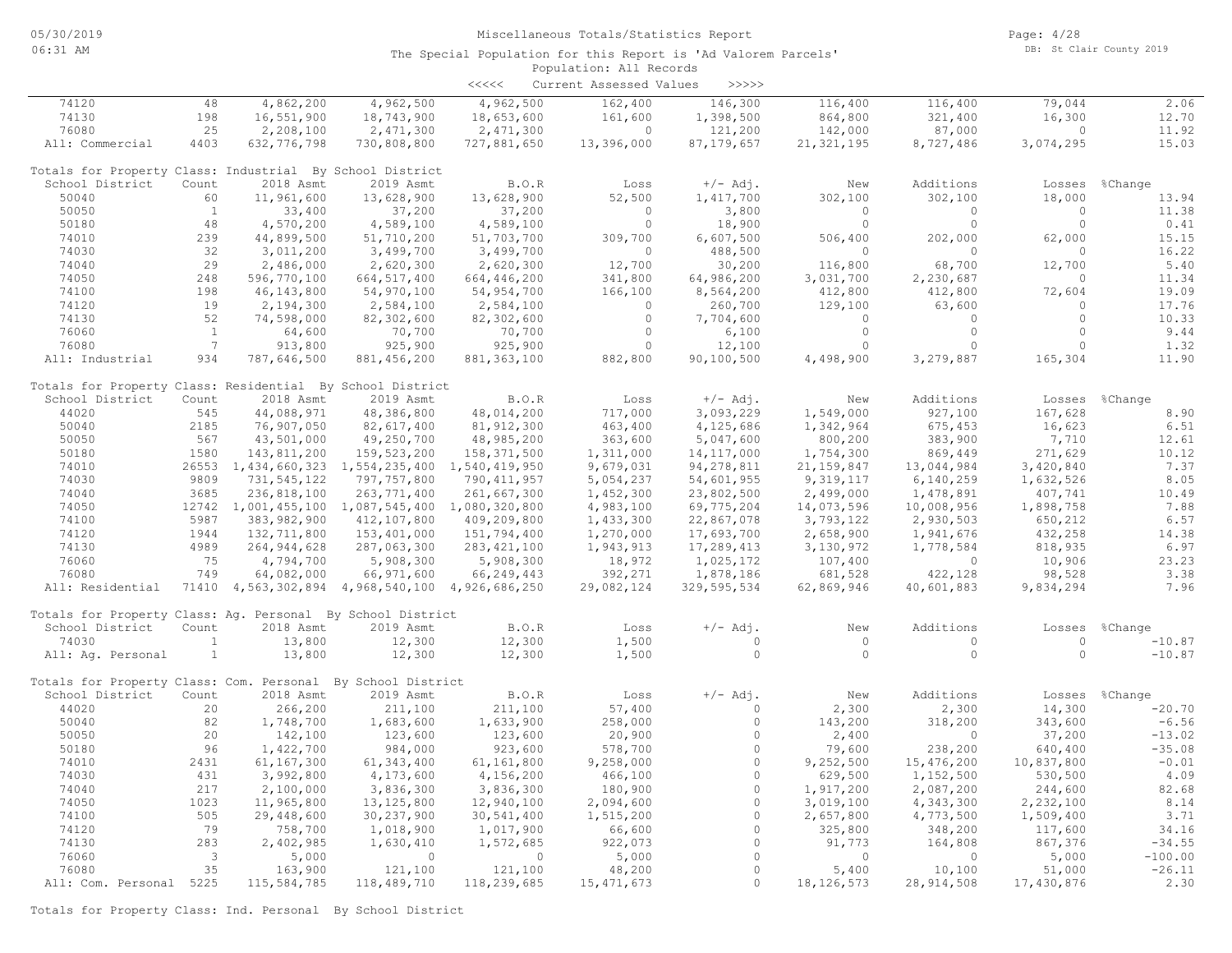|                                                      |                |                      |                    | $\begin{array}{c} \begin{array}{c} < \  \  < \  \  < \end{array} \end{array}$ | Current Assessed Values | >>>>>       |             |                  |              |           |
|------------------------------------------------------|----------------|----------------------|--------------------|-------------------------------------------------------------------------------|-------------------------|-------------|-------------|------------------|--------------|-----------|
| School District                                      | Count          | 2018 Asmt            | 2019 Asmt          | B.O.R                                                                         | Loss                    | $+/-$ Adj.  | New         | Additions        | Losses       | %Change   |
| 44020                                                | $\mathbf{1}$   | $\circ$              | $\Omega$           | 0                                                                             | $\Omega$                | $\Omega$    | 0           | $\circ$          | $\Omega$     | 0.00      |
| 50040                                                | 29             | 94,695,306           | 88,033,400         | 86, 143, 400                                                                  | 8,594,606               | $\circ$     | 42,700      | 4,105,300        | 2,717,100    | $-9.03$   |
| 50050                                                | <sup>1</sup>   | 62,200               | $\circ$            | $\circ$                                                                       | 62,200                  | $\Omega$    | $\Omega$    | $\circ$          | 62,200       | $-100.00$ |
| 50180                                                | $\overline{4}$ | 7,569,500            | 8,268,500          | 8,268,500                                                                     | 57,000                  | $\Omega$    | 756,000     | 4,347,200        | 3, 411, 300  | 9.23      |
| 74010                                                | 97             | 14,286,800           | 11,359,800         | 10,325,700                                                                    | 5,172,700               | $\Omega$    | 1,211,600   | 1,363,300        | 4,760,400    | $-27.73$  |
| 74030                                                | 13             | 216,600              | 116,100            | 116,100                                                                       | 107,600                 | $\Omega$    | 7,100       | $\circ$          | 103,000      | $-46.40$  |
| 74040                                                | 6              | 1,951,800            | 1,896,700          | 1,896,700                                                                     | 60,100                  | $\Omega$    | 5,000       | 5,000            | 12,700       | $-2.82$   |
| 74050                                                | 83             | 70,148,800           | 66,055,900         | 66,429,500                                                                    | 4,832,300               | $\circ$     | 1,113,000   | 5,588,100        | 3,943,700    | $-5.30$   |
| 74100                                                | 29             | 10,372,900           | 8,216,800          | 8,216,800                                                                     | 2,314,200               | $\Omega$    | 158,100     | 396,600          | 2,055,500    | $-20.79$  |
| 74120                                                | 6              | 186,600              | 78,600             | 78,600                                                                        | 111,500                 | $\Omega$    | 3,500       | 6,800            | 77,300       | $-57.88$  |
| 74130                                                | 17             | 11,408,316           | 11,905,636         | 12,036,736                                                                    | 206,797                 | $\circ$     | 835,217     | 1,180,735        | 312,800      | 5.51      |
| 76080                                                | $\mathbf{1}$   | 621,600              | 733,600            | 733,600                                                                       | $\Omega$                | $\circ$     | 112,000     | 187,800          | 5,300        | 18.02     |
| All: Ind. Personal                                   | 287            | 211,520,422          | 196,665,036        | 194,245,636                                                                   | 21,519,003              | $\Omega$    | 4,244,217   | 17,180,835       | 17,461,300   | $-8.17$   |
| Totals for Property Class: Util. Personal            |                |                      | By School District |                                                                               |                         |             |             |                  |              |           |
| School District                                      | Count          | 2018 Asmt            | 2019 Asmt          | B.O.R                                                                         | Loss                    | $+/-$ Adj.  | New         | Additions        | Losses       | %Change   |
| 44020                                                | 4              | 1,371,900            | 1,388,500          | 1,388,500                                                                     | 1,900                   | $\circ$     | 18,500      | 75,800           | 18,000       | 1.21      |
| 50040                                                | $\overline{9}$ | 9,018,700            | 6,723,100          | 6,723,100                                                                     | 2,392,700               | $\Omega$    | 97,100      | 181,000          | 2,215,300    | $-25.45$  |
| 50050                                                | 10             | 1,617,100            | 1,888,800          | 1,888,800                                                                     | 20,300                  | $\Omega$    | 292,000     | 315,100          | 21,700       | 16.80     |
| 50180                                                | 20             | 39,664,100           | 39,955,200         | 39,955,200                                                                    | 447,600                 | $\circ$     | 738,700     | 1,197,300        | 472,400      | 0.73      |
| 74010                                                | 30             | 50, 271, 600         | 55,059,300         | 55,059,300                                                                    | 296,000                 | $\Omega$    | 5,083,700   | 6,683,000        | 767,300      | 9.52      |
| 74030                                                | 8              | 11,028,500           | 11,620,700         | 11,620,700                                                                    | 18,000                  | $\Omega$    | 610,200     | 1,095,100        | 196,100      | 5.37      |
| 74040                                                | 19             | 12,183,300           | 12,758,400         | 12,758,400                                                                    | 73,900                  | $\circ$     | 649,000     | 714,200          | 140,900      | 4.72      |
| 74050                                                | 56             | 127,781,800          | 131,355,600        | 131, 355, 600                                                                 | 2,000,700               | $\Omega$    | 5,574,500   | 10,597,500       | 1,064,500    | 2.80      |
| 74100                                                | 31             | 78, 417, 700         | 80,863,000         | 80,863,000                                                                    | 1,865,300               | $\Omega$    | 4,310,600   | 12,912,000       | 7,933,700    | 3.12      |
| 74120                                                | 25             | 41,202,700           | 74,529,700         | 74,529,700                                                                    | 453,900                 | $\Omega$    | 33,780,900  | 51,902,700       | 17,835,700   | 80.89     |
| 74130                                                | 32             | 47,704,325           | 48,838,977         | 48,847,477                                                                    | 1,108,748               | $\circ$     | 2,251,900   | 2,334,442        | 206,392      | 2.40      |
| 76060                                                | $\overline{c}$ |                      | 432,300            |                                                                               |                         | $\Omega$    | $\circ$     |                  |              | $-2.46$   |
| 76080                                                | 5              | 443,200<br>3,891,500 |                    | 432,300<br>4,120,900                                                          | 10,900<br>93,600        | $\circ$     | 323,000     | 6,700<br>422,800 | 8,200        | 5.89      |
| All: Util. Personal 251                              |                | 424,596,425          | 4,120,900          | 469, 542, 977                                                                 | 8,783,548               | $\Omega$    | 53,730,100  |                  | 53,000       | 10.59     |
|                                                      |                |                      | 469, 534, 477      |                                                                               |                         |             |             | 88, 437, 642     | 30, 933, 192 |           |
| Totals for Property Class: Exempt By School District |                |                      |                    |                                                                               |                         |             |             |                  |              |           |
| School District                                      | Count          | 2018 Asmt            | 2019 Asmt          | B.O.R                                                                         | Loss                    | $+/-$ Adj.  | New         | Additions        | Losses       | %Change   |
| 44020                                                | 13             | $\circ$              | $\circ$            | 0                                                                             | $\Omega$                | $\Omega$    | $\circ$     | $\circ$          | $\circ$      | 0.00      |
| 50040                                                | 29             | $\circ$              | $\circ$            | $\circ$                                                                       | $\Omega$                | $\Omega$    | $\Omega$    | $\circ$          | $\circ$      | 0.00      |
| 50050                                                | 3              | $\Omega$             | $\Omega$           | $\Omega$                                                                      | $\Omega$                | $\Omega$    | $\Omega$    | $\Omega$         | $\Omega$     | 0.00      |
| 50180                                                | 33             | $\circ$              | $\Omega$           | $\Omega$                                                                      | $\Omega$                | $\Omega$    | $\Omega$    | $\Omega$         | $\Omega$     | 0.00      |
| 74010                                                | 1207           | $\Omega$             | 326,300            | $\Omega$                                                                      | $\Omega$                | $\Omega$    | $\Omega$    | $\Omega$         | $\Omega$     | 0.00      |
| 74030                                                | 681            | $\circ$              | 100                | $\Omega$                                                                      | $\Omega$                | $\Omega$    | $\Omega$    | $\circ$          | $\Omega$     | 0.00      |
| 74040                                                | 121            | $\Omega$             | $\circ$            | $\circ$                                                                       | $\Omega$                | $\Omega$    | $\circ$     | $\Omega$         | $\circ$      | 0.00      |
| 74050                                                | 356            | $\Omega$             | $\circ$            | $\circ$                                                                       | $\Omega$                | $\Omega$    | $\Omega$    | $\Omega$         | $\Omega$     | 0.00      |
| 74100                                                | 307            | $\circ$              | 103,400            | $\circ$                                                                       | $\Omega$                | $\Omega$    | $\Omega$    | $\circ$          | $\Omega$     | 0.00      |
| 74120                                                | 49             | $\circ$              | $\circ$            | $\Omega$                                                                      | $\Omega$                | $\Omega$    | $\Omega$    | $\Omega$         | $\Omega$     | 0.00      |
| 74130                                                | 124            | $\Omega$             | $\circ$            | $\Omega$                                                                      | $\Omega$                | $\Omega$    | $\Omega$    | $\Omega$         | $\Omega$     | 0.00      |
| 76060                                                | 2              | $\Omega$             | $\Omega$           | $\Omega$                                                                      | $\Omega$                | $\Omega$    | $\Omega$    | $\Omega$         | $\Omega$     | 0.00      |
| 76080                                                | 21             | $\circ$              | $\Omega$           | $\circ$                                                                       | $\Omega$                | $\Omega$    | $\circ$     | $\mathbf{0}$     | $\circ$      | 0.00      |
| All: Exempt                                          | 2946           | $\circ$              | 429,800            | $\Omega$                                                                      | $\Omega$                | $\Omega$    | $\Omega$    | $\Omega$         | $\Omega$     | 0.00      |
|                                                      |                |                      |                    |                                                                               |                         |             |             |                  |              |           |
| Totals                                               | Count          | 2018 Asmt            | 2019 Asmt          | B.O.R                                                                         | Loss                    | $+/-$ Adj.  | New         | Additions        | Losses       | %Change   |
| Real                                                 | 80,789         | 6,441,186,052        | 7,065,943,200      | 7,019,193,272                                                                 | 54,772,929              | 531,811,266 | 100,968,883 | 55, 332, 268     | 14, 175, 388 | 8.97      |
| Personal                                             | 5,764          | 751, 715, 432        | 784,701,523        | 782,040,598                                                                   | 45, 775, 724            | $\circ$     | 76,100,890  | 134, 532, 985    | 65,825,368   | 4.03      |
| Real & Personal                                      | 86,553         | 7,192,901,484        | 7,850,644,723      | 7,801,233,870                                                                 | 100,548,653             | 531,811,266 | 177,069,773 | 189,865,253      | 80,000,756   | 8.46      |
| Exempt                                               | 2,946          | $\circ$              | 429,800            | $\circ$                                                                       | $\circ$                 | $\circ$     | $\circ$     | $\circ$          | $\circ$      | 0.00      |
|                                                      |                |                      |                    |                                                                               |                         |             |             |                  |              |           |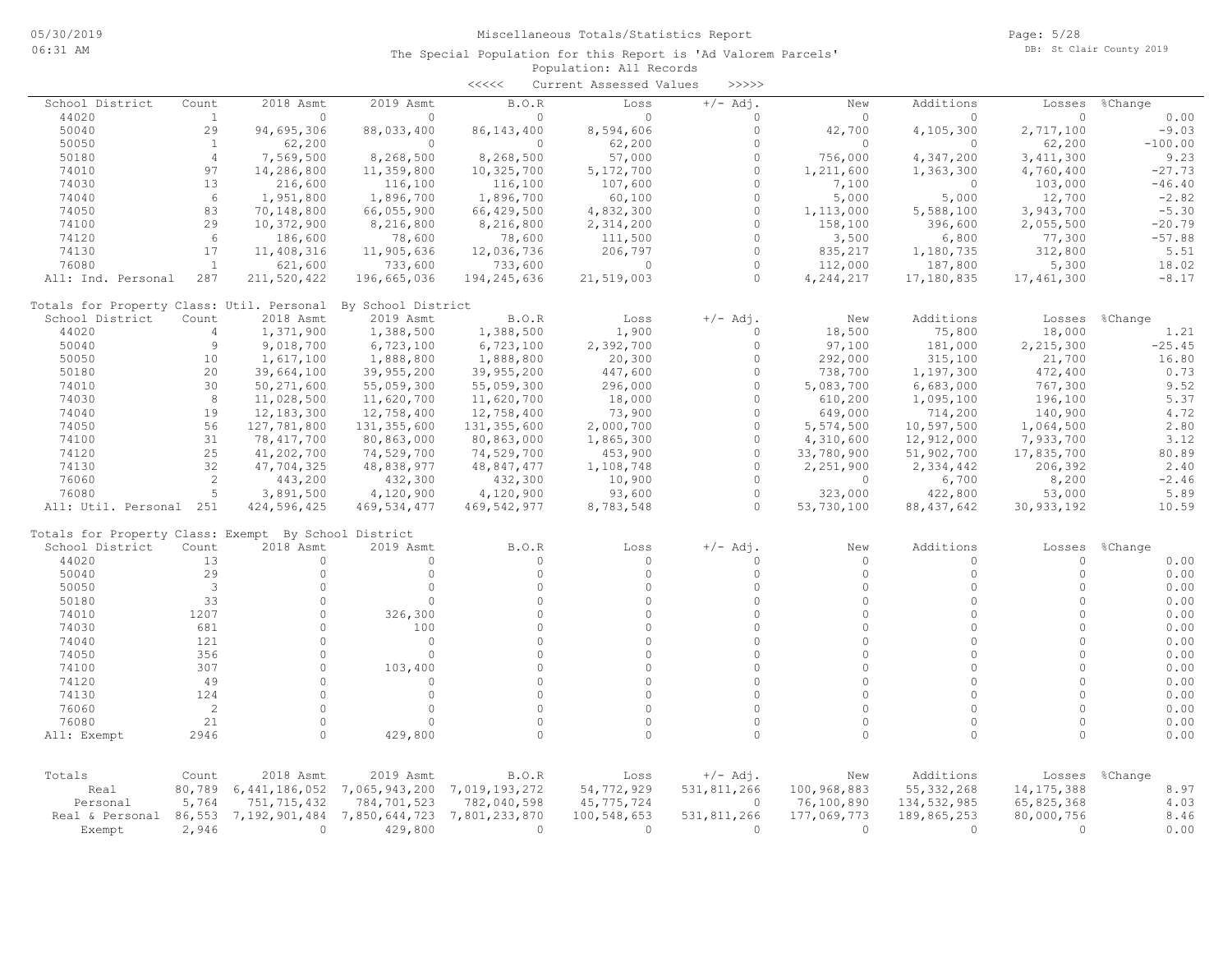Page: 6/28 DB: St Clair County 2019

### Population: All Records The Special Population for this Report is 'Ad Valorem Parcels'

<<<<< S.E.V., Taxable and Capped Values >>>>>

| Totals for School District: 44020                 |                |                | ALMONT SCHOOLS     |                |                |               |                                                                                                                                     |               |                |                          |
|---------------------------------------------------|----------------|----------------|--------------------|----------------|----------------|---------------|-------------------------------------------------------------------------------------------------------------------------------------|---------------|----------------|--------------------------|
| Property Class                                    | Count          | 2018 SEV       | Fin SEV            | 2019 SEV       | 2018 Tax       | Fin Tax       | 2019 Tax                                                                                                                            | BOR Tax       | 2019 Cap       | 2019 MCAP                |
| Agricultural                                      | 49             | 6,732,100      | 6,732,100          | 7,430,100      | 4,223,783      | 4,139,756     | 4, 153, 244                                                                                                                         | 4, 153, 244   | 4,153,244      | 4, 153, 244              |
| Commercial                                        | 9              | 557,300        | 557,300            | 611,500        | 512,007        | 512,007       | 519,082                                                                                                                             | 519,082       | 524,291        | 524,291                  |
| Residential                                       | 545            | 44,088,971     | 44,004,171         | 48,014,200     | 32,806,688     | 32,752,469    | 35, 156, 488                                                                                                                        | 34,929,402    | 34,550,425     | 34, 345, 681             |
| Com. Personal                                     | 20             | 266,200        | 262,900            | 211,100        | 266,200        | 262,900       | 211,100                                                                                                                             | 211,100       | 211,100        | 211,100                  |
| Ind. Personal                                     | $\mathbf{1}$   | $\Omega$       | $\Omega$           | $\circ$        | 0              | $\circ$       | $\Omega$                                                                                                                            | $\circ$       | $\Omega$       | $\Omega$                 |
| Util. Personal                                    | $\overline{4}$ | 1,371,900      | 1,371,900          | 1,388,500      | 1,371,900      | 1,371,900     | 1,388,500                                                                                                                           | 1,388,500     | 1,388,500      | 1,388,500                |
| Exempt                                            | 13             | $\circ$        | $\circ$            | 0              | $\circ$        | $\circ$       | $\circ$                                                                                                                             | $\circ$       | $\circ$        | $\Omega$                 |
| All: 44020                                        | 641            | 53,016,471     | 52,928,371         | 57,655,400     | 39,180,578     | 39,039,032    | 41, 428, 414                                                                                                                        | 41,201,328    | 40,827,560     | 40,622,816               |
|                                                   |                |                |                    |                |                |               |                                                                                                                                     |               |                |                          |
|                                                   |                |                |                    |                |                |               |                                                                                                                                     |               |                |                          |
| Totals for School District: 50040                 |                |                | ANCHOR BAY SCHOOLS |                |                |               |                                                                                                                                     |               |                |                          |
| Property Class                                    | Count          | 2018 SEV       | Fin SEV            | 2019 SEV       | 2018 Tax       | Fin Tax       | 2019 Tax                                                                                                                            | BOR Tax       | 2019 Cap       | 2019 MCAP                |
| Agricultural                                      | 38             | 5,315,800      | 5,315,800          | 5,156,600      | 3,530,013      | 3,530,013     | 3,458,426                                                                                                                           | 3,458,426     | 3,470,357      | 3,470,357                |
| Commercial                                        | 101            | 16,091,700     | 16,091,700         | 18,315,100     | 12,912,237     | 12, 912, 237  | 14,046,370                                                                                                                          | 14,039,370    | 13,379,065     | 13,379,065               |
| Industrial                                        | 60             | 11,961,600     | 11,977,900         | 13,628,900     | 9,961,084      | 9,949,345     | 11,043,923                                                                                                                          | 11,043,923    | 10,436,443     | 10,436,443               |
| Residential                                       | 2185           | 76,907,050     | 76,907,450         | 81, 912, 300   | 59,867,825     | 59,871,749    | 63, 402, 637                                                                                                                        | 62,841,263    | 62,693,470     | 62,197,081               |
| Com. Personal                                     | 82             | 1,748,700      | 1,748,700          | 1,633,900      | 1,748,700      | 1,748,700     | 1,683,600                                                                                                                           | 1,633,900     | 1,683,600      | 1,633,900                |
| Ind. Personal                                     | 29             | 94,695,306     | 94, 434, 400       | 86, 143, 400   | 94,695,306     | 94, 434, 400  | 88,033,400                                                                                                                          | 86, 143, 400  | 88,033,400     | 86, 143, 400             |
| Util. Personal                                    | 9              | 9,018,700      | 9,018,700          | 6,723,100      | 9,018,700      | 9,018,700     | 6,723,100                                                                                                                           | 6,723,100     | 6,723,100      | 6,723,100                |
| Exempt                                            | 29             | $\circ$        | $\Omega$           | $\circ$        | $\circ$        | $\circ$       | $\circ$                                                                                                                             | $\circ$       | $\overline{0}$ |                          |
|                                                   |                |                |                    |                |                |               |                                                                                                                                     |               |                |                          |
| All: 50040                                        | 2533           | 215,738,856    | 215, 494, 650      | 213,513,300    | 191,733,865    | 191, 465, 144 | 188, 391, 456                                                                                                                       | 185,883,382   | 186, 419, 435  | 183, 983, 346            |
|                                                   |                |                |                    |                |                |               |                                                                                                                                     |               |                |                          |
| Totals for School District: 50050                 |                |                | ARMADA SCHOOLS     |                |                |               |                                                                                                                                     |               |                |                          |
| Property Class                                    | Count          | 2018 SEV       | Fin SEV            | 2019 SEV       | 2018 Tax       | Fin Tax       | 2019 Tax                                                                                                                            | BOR Tax       | 2019 Cap       | 2019 MCAP                |
| Agricultural                                      | 70             | 9,381,200      | 9,381,200          | 10,598,400     | 5,843,588      | 5,843,588     | 6,020,808                                                                                                                           | 6,020,808     | 6,020,808      | 6,020,808                |
| Commercial                                        | 12             | 516,200        | 516,200            | 615,700        | 388,330        | 388,330       | 394,404                                                                                                                             | 394,404       | 397,644        | 397,644                  |
| Industrial                                        | <sup>1</sup>   | 33,400         | 33,400             | 37,200         | 33,167         | 33,167        | 33,963                                                                                                                              | 33,963        | 33,963         | 33,963                   |
| Residential                                       | 567            | 43,501,000     | 43,501,000         | 48,985,200     | 35,027,674     | 35,006,119    | 36,906,205                                                                                                                          | 36,669,325    | 36, 315, 260   | 36, 211, 680             |
| Com. Personal                                     | 20             | 142,100        | 123,100            | 123,600        | 142,100        | 123,100       | 123,600                                                                                                                             | 123,600       | 123,600        | 123,600                  |
| Ind. Personal                                     | $\mathbf{1}$   | 62,200         | $\Omega$           | $\circ$        | 62,200         | $\circ$       | $\Omega$                                                                                                                            | $\circ$       | $\Omega$       | $\circ$                  |
| Util. Personal                                    | 10             | 1,617,100      | 1,619,471          | 1,888,800      | 1,617,100      | 1,619,471     | 1,888,800                                                                                                                           | 1,888,800     | 1,888,800      | 1,888,800                |
|                                                   | 3              | $\Omega$       | $\Omega$           | $\Omega$       | $\Omega$       | $\circ$       | $\Omega$                                                                                                                            | $\Omega$      | $\Omega$       | $\Omega$                 |
| Exempt                                            |                |                |                    |                |                |               |                                                                                                                                     |               |                |                          |
| All: 50050                                        | 684            | 55, 253, 200   | 55, 174, 371       | 62,248,900     | 43, 114, 159   | 43,013,775    | 45,367,780                                                                                                                          | 45,130,900    | 44,780,075     | 44,676,495               |
|                                                   |                |                |                    |                |                |               |                                                                                                                                     |               |                |                          |
| Totals for School District: 50180                 |                |                | RICHMOND SCHOOLS   |                |                |               |                                                                                                                                     |               |                |                          |
| Property Class                                    | Count          | 2018 SEV       | Fin SEV            | 2019 SEV       | 2018 Tax       | Fin Tax       | 2019 Tax                                                                                                                            | BOR Tax       | 2019 Cap       | 2019 MCAP                |
| Agricultural                                      | 198            | 25,979,900     | 25,979,900         | 26,802,300     | 17,389,815     | 17,389,815    | 18,170,939                                                                                                                          | 18,008,939    | 18, 213, 658   | 18,051,658               |
| Commercial                                        | 61             | 5,794,200      | 5,794,200          | 7,755,000      | 4,814,603      | 4,814,603     | 5,294,991                                                                                                                           | 5,294,991     | 5,302,665      | 5,302,665                |
| Industrial                                        | 48             | 4,570,200      | 4,570,200          | 4,589,100      | 2,766,901      | 2,766,901     | 2,830,757                                                                                                                           | 2,830,757     | 2,833,283      | 2,833,283                |
| Residential                                       | 1580           | 143,811,200    | 143, 429, 900      | 158,371,500    | 112,864,219    | 112,576,176   | 117,792,154                                                                                                                         | 116,908,776   | 116,897,084    | 116,013,706              |
| Com. Personal                                     | 96             | 1,422,700      | 1,424,400          | 923,600        | 1,422,700      | 1,424,400     | 984,000                                                                                                                             | 923,600       | 984,000        | 923,600                  |
| Ind. Personal                                     | $\overline{4}$ | 7,569,500      | 7,569,500          | 8,268,500      | 7,569,500      | 7,569,500     | 8,268,500                                                                                                                           | 8,268,500     | 8,268,500      | 8,268,500                |
| Util. Personal                                    | 20             | 39,664,100     | 39,665,900         | 39,955,200     | 38,628,122     | 38,629,922    | 39,130,632                                                                                                                          | 39, 130, 632  | 39, 130, 632   | 39, 130, 632             |
|                                                   | 33             | $\circ$        | $\circ$            | $\circ$        | $\circ$        | $\circ$       | $\circ$                                                                                                                             | $\circ$       | $\Omega$       | $\Omega$                 |
| Exempt<br>All: 50180                              |                |                |                    |                |                |               |                                                                                                                                     |               |                |                          |
|                                                   | 2040           | 228,811,800    | 228,434,000        | 246,665,200    | 185, 455, 860  | 185, 171, 317 | 192, 471, 973                                                                                                                       | 191,366,195   | 191,629,822    | 190,524,044              |
|                                                   |                |                |                    |                |                |               |                                                                                                                                     |               |                |                          |
| Totals for School District: 74010                 |                |                | PORT HURON AREA    |                |                |               |                                                                                                                                     |               |                |                          |
| Property Class                                    | Count          | 2018 SEV       | Fin SEV            | 2019 SEV       | 2018 Tax       | Fin Tax       | 2019 Tax                                                                                                                            | BOR Tax       | 2019 Cap       | 2019 MCAP                |
| Agricultural                                      | 323            | 36,673,300     | 36,673,300         | 37, 354, 030   | 20,607,420     | 20,591,870    | 21, 425, 926                                                                                                                        | 21,306,782    | 21, 416, 524   | 21,400,273               |
| Commercial                                        | 2219           | 393, 441, 200  | 387,041,756        | 459,965,550    | 321,019,553    | 318,356,908   | 335,808,479                                                                                                                         | 335, 111, 983 | 329, 975, 565  | 329,843,155              |
| Industrial                                        | 239            | 44,899,500     | 44,899,500         | 51,703,700     | 41,823,479     | 41,823,479    | 43, 201, 643                                                                                                                        | 43, 195, 143  | 42,961,322     | 42,961,322               |
| Residential                                       |                |                |                    |                |                |               | 26553 1,434,660,323 1,431,482,196 1,540,419,950 1,206,697,392 1,203,937,423 1,265,489,130 1,254,537,913 1,255,465,011 1,245,713,717 |               |                |                          |
| Com. Personal                                     | 2431           | 61, 167, 300   | 60,900,653         | 61,161,800     | 61,167,300     | 60,900,653    | 61, 343, 400                                                                                                                        | 61,161,800    | 61,343,400     | 61,161,800               |
| Ind. Personal                                     | 97             | 14,286,800     | 12,570,200         | 10,325,700     | 14,286,800     | 12,570,200    | 11,359,800                                                                                                                          | 10,325,700    | 11,359,800     | 10,325,700               |
|                                                   |                |                |                    |                |                |               |                                                                                                                                     |               |                |                          |
| Util. Personal                                    | 30             | 50,271,600     | 50,261,800         | 55,059,300     | 50,151,227     | 50, 141, 427  | 54,939,306                                                                                                                          | 54,939,306    | 54,952,370     | 54, 952, 370             |
| Exempt                                            | 1207           | $\overline{0}$ | $\overline{0}$     | $\overline{0}$ | $\overline{0}$ | $\circ$       | 214,716                                                                                                                             | $\circ$       | 202,746        | $\overline{\phantom{0}}$ |
| All: 74010                                        |                |                |                    |                |                |               | 33099 2,035,400,023 2,023,829,405 2,215,990,030 1,715,753,171 1,708,321,960 1,793,782,400 1,780,578,627 1,777,676,738 1,766,358,337 |               |                |                          |
|                                                   |                |                |                    |                |                |               |                                                                                                                                     |               |                |                          |
| Totals for School District: 74030 ALGONAC SCHOOLS |                |                |                    |                |                |               |                                                                                                                                     |               |                |                          |
| Property Class                                    | Count          | 2018 SEV       | Fin SEV            | 2019 SEV       | 2018 Tax       | Fin Tax       | 2019 Tax                                                                                                                            | BOR Tax       | 2019 Cap       | 2019 MCAP                |
|                                                   |                |                |                    |                |                |               |                                                                                                                                     |               |                |                          |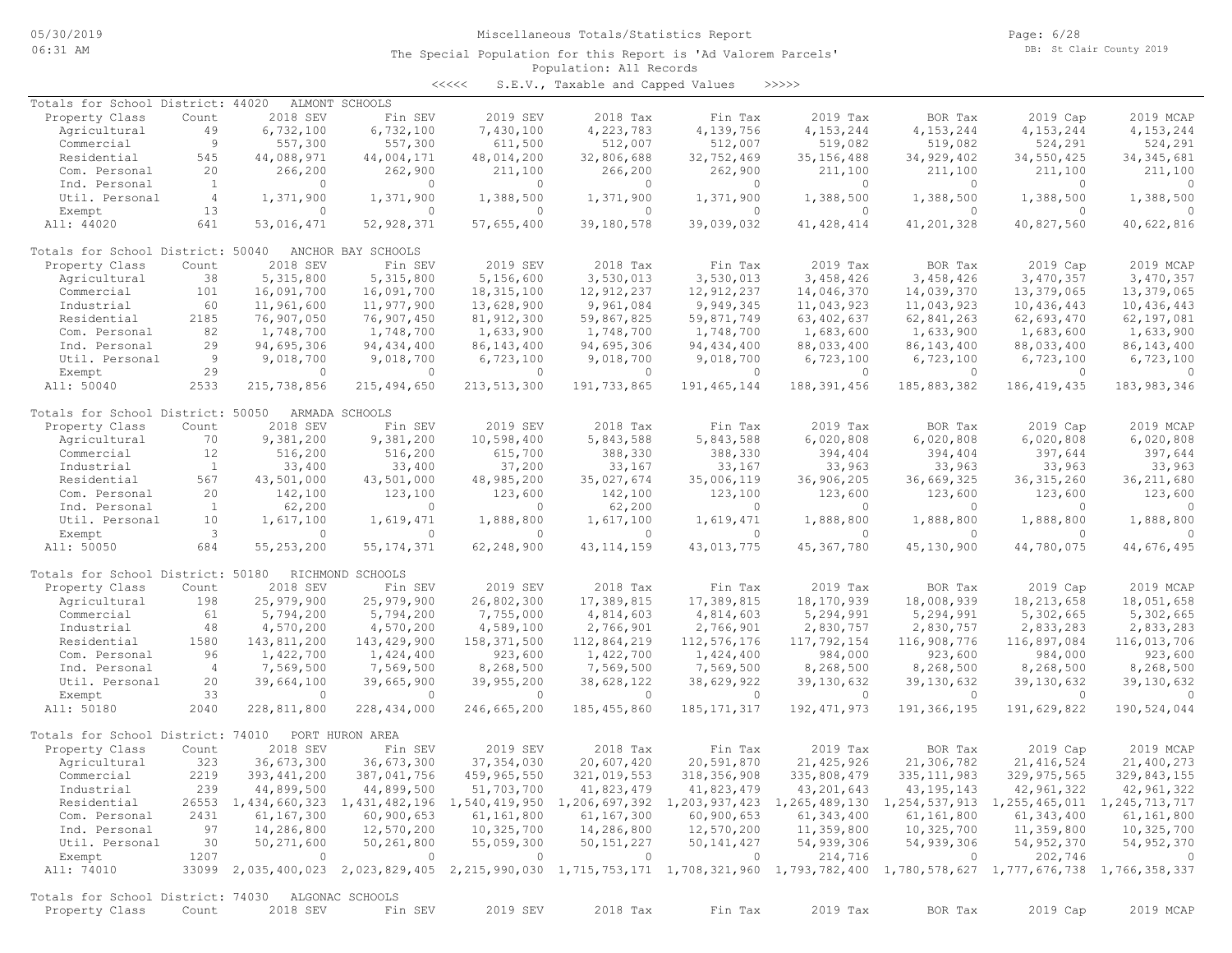| くくくくく | S.E.V., Taxable and Capped Values |  |  |  | >>>>> |
|-------|-----------------------------------|--|--|--|-------|
|-------|-----------------------------------|--|--|--|-------|

| Agricultural                                   | 64           | 8,136,200      | 8,136,200                                 | 8,583,300      | 5,515,648     | 5,515,648                                                             | 5,867,048     | 5,867,048     | 5,888,039     | 5,888,039     |
|------------------------------------------------|--------------|----------------|-------------------------------------------|----------------|---------------|-----------------------------------------------------------------------|---------------|---------------|---------------|---------------|
| Commercial                                     | 630          | 50,909,700     | 50,488,800                                | 58,429,300     | 41, 179, 294  | 40,814,858                                                            | 42,974,846    | 42,591,064    | 42,183,460    | 41,801,672    |
| Industrial                                     | 32           | 3,011,200      | 3,011,200                                 | 3,499,700      | 2,618,082     | 2,618,082                                                             | 2,716,207     | 2,716,207     | 2,680,901     | 2,680,901     |
| Residential                                    | 9809         | 731,545,122    | 730, 454, 322                             | 790, 411, 957  | 575, 356, 493 | 574, 487, 472                                                         | 607, 452, 568 | 602, 262, 436 | 598, 433, 302 | 593,705,043   |
| Aq. Personal                                   | $\mathbf{1}$ | 13,800         | 13,800                                    | 12,300         | 13,800        | 13,800                                                                | 12,300        | 12,300        | 12,300        | 12,300        |
| Com. Personal                                  | 431          | 3,992,800      | 3,956,900                                 | 4,156,200      | 3,992,800     | 3,956,900                                                             | 4,173,600     | 4,156,200     | 4,173,600     | 4,156,200     |
| Ind. Personal                                  | 13           | 216,600        | 216,600                                   | 116,100        | 216,600       | 216,600                                                               | 116,100       | 116,100       | 116,100       | 116,100       |
| Util. Personal                                 | 8            | 11,028,500     | 11,028,500                                | 11,620,700     | 11,028,500    | 11,028,500                                                            | 11,620,700    | 11,620,700    | 11,620,700    | 11,620,700    |
| Exempt                                         | 681          | $\circ$        | $\Omega$                                  | $\circ$        | $\circ$       | $\circ$                                                               | 100           | $\circ$       | 100           | $\Omega$      |
| All: 74030                                     | 11669        | 808,853,922    | 807, 306, 322                             | 876, 829, 557  | 639, 921, 217 | 638,651,860                                                           | 674, 933, 469 | 669, 342, 055 | 665,108,502   | 659,980,955   |
|                                                |              |                |                                           |                |               |                                                                       |               |               |               |               |
| Totals for School District: 74040              |              |                | CAPAC SCHOOLS                             |                |               |                                                                       |               |               |               |               |
| Property Class                                 | Count        | 2018 SEV       | Fin SEV                                   | 2019 SEV       | 2018 Tax      | Fin Tax                                                               | 2019 Tax      | BOR Tax       | 2019 Cap      | 2019 MCAP     |
| Agricultural                                   | 691          | 83,828,200     | 83,659,500                                | 88,509,100     | 49,818,548    | 49,662,361                                                            | 51,600,189    | 51,405,495    | 51, 326, 163  | 51, 131, 469  |
| Commercial                                     | 125          | 12,697,398     | 12,697,398                                | 13,912,300     | 10,689,897    | 10,603,265                                                            | 11,340,285    | 11,277,685    | 11,299,113    | 11, 245, 313  |
| Industrial                                     | 29           | 2,486,000      | 2,486,000                                 | 2,620,300      | 1,612,429     | 1,612,429                                                             | 1,706,013     | 1,706,013     | 1,728,260     | 1,728,260     |
| Residential                                    | 3685         | 236,818,100    | 235,898,071                               | 261,667,300    | 182,871,953   | 182, 133, 823                                                         | 192, 170, 852 | 190,754,942   | 189,660,291   | 188, 347, 279 |
| Com. Personal                                  | 217          | 2,100,000      | 2,122,229                                 | 3,836,300      | 2,100,000     | 2,122,229                                                             | 3,836,300     | 3,836,300     | 3,836,300     | 3,836,300     |
| Ind. Personal                                  | 6            | 1,951,800      | 1,951,800                                 | 1,896,700      | 1,951,800     | 1,951,800                                                             | 1,896,700     | 1,896,700     | 1,896,700     | 1,896,700     |
| Util. Personal                                 | 19           | 12, 183, 300   | 12, 183, 300                              | 12,758,400     | 12,183,300    | 12,183,300                                                            | 12,758,400    | 12,758,400    | 12,758,400    | 12,758,400    |
| Exempt                                         | 121          | $\Omega$       | $\overline{0}$                            | $\Omega$       | $\Omega$      | $\Omega$                                                              | $\Omega$      | $\Omega$      | $\Omega$      | $\Omega$      |
| All: 74040                                     | 4893         | 352,064,798    | 350,998,298                               | 385,200,400    | 261, 227, 927 | 260, 269, 207                                                         | 275,308,739   | 273,635,535   | 272,505,227   | 270, 943, 721 |
|                                                |              |                |                                           |                |               |                                                                       |               |               |               |               |
| Totals for School District: 74050              |              |                | EAST CHINA SCHOOLS                        |                |               |                                                                       |               |               |               |               |
| Property Class                                 | Count        | 2018 SEV       | Fin SEV                                   | 2019 SEV       | 2018 Tax      | Fin Tax                                                               | 2019 Tax      | BOR Tax       | 2019 Cap      | 2019 MCAP     |
| Agricultural                                   | 871          | 91,512,800     | 91,069,344                                | 100, 241, 100  | 67,818,374    | 67,409,526                                                            | 70,383,342    | 69,900,396    | 69,680,509    | 69,301,529    |
| Commercial                                     | 597          | 76,592,200     | 75,765,500                                | 83,826,200     | 64,788,151    | 63,769,495                                                            | 66,805,093    | 66,737,493    | 67,051,795    | 66,984,195    |
| Industrial                                     | 248          | 596,770,100    | 596,749,000                               | 664,446,200    | 555,787,967   | 555,766,867                                                           | 571,387,224   | 571,387,224   | 571,403,238   | 571,403,238   |
| Residential                                    | 12742        | 1,001,455,100  | 999,803,910                               | 1,080,320,800  | 837,832,349   | 836, 319, 567                                                         | 880, 294, 105 | 874, 449, 543 | 871,906,538   | 866,894,128   |
| Com. Personal                                  | 1023         | 11,965,800     | 11,964,500                                | 12,940,100     | 11,965,800    | 11,964,500                                                            | 13, 125, 800  | 12,940,100    | 13, 125, 800  | 12,940,100    |
| Ind. Personal                                  | 83           | 70,148,800     | 70,345,700                                | 66,429,500     | 70,148,800    | 70,345,700                                                            | 66,055,900    | 66,429,500    | 66,055,900    | 66,429,500    |
| Util. Personal                                 | 56           | 127,781,800    | 127,798,500                               | 131,355,600    | 127,674,345   | 127,691,045                                                           | 131,355,600   | 131, 355, 600 | 131, 359, 632 | 131, 359, 632 |
| Exempt                                         | 356          | $\Omega$       | $\Omega$                                  | $\circ$        | $\circ$       | $\circ$                                                               | $\circ$       | $\circ$       | $\Omega$      | $\Omega$      |
| All: 74050                                     | 15976        |                | 1,976,226,600 1,973,496,454 2,139,559,500 |                | 1,736,015,786 | 1,733,266,700 1,799,407,064 1,793,199,856 1,790,583,412 1,785,312,322 |               |               |               |               |
|                                                |              |                |                                           |                |               |                                                                       |               |               |               |               |
| Totals for School District: 74100              |              |                | MARYSVILLE PUBLIC SCHOOLS                 |                |               |                                                                       |               |               |               |               |
| Property Class                                 | Count        | 2018 SEV       | Fin SEV                                   | 2019 SEV       | 2018 Tax      | Fin Tax                                                               | 2019 Tax      | BOR Tax       | 2019 Cap      | 2019 MCAP     |
| Agricultural                                   | 104          | 10,336,800     | 10,336,800                                | 10,929,300     | 7,935,267     | 7,935,267                                                             | 8,136,114     | 8,020,671     | 8,024,595     | 7,909,152     |
| Commercial                                     | 378          | 52, 554, 700   | 52,546,300                                | 58,363,600     | 43, 126, 087  | 43,081,900                                                            | 44,738,479    | 44,644,364    | 44, 425, 622  | 44, 379, 172  |
| Industrial                                     | 198          | 46, 143, 800   | 45, 243, 230                              | 54,954,700     | 42, 379, 333  | 41, 492, 252                                                          | 43,537,618    | 43,537,618    | 42,771,149    | 42,771,149    |
| Residential                                    | 5987         | 383,982,900    | 383, 472, 000                             | 409,209,800    | 314, 144, 529 | 313,678,548                                                           | 329,664,555   | 327, 401, 130 | 326, 123, 899 | 324, 213, 190 |
| Com. Personal                                  | 505          | 29,448,600     | 28, 477, 800                              | 30,541,400     | 29,448,600    | 28,477,800                                                            | 30,237,900    | 30,541,400    | 30,237,900    | 30,541,400    |
| Ind. Personal                                  | 29           | 10,372,900     | 10,390,900                                | 8,216,800      | 10,372,900    | 10,390,900                                                            | 8,216,800     | 8,216,800     | 8,216,800     | 8,216,800     |
| Util. Personal                                 | 31           | 78, 417, 700   | 78, 417, 700                              | 80,863,000     | 78, 236, 223  | 78, 236, 223                                                          | 80,726,141    | 80,726,141    | 80,815,568    | 80,815,568    |
| Exempt                                         | 307          | $\Omega$       | $\Omega$                                  | $\Omega$       | $\circ$       | 0                                                                     | 103,400       | $\circ$       | 80,838        | $\Omega$      |
| All: 74100                                     | 7539         | 611,257,400    | 608,884,730                               | 653,078,600    | 525,642,939   | 523, 292, 890                                                         | 545, 361, 007 | 543,088,124   | 540,696,371   | 538,846,431   |
|                                                |              |                |                                           |                |               |                                                                       |               |               |               |               |
| Totals for School District: 74120              |              |                | MEMPHIS SCHOOLS                           |                |               |                                                                       |               |               |               |               |
| Property Class                                 | Count        | 2018 SEV       | Fin SEV                                   | 2019 SEV       | 2018 Tax      | Fin Tax                                                               | 2019 Tax      | BOR Tax       | 2019 Cap      | 2019 MCAP     |
| Agricultural                                   | 405          | 39,993,700     | 39,873,800                                | 42, 465, 100   | 25,229,003    | 25,005,462                                                            | 26,038,832    | 25,952,692    | 25,965,209    | 25,879,069    |
| Commercial                                     | 48           | 4,862,200      | 4,450,300                                 | 4,962,500      | 3,480,049     | 3,085,705                                                             | 3,222,589     | 3,222,589     | 3, 224, 341   | 3, 224, 341   |
| Industrial                                     | 19           | 2,194,300      | 2,111,000                                 | 2,584,100      | 1,847,173     | 1,815,119                                                             | 1,974,067     | 1,974,067     | 1,974,067     | 1,974,067     |
| Residential                                    | 1944         | 132,711,800    | 132, 101, 300                             | 151,794,400    | 107,403,082   | 106,929,750                                                           | 113,565,305   | 112, 433, 464 | 112, 433, 574 | 111, 421, 950 |
| Com. Personal                                  | 79           | 758,700        | 832,236                                   | 1,017,900      | 758,700       | 832,236                                                               | 1,018,900     | 1,017,900     | 1,018,900     | 1,017,900     |
| Ind. Personal                                  | 6            | 186,600        | 186,600                                   | 78,600         | 149,100       | 149,100                                                               | 78,600        | 78,600        | 78,600        | 78,600        |
| Util. Personal                                 | 25           | 41,202,700     | 41,192,970                                | 74,529,700     | 41,202,700    | 41,192,970                                                            | 74,529,700    | 74,529,700    | 74,529,700    | 74,529,700    |
| Exempt                                         | 49           | $\overline{0}$ | $\overline{0}$                            | $\overline{0}$ | $\circ$       | $\overline{0}$                                                        | $\circ$       | $\circ$       | $\circ$       | $\circ$       |
| All: 74120                                     | 2575         | 221,910,000    | 220,748,206                               | 277, 432, 300  | 180,069,807   | 179,010,342                                                           | 220, 427, 993 | 219,209,012   | 219, 224, 391 | 218, 125, 627 |
| Totals for School District: 74130 YALE SCHOOLS |              |                |                                           |                |               |                                                                       |               |               |               |               |
| Property Class                                 | Count        | 2018 SEV       | Fin SEV                                   | 2019 SEV       | 2018 Tax      | Fin Tax                                                               | 2019 Tax      | BOR Tax       | 2019 Cap      | 2019 MCAP     |
|                                                |              |                |                                           |                |               |                                                                       |               |               |               |               |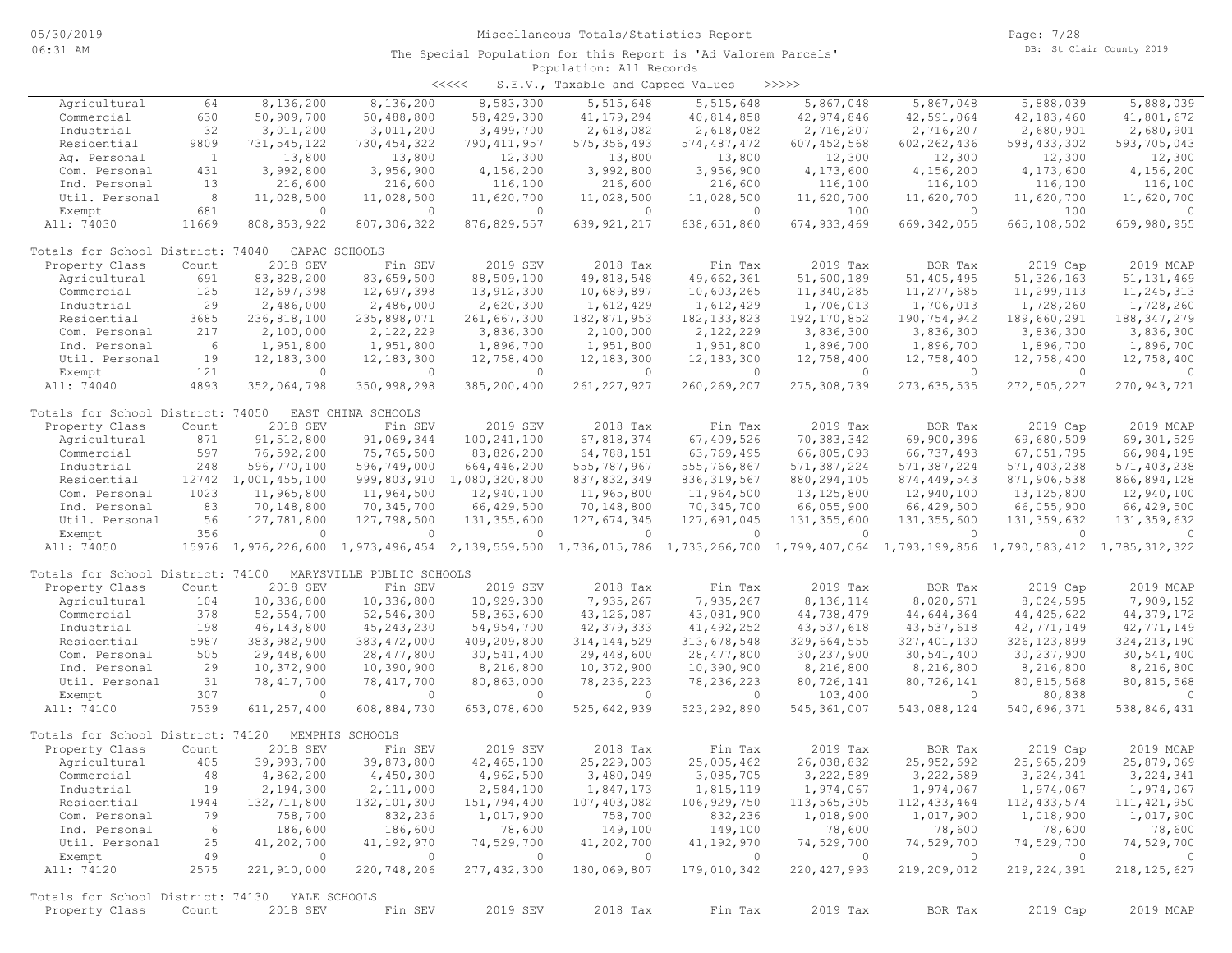| くくくくく | S.E.V., Taxable and Capped Values |  |  |  | >>>>> |
|-------|-----------------------------------|--|--|--|-------|
|-------|-----------------------------------|--|--|--|-------|

| Agricultural                                               | 1076           | 119,565,860   | 119,061,404        | 124, 434, 830 | 67, 375, 079  | 66, 647, 542  | 69,045,238    | 68,837,276     | 68,745,866     | 68,549,761     |
|------------------------------------------------------------|----------------|---------------|--------------------|---------------|---------------|---------------|---------------|----------------|----------------|----------------|
| Commercial                                                 | 198            | 16,551,900    | 16,031,350         | 18,653,600    | 13,945,769    | 13, 453, 165  | 14,643,227    | 14,565,527     | 14, 313, 948   | 14,286,768     |
| Industrial                                                 | 52             | 74,598,000    | 73,936,156         | 82,302,600    | 72,335,077    | 72,843,527    | 74,593,865    | 74,593,865     | 74,591,744     | 74,591,744     |
| Residential                                                | 4989           | 264, 944, 628 | 264, 170, 973      | 283, 421, 100 | 204, 559, 148 | 203,844,279   | 215, 553, 624 | 212,702,988    | 213, 253, 055  | 210,652,129    |
| Com. Personal                                              | 283            | 2,402,985     | 2,249,987          | 1,572,685     | 2,402,985     | 2,249,987     | 1,630,410     | 1,572,685      | 1,637,450      | 1,579,725      |
| Ind. Personal                                              | 17             | 11,408,316    | 11,526,616         | 12,036,736    | 11,408,316    | 11,526,616    | 11,905,636    | 12,036,736     | 11,905,636     | 12,036,736     |
| Util. Personal                                             | 32             | 47,704,325    | 47,750,325         | 48,847,477    | 43,548,717    | 43,548,717    | 44, 417, 697  | 44, 426, 197   | 44, 417, 697   | 44, 426, 197   |
| Exempt                                                     | 124            | $\circ$       | $\circ$            | $\circ$       | $\circ$       | $\circ$       | $\circ$       | $\overline{0}$ | $\overline{0}$ | $\overline{0}$ |
| All: 74130                                                 | 6771           | 537, 176, 014 | 534,726,811        | 571,269,028   | 415,575,091   | 414, 113, 833 | 431,789,697   | 428,735,274    | 428,865,396    | 426, 123, 060  |
|                                                            |                |               |                    |               |               |               |               |                |                |                |
| Totals for School District: 76060                          |                |               | BROWN CITY SCHOOLS |               |               |               |               |                |                |                |
| Property Class                                             | Count          | 2018 SEV      | Fin SEV            | 2019 SEV      | 2018 Tax      | Fin Tax       | 2019 Tax      | BOR Tax        | 2019 Cap       | 2019 MCAP      |
| Agricultural                                               | 42             | 5,037,900     | 5,037,900          | 5,289,400     | 2,661,515     | 2,661,515     | 2,764,242     | 2,764,242      | 2,764,242      | 2,764,242      |
| Industrial                                                 | $\overline{1}$ | 64,600        | 64,600             | 70,700        | 20,776        | 20,776        | 21,274        | 21,274         | 21,274         | 21,274         |
| Residential                                                | 75             | 4,794,700     | 4,728,828          | 5,908,300     | 3,560,988     | 3,519,571     | 3,725,711     | 3,725,711      | 3,725,972      | 3,725,972      |
| Com. Personal                                              | 3              | 5,000         | 5,000              | $\circ$       | 5,000         | 5,000         | $\circ$       | $\circ$        | $\circ$        | $\overline{0}$ |
| Util. Personal                                             | 2              | 443,200       | 443,200            | 432,300       | 443,200       | 443,200       | 432,300       | 432,300        | 438,270        | 438,270        |
| Exempt                                                     | 2              | $\circ$       | $\circ$            | $\circ$       | $\circ$       | $\circ$       | $\circ$       | $\circ$        | $\mathbf{0}$   | $\Omega$       |
| All: 76060                                                 | 125            | 10,345,400    | 10,279,528         | 11,700,700    | 6,691,479     | 6,650,062     | 6,943,527     | 6,943,527      | 6,949,758      | 6,949,758      |
|                                                            |                |               |                    |               |               |               |               |                |                |                |
| Totals for School District: 76080                          |                |               | CROS-LEX SCHOOLS   |               |               |               |               |                |                |                |
| Property Class                                             | Count          | 2018 SEV      | Fin SEV            | 2019 SEV      | 2018 Tax      | Fin Tax       | 2019 Tax      | BOR Tax        | 2019 Cap       | 2019 MCAP      |
| Agricultural                                               | 111            | 14,966,100    | 14,966,100         | 15,468,712    | 7,696,471     | 7,607,279     | 7,875,774     | 7,869,503      | 7,877,516      | 7,871,245      |
| Commercial                                                 | 25             | 2,208,100     | 2,208,100          | 2,471,300     | 1,566,260     | 1,566,260     | 1,724,860     | 1,724,860      | 1,733,642      | 1,733,642      |
| Industrial                                                 | 7              | 913,800       | 913,800            | 925,900       | 835, 453      | 835, 453      | 823,257       | 823,257        | 855,500        | 855,500        |
|                                                            |                |               |                    |               |               |               |               |                |                |                |
| Residential                                                | 749            | 64,082,000    | 63,994,500         | 66,249,443    | 49,802,363    | 49,669,643    | 52,561,077    | 51,940,565     | 51,813,812     | 51, 273, 551   |
| Com. Personal                                              | 35             | 163,900       | 158,900            | 121,100       | 163,900       | 158,900       | 121,100       | 121,100        | 121,100        | 121,100        |
| Ind. Personal                                              | <sup>1</sup>   | 621,600       | 621,600            | 733,600       | 621,600       | 621,600       | 733,600       | 733,600        | 733,600        | 733,600        |
| Util. Personal                                             | 5              | 3,891,500     | 3,891,500          | 4,120,900     | 3,891,500     | 3,891,500     | 4,120,900     | 4,120,900      | 4,120,900      | 4,120,900      |
| Exempt                                                     | 21             | $\Omega$      | $\circ$            | $\circ$       | $\circ$       | $\circ$       | $\circ$       | $\circ$        | $\circ$        | $\Omega$       |
| All: 76080                                                 | 954            | 86,847,000    | 86,754,500         | 90,090,955    | 64, 577, 547  | 64,350,635    | 67,960,568    | 67, 333, 785   | 67,256,070     | 66,709,538     |
|                                                            |                |               |                    |               |               |               |               |                |                |                |
| Totals for Property Class: Agricultural By School District |                |               |                    |               |               |               |               |                |                |                |
| School District                                            | Count          | 2018 SEV      | Fin SEV            | 2019 SEV      | 2018 Tax      | Fin Tax       | 2019 Tax      | BOR Tax        | 2019 Cap       | 2019 MCAP      |
| 44020                                                      | 49             | 6,732,100     | 6,732,100          | 7,430,100     | 4,223,783     | 4,139,756     | 4, 153, 244   | 4, 153, 244    | 4, 153, 244    | 4, 153, 244    |
| 50040                                                      | 38             | 5,315,800     | 5, 315, 800        | 5,156,600     | 3,530,013     | 3,530,013     | 3,458,426     | 3,458,426      |                | 3,470,357      |
|                                                            |                |               |                    |               |               |               |               |                | 3,470,357      |                |
| 50050                                                      | 70             | 9,381,200     | 9,381,200          | 10,598,400    | 5,843,588     | 5,843,588     | 6,020,808     | 6,020,808      | 6,020,808      | 6,020,808      |
| 50180                                                      | 198            | 25,979,900    | 25,979,900         | 26,802,300    | 17,389,815    | 17,389,815    | 18,170,939    | 18,008,939     | 18, 213, 658   | 18,051,658     |
| 74010                                                      | 323            | 36,673,300    | 36,673,300         | 37, 354, 030  | 20,607,420    | 20,591,870    | 21,425,926    | 21,306,782     | 21, 416, 524   | 21,400,273     |
| 74030                                                      | 64             | 8,136,200     | 8,136,200          | 8,583,300     | 5, 515, 648   | 5, 515, 648   | 5,867,048     | 5,867,048      | 5,888,039      | 5,888,039      |
| 74040                                                      | 691            | 83,828,200    | 83,659,500         | 88,509,100    | 49,818,548    | 49,662,361    | 51,600,189    | 51, 405, 495   | 51, 326, 163   | 51, 131, 469   |
| 74050                                                      | 871            | 91,512,800    | 91,069,344         | 100, 241, 100 | 67,818,374    | 67,409,526    | 70,383,342    | 69,900,396     | 69,680,509     | 69,301,529     |
| 74100                                                      | 104            | 10,336,800    | 10,336,800         | 10,929,300    | 7,935,267     | 7,935,267     | 8,136,114     | 8,020,671      | 8,024,595      | 7,909,152      |
| 74120                                                      | 405            | 39,993,700    | 39,873,800         | 42, 465, 100  | 25,229,003    | 25,005,462    | 26,038,832    | 25, 952, 692   | 25,965,209     | 25,879,069     |
| 74130                                                      | 1076           | 119,565,860   | 119,061,404        | 124, 434, 830 | 67, 375, 079  | 66, 647, 542  | 69,045,238    | 68,837,276     | 68,745,866     | 68,549,761     |
| 76060                                                      | 42             | 5,037,900     | 5,037,900          | 5,289,400     | 2,661,515     | 2,661,515     | 2,764,242     | 2,764,242      | 2,764,242      | 2,764,242      |
| 76080                                                      | 111            | 14,966,100    | 14,966,100         | 15,468,712    | 7,696,471     | 7,607,279     | 7,875,774     | 7,869,503      | 7,877,516      | 7,871,245      |
| All: Agricultural                                          | 4042           | 457,459,860   | 456, 223, 348      | 483, 262, 272 | 285,644,524   | 283, 939, 642 | 294,940,122   | 293, 565, 522  | 293,546,730    | 292,390,846    |
|                                                            |                |               |                    |               |               |               |               |                |                |                |
| Totals for Property Class: Commercial By School District   |                |               |                    |               |               |               |               |                |                |                |
| School District                                            | Count          | 2018 SEV      | Fin SEV            | 2019 SEV      | 2018 Tax      | Fin Tax       | 2019 Tax      | BOR Tax        | 2019 Cap       | 2019 MCAP      |
| 44020                                                      | 9              | 557,300       | 557,300            | 611,500       | 512,007       | 512,007       | 519,082       | 519,082        | 524,291        | 524,291        |
| 50040                                                      | 101            | 16,091,700    | 16,091,700         | 18, 315, 100  | 12, 912, 237  | 12, 912, 237  | 14,046,370    | 14,039,370     | 13,379,065     | 13,379,065     |
| 50050                                                      | 12             | 516,200       | 516,200            | 615,700       | 388,330       | 388,330       | 394,404       | 394,404        | 397,644        | 397,644        |
| 50180                                                      | 61             | 5,794,200     | 5,794,200          | 7,755,000     | 4,814,603     | 4,814,603     | 5,294,991     | 5,294,991      | 5,302,665      | 5,302,665      |
| 74010                                                      | 2219           | 393, 441, 200 | 387,041,756        | 459,965,550   | 321,019,553   | 318, 356, 908 | 335,808,479   | 335, 111, 983  | 329, 975, 565  | 329,843,155    |
| 74030                                                      | 630            | 50,909,700    | 50,488,800         | 58,429,300    | 41, 179, 294  | 40,814,858    | 42,974,846    | 42,591,064     | 42, 183, 460   | 41,801,672     |
| 74040                                                      | 125            | 12,697,398    | 12,697,398         | 13,912,300    | 10,689,897    | 10,603,265    | 11,340,285    | 11,277,685     | 11,299,113     | 11,245,313     |
| 74050                                                      | 597            | 76,592,200    | 75,765,500         | 83,826,200    | 64,788,151    | 63,769,495    | 66,805,093    | 66,737,493     | 67,051,795     | 66,984,195     |
| 74100                                                      | 378            | 52, 554, 700  | 52,546,300         | 58,363,600    | 43,126,087    | 43,081,900    | 44,738,479    | 44,644,364     | 44, 425, 622   | 44,379,172     |
|                                                            |                |               |                    |               |               |               |               |                |                |                |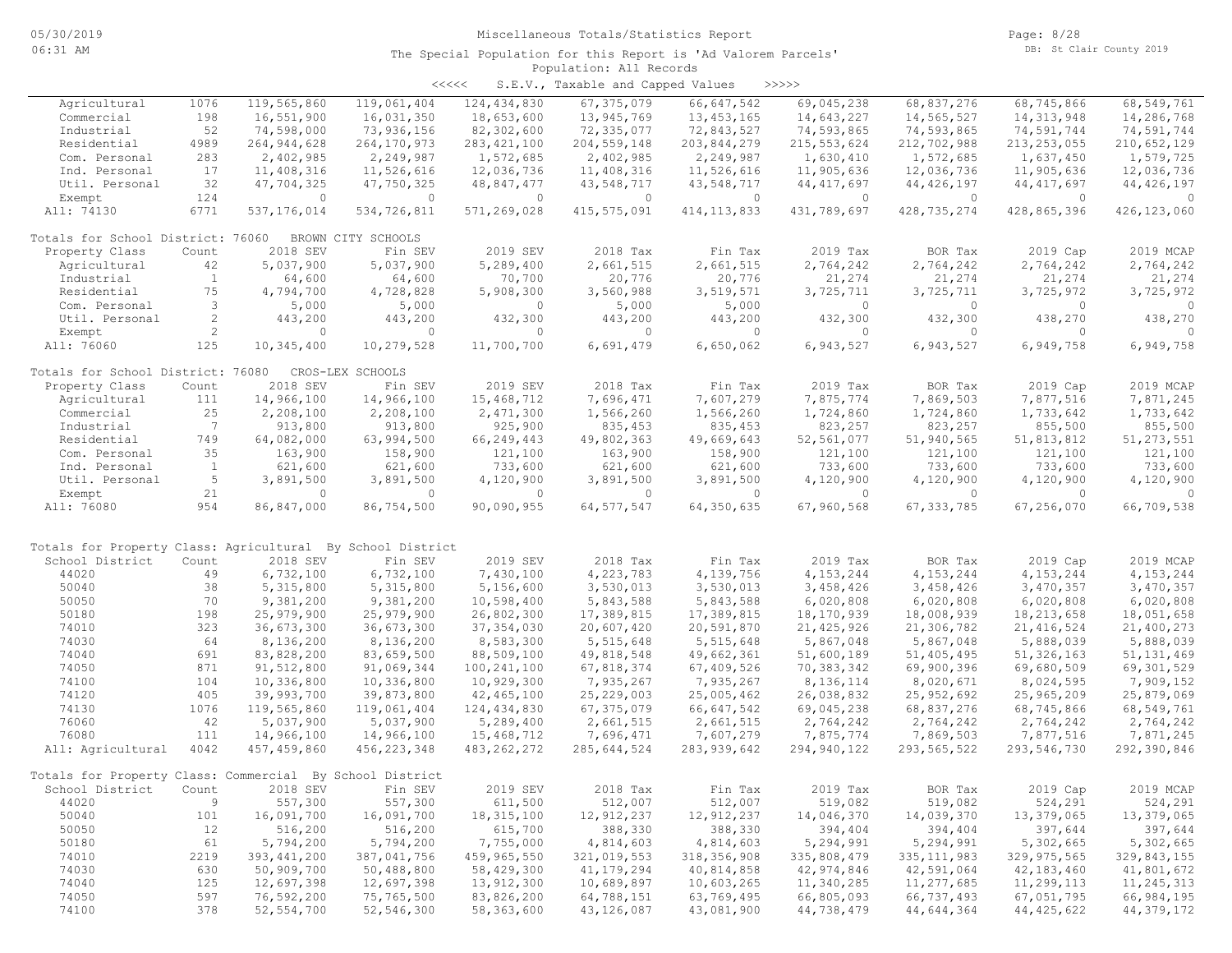<<<<< S.E.V., Taxable and Capped Values >>>>>

| 74120                                                       | 48                      | 4,862,200           | 4,450,300     | 4,962,500                   | 3,480,049     | 3,085,705     | 3,222,589                                                                                                                           | 3,222,589     | 3, 224, 341   | 3, 224, 341    |
|-------------------------------------------------------------|-------------------------|---------------------|---------------|-----------------------------|---------------|---------------|-------------------------------------------------------------------------------------------------------------------------------------|---------------|---------------|----------------|
| 74130                                                       | 198                     | 16,551,900          | 16,031,350    | 18,653,600                  | 13,945,769    | 13, 453, 165  | 14,643,227                                                                                                                          | 14,565,527    | 14, 313, 948  | 14,286,768     |
| 76080                                                       | 25                      | 2,208,100           | 2,208,100     | 2,471,300                   | 1,566,260     | 1,566,260     | 1,724,860                                                                                                                           | 1,724,860     | 1,733,642     | 1,733,642      |
| All: Commercial                                             | 4403                    | 632, 776, 798       | 624,188,904   | 727,881,650                 | 518, 422, 237 | 513, 358, 733 | 541, 512, 705                                                                                                                       | 540, 123, 412 | 533, 811, 151 | 533, 101, 923  |
|                                                             |                         |                     |               |                             |               |               |                                                                                                                                     |               |               |                |
| Totals for Property Class: Industrial By School District    |                         |                     |               |                             |               |               |                                                                                                                                     |               |               |                |
| School District                                             | Count                   | 2018 SEV            | Fin SEV       | 2019 SEV                    | 2018 Tax      | Fin Tax       | 2019 Tax                                                                                                                            | BOR Tax       | 2019 Cap      | 2019 MCAP      |
| 50040                                                       | 60                      | 11,961,600          | 11,977,900    | 13,628,900                  | 9,961,084     | 9,949,345     | 11,043,923                                                                                                                          | 11,043,923    | 10,436,443    | 10,436,443     |
| 50050                                                       | $\mathbf{1}$            | 33,400              | 33,400        | 37,200                      | 33,167        | 33,167        | 33,963                                                                                                                              | 33,963        | 33,963        | 33,963         |
|                                                             |                         |                     |               |                             |               |               |                                                                                                                                     |               |               |                |
| 50180                                                       | 48                      | 4,570,200           | 4,570,200     | 4,589,100                   | 2,766,901     | 2,766,901     | 2,830,757                                                                                                                           | 2,830,757     | 2,833,283     | 2,833,283      |
| 74010                                                       | 239                     | 44,899,500          | 44,899,500    | 51,703,700                  | 41,823,479    | 41,823,479    | 43, 201, 643                                                                                                                        | 43, 195, 143  | 42, 961, 322  | 42, 961, 322   |
| 74030                                                       | 32                      | 3,011,200           | 3,011,200     | 3,499,700                   | 2,618,082     | 2,618,082     | 2,716,207                                                                                                                           | 2,716,207     | 2,680,901     | 2,680,901      |
| 74040                                                       | 29                      | 2,486,000           | 2,486,000     | 2,620,300                   | 1,612,429     | 1,612,429     | 1,706,013                                                                                                                           | 1,706,013     | 1,728,260     | 1,728,260      |
| 74050                                                       | 248                     | 596,770,100         | 596,749,000   | 664,446,200                 | 555,787,967   | 555,766,867   | 571,387,224                                                                                                                         | 571,387,224   | 571,403,238   | 571,403,238    |
| 74100                                                       | 198                     | 46, 143, 800        | 45, 243, 230  | 54,954,700                  | 42, 379, 333  | 41, 492, 252  | 43,537,618                                                                                                                          | 43,537,618    | 42,771,149    | 42,771,149     |
| 74120                                                       | 19                      | 2,194,300           | 2,111,000     | 2,584,100                   | 1,847,173     | 1,815,119     | 1,974,067                                                                                                                           | 1,974,067     | 1,974,067     | 1,974,067      |
| 74130                                                       | 52                      | 74,598,000          | 73,936,156    | 82,302,600                  | 72,335,077    | 72,843,527    | 74,593,865                                                                                                                          | 74,593,865    | 74,591,744    | 74,591,744     |
| 76060                                                       | $\mathbf{1}$            | 64,600              | 64,600        | 70,700                      | 20,776        | 20,776        | 21,274                                                                                                                              | 21,274        | 21,274        | 21,274         |
| 76080                                                       | $7\overline{ }$         | 913,800             | 913,800       | 925,900                     | 835,453       | 835, 453      | 823,257                                                                                                                             | 823,257       | 855,500       | 855,500        |
|                                                             |                         |                     |               |                             |               |               |                                                                                                                                     |               |               |                |
| All: Industrial                                             | 934                     | 787,646,500         | 785,995,986   | 881, 363, 100               | 732,020,921   | 731, 577, 397 | 753,869,811                                                                                                                         | 753,863,311   | 752, 291, 144 | 752, 291, 144  |
|                                                             |                         |                     |               |                             |               |               |                                                                                                                                     |               |               |                |
| Totals for Property Class: Residential By School District   |                         |                     |               |                             |               |               |                                                                                                                                     |               |               |                |
| School District                                             | Count                   | 2018 SEV            | Fin SEV       | 2019 SEV                    | 2018 Tax      | Fin Tax       | 2019 Tax                                                                                                                            | BOR Tax       | 2019 Cap      | 2019 MCAP      |
| 44020                                                       | 545                     | 44,088,971          | 44,004,171    | 48,014,200                  | 32,806,688    | 32,752,469    | 35, 156, 488                                                                                                                        | 34, 929, 402  | 34,550,425    | 34, 345, 681   |
| 50040                                                       | 2185                    | 76,907,050          | 76,907,450    | 81, 912, 300                | 59,867,825    | 59,871,749    | 63, 402, 637                                                                                                                        | 62,841,263    | 62,693,470    | 62,197,081     |
| 50050                                                       | 567                     | 43,501,000          | 43,501,000    | 48,985,200                  | 35,027,674    | 35,006,119    | 36,906,205                                                                                                                          | 36,669,325    | 36, 315, 260  | 36, 211, 680   |
| 50180                                                       | 1580                    | 143,811,200         | 143, 429, 900 | 158,371,500                 | 112,864,219   | 112,576,176   | 117,792,154                                                                                                                         | 116,908,776   | 116,897,084   | 116,013,706    |
| 74010                                                       |                         | 26553 1,434,660,323 |               | 1,431,482,196 1,540,419,950 |               |               | 1,206,697,392 1,203,937,423 1,265,489,130 1,254,537,913 1,255,465,011 1,245,713,717                                                 |               |               |                |
| 74030                                                       | 9809                    | 731, 545, 122       | 730, 454, 322 | 790, 411, 957               | 575, 356, 493 | 574, 487, 472 | 607, 452, 568                                                                                                                       | 602, 262, 436 | 598, 433, 302 | 593,705,043    |
| 74040                                                       | 3685                    | 236,818,100         | 235,898,071   | 261,667,300                 | 182,871,953   | 182, 133, 823 | 192, 170, 852                                                                                                                       | 190,754,942   | 189,660,291   | 188, 347, 279  |
| 74050                                                       |                         |                     |               |                             | 837,832,349   | 836, 319, 567 | 880, 294, 105                                                                                                                       | 874, 449, 543 | 871,906,538   | 866,894,128    |
|                                                             |                         | 12742 1,001,455,100 |               | 999,803,910 1,080,320,800   |               |               |                                                                                                                                     |               |               |                |
| 74100                                                       | 5987                    | 383,982,900         | 383, 472, 000 | 409,209,800                 | 314, 144, 529 | 313,678,548   | 329,664,555                                                                                                                         | 327, 401, 130 | 326, 123, 899 | 324, 213, 190  |
| 74120                                                       | 1944                    | 132,711,800         | 132, 101, 300 | 151,794,400                 | 107,403,082   | 106,929,750   | 113,565,305                                                                                                                         | 112, 433, 464 | 112, 433, 574 | 111, 421, 950  |
| 74130                                                       | 4989                    | 264, 944, 628       | 264, 170, 973 | 283, 421, 100               | 204, 559, 148 | 203,844,279   | 215, 553, 624                                                                                                                       | 212,702,988   | 213, 253, 055 | 210,652,129    |
| 76060                                                       | 75                      | 4,794,700           | 4,728,828     | 5,908,300                   | 3,560,988     | 3,519,571     | 3,725,711                                                                                                                           | 3,725,711     | 3,725,972     | 3,725,972      |
| 76080                                                       | 749                     | 64,082,000          | 63,994,500    | 66,249,443                  | 49,802,363    | 49,669,643    | 52,561,077                                                                                                                          | 51,940,565    | 51,813,812    | 51, 273, 551   |
| All: Residential                                            |                         |                     |               |                             |               |               | 71410 4,563,302,894 4,553,948,621 4,926,686,250 3,722,794,703 3,714,726,589 3,913,734,411 3,881,557,458 3,873,271,693 3,844,715,107 |               |               |                |
|                                                             |                         |                     |               |                             |               |               |                                                                                                                                     |               |               |                |
| Totals for Property Class: Aq. Personal By School District  |                         |                     |               |                             |               |               |                                                                                                                                     |               |               |                |
| School District                                             | Count                   | 2018 SEV            | Fin SEV       | 2019 SEV                    | 2018 Tax      | Fin Tax       | 2019 Tax                                                                                                                            | BOR Tax       | 2019 Cap      | 2019 MCAP      |
| 74030                                                       | 1                       | 13,800              | 13,800        | 12,300                      | 13,800        | 13,800        | 12,300                                                                                                                              | 12,300        | 12,300        | 12,300         |
| All: Aq. Personal                                           | $\mathbf{1}$            | 13,800              | 13,800        | 12,300                      | 13,800        | 13,800        | 12,300                                                                                                                              | 12,300        | 12,300        | 12,300         |
|                                                             |                         |                     |               |                             |               |               |                                                                                                                                     |               |               |                |
|                                                             |                         |                     |               |                             |               |               |                                                                                                                                     |               |               |                |
| Totals for Property Class: Com. Personal By School District |                         |                     |               |                             |               |               |                                                                                                                                     |               |               |                |
| School District                                             | Count                   | 2018 SEV            | Fin SEV       | 2019 SEV                    | 2018 Tax      | Fin Tax       | 2019 Tax                                                                                                                            | BOR Tax       | 2019 Cap      | 2019 MCAP      |
| 44020                                                       | 20                      | 266,200             | 262,900       | 211,100                     | 266,200       | 262,900       | 211,100                                                                                                                             | 211,100       | 211,100       | 211,100        |
| 50040                                                       | 82                      | 1,748,700           | 1,748,700     | 1,633,900                   | 1,748,700     | 1,748,700     | 1,683,600                                                                                                                           | 1,633,900     | 1,683,600     | 1,633,900      |
| 50050                                                       | 20                      | 142,100             | 123,100       | 123,600                     | 142,100       | 123,100       | 123,600                                                                                                                             | 123,600       | 123,600       | 123,600        |
| 50180                                                       | 96                      | 1,422,700           | 1,424,400     | 923,600                     | 1,422,700     | 1,424,400     | 984,000                                                                                                                             | 923,600       | 984,000       | 923,600        |
| 74010                                                       | 2431                    | 61,167,300          | 60,900,653    | 61,161,800                  | 61,167,300    | 60,900,653    | 61, 343, 400                                                                                                                        | 61,161,800    | 61, 343, 400  | 61,161,800     |
| 74030                                                       | 431                     | 3,992,800           | 3,956,900     | 4,156,200                   | 3,992,800     | 3,956,900     | 4,173,600                                                                                                                           | 4,156,200     | 4,173,600     | 4,156,200      |
| 74040                                                       | 217                     | 2,100,000           | 2,122,229     | 3,836,300                   | 2,100,000     | 2,122,229     | 3,836,300                                                                                                                           | 3,836,300     | 3,836,300     | 3,836,300      |
| 74050                                                       | 1023                    | 11,965,800          | 11,964,500    | 12,940,100                  | 11,965,800    | 11,964,500    | 13, 125, 800                                                                                                                        | 12,940,100    | 13, 125, 800  | 12,940,100     |
| 74100                                                       | 505                     | 29,448,600          | 28, 477, 800  | 30,541,400                  | 29,448,600    | 28, 477, 800  | 30, 237, 900                                                                                                                        | 30,541,400    | 30, 237, 900  | 30,541,400     |
|                                                             | 79                      |                     |               |                             |               |               |                                                                                                                                     |               |               |                |
| 74120                                                       |                         | 758,700             | 832,236       | 1,017,900                   | 758,700       | 832,236       | 1,018,900                                                                                                                           | 1,017,900     | 1,018,900     | 1,017,900      |
| 74130                                                       | 283                     | 2,402,985           | 2,249,987     | 1,572,685                   | 2,402,985     | 2,249,987     | 1,630,410                                                                                                                           | 1,572,685     | 1,637,450     | 1,579,725      |
| 76060                                                       | $\overline{\mathbf{3}}$ | 5,000               | 5,000         | $\circ$                     | 5,000         | 5,000         | $\circ$                                                                                                                             | $\Omega$      | $\Omega$      | $\overline{0}$ |
| 76080                                                       | 35                      | 163,900             | 158,900       | 121,100                     | 163,900       | 158,900       | 121,100                                                                                                                             | 121,100       | 121,100       | 121,100        |
| All: Com. Personal 5225                                     |                         | 115,584,785         | 114, 227, 305 | 118,239,685                 | 115,584,785   | 114, 227, 305 | 118,489,710                                                                                                                         | 118,239,685   | 118,496,750   | 118,246,725    |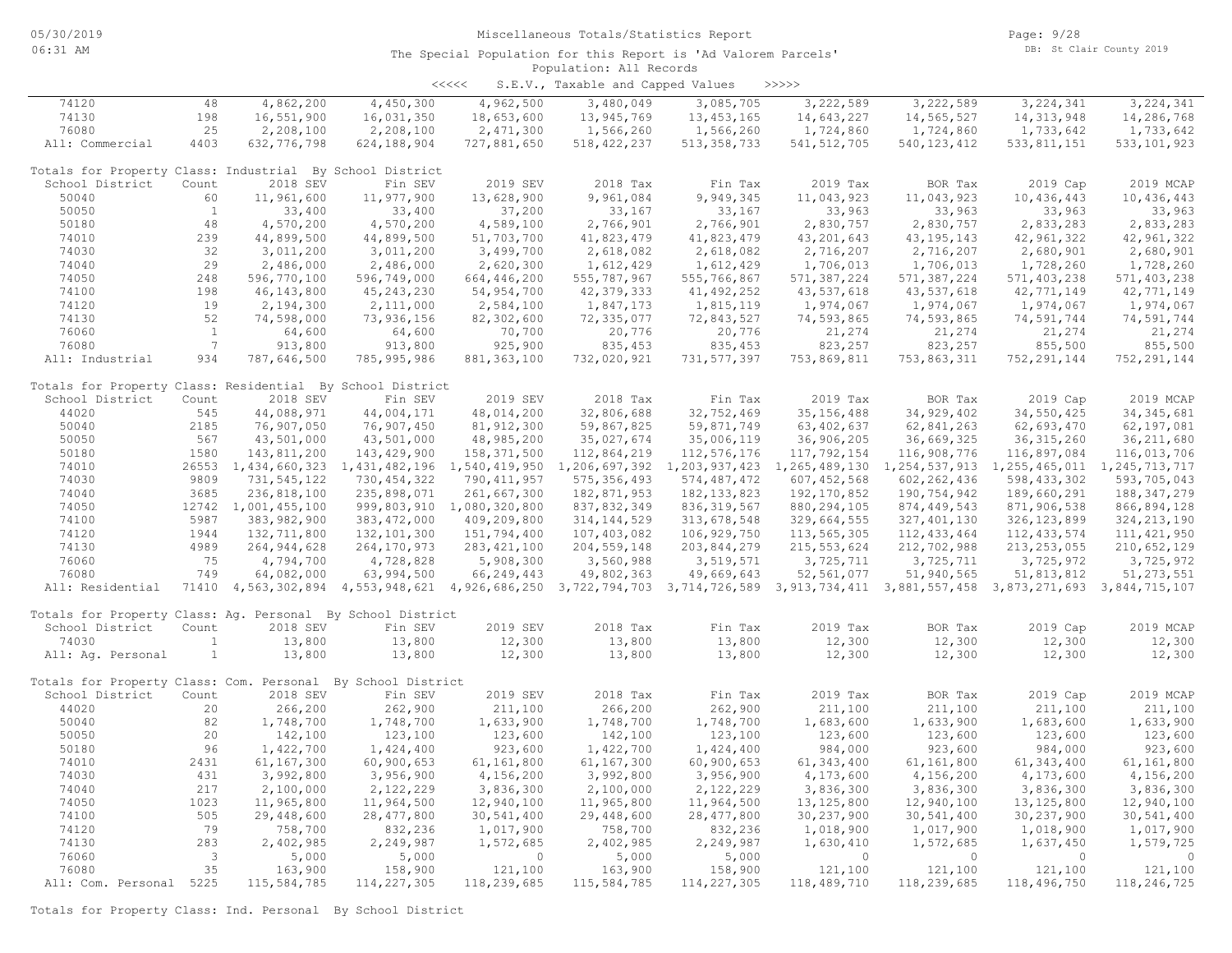|                                                      |                |                  |                    | $\prec\prec\prec\prec\prec$ | S.E.V., Taxable and Capped Values |                                   | >>>>>         |               |                  |               |
|------------------------------------------------------|----------------|------------------|--------------------|-----------------------------|-----------------------------------|-----------------------------------|---------------|---------------|------------------|---------------|
| School District                                      | Count          | 2018 SEV         | Fin SEV            | 2019 SEV                    | 2018 Tax                          | Fin Tax                           | 2019 Tax      | BOR Tax       | 2019 Cap         | 2019 MCAP     |
| 44020                                                | $\mathbf{1}$   | $\circ$          | $\mathbf{0}$       | $\circ$                     | $\circ$                           | $\circ$                           | $\circ$       | $\mathbf{0}$  | $\Omega$         | $\circ$       |
| 50040                                                | 29             | 94,695,306       | 94, 434, 400       | 86, 143, 400                | 94,695,306                        | 94, 434, 400                      | 88,033,400    | 86, 143, 400  | 88,033,400       | 86, 143, 400  |
| 50050                                                | -1             | 62,200           | $\circ$            | $\circ$                     | 62,200                            | $\Omega$                          | $\circ$       | $\circ$       | $\Omega$         | $\circ$       |
| 50180                                                | $\overline{4}$ | 7,569,500        | 7,569,500          | 8,268,500                   | 7,569,500                         | 7,569,500                         | 8,268,500     | 8,268,500     | 8,268,500        | 8,268,500     |
| 74010                                                | 97             | 14,286,800       | 12,570,200         | 10,325,700                  | 14,286,800                        | 12,570,200                        | 11,359,800    | 10,325,700    | 11,359,800       | 10,325,700    |
| 74030                                                | 13             | 216,600          | 216,600            | 116,100                     | 216,600                           | 216,600                           | 116,100       | 116,100       | 116,100          | 116,100       |
| 74040                                                | 6              | 1,951,800        | 1,951,800          | 1,896,700                   | 1,951,800                         | 1,951,800                         | 1,896,700     | 1,896,700     | 1,896,700        | 1,896,700     |
| 74050                                                | 83             | 70,148,800       | 70,345,700         | 66,429,500                  | 70,148,800                        | 70,345,700                        | 66,055,900    | 66,429,500    | 66,055,900       | 66,429,500    |
| 74100                                                | 29             | 10,372,900       | 10,390,900         | 8,216,800                   | 10,372,900                        | 10,390,900                        | 8,216,800     | 8,216,800     | 8,216,800        | 8,216,800     |
| 74120                                                | 6              | 186,600          | 186,600            | 78,600                      | 149,100                           | 149,100                           | 78,600        | 78,600        | 78,600           | 78,600        |
| 74130                                                | 17             | 11,408,316       | 11,526,616         | 12,036,736                  | 11,408,316                        | 11,526,616                        | 11,905,636    | 12,036,736    | 11,905,636       | 12,036,736    |
| 76080                                                | 1              | 621,600          | 621,600            | 733,600                     | 621,600                           | 621,600                           | 733,600       | 733,600       | 733,600          | 733,600       |
| All: Ind. Personal                                   | 287            | 211,520,422      | 209,813,916        | 194,245,636                 | 211, 482, 922                     | 209, 776, 416                     | 196,665,036   | 194, 245, 636 | 196,665,036      | 194,245,636   |
| Totals for Property Class: Util. Personal            |                |                  | By School District |                             |                                   |                                   |               |               |                  |               |
| School District                                      | Count          | 2018 SEV         | Fin SEV            | 2019 SEV                    | 2018 Tax                          | Fin Tax                           | 2019 Tax      | BOR Tax       | 2019 Cap         | 2019 MCAP     |
| 44020                                                | $\overline{4}$ | 1,371,900        | 1,371,900          | 1,388,500                   | 1,371,900                         | 1,371,900                         | 1,388,500     | 1,388,500     | 1,388,500        | 1,388,500     |
| 50040                                                | $\overline{9}$ | 9,018,700        | 9,018,700          | 6,723,100                   | 9,018,700                         | 9,018,700                         | 6,723,100     | 6,723,100     | 6,723,100        | 6,723,100     |
| 50050                                                | 10             | 1,617,100        | 1,619,471          | 1,888,800                   | 1,617,100                         | 1,619,471                         | 1,888,800     | 1,888,800     | 1,888,800        | 1,888,800     |
| 50180                                                | 20             | 39,664,100       | 39,665,900         | 39,955,200                  | 38,628,122                        | 38,629,922                        | 39, 130, 632  | 39, 130, 632  | 39,130,632       | 39,130,632    |
| 74010                                                | 30             | 50,271,600       | 50,261,800         | 55,059,300                  | 50, 151, 227                      | 50, 141, 427                      | 54,939,306    | 54,939,306    | 54, 952, 370     | 54, 952, 370  |
| 74030                                                | 8              | 11,028,500       | 11,028,500         | 11,620,700                  | 11,028,500                        | 11,028,500                        | 11,620,700    | 11,620,700    | 11,620,700       | 11,620,700    |
| 74040                                                | 19             | 12,183,300       | 12,183,300         | 12,758,400                  | 12,183,300                        | 12,183,300                        | 12,758,400    | 12,758,400    | 12,758,400       | 12,758,400    |
| 74050                                                | 56             | 127,781,800      | 127,798,500        | 131, 355, 600               | 127,674,345                       | 127,691,045                       | 131, 355, 600 | 131, 355, 600 | 131, 359, 632    | 131, 359, 632 |
| 74100                                                | 31             | 78,417,700       | 78,417,700         | 80,863,000                  | 78,236,223                        | 78,236,223                        | 80,726,141    | 80,726,141    | 80,815,568       | 80, 815, 568  |
| 74120                                                | 25             | 41,202,700       | 41, 192, 970       | 74,529,700                  | 41,202,700                        | 41,192,970                        | 74,529,700    | 74,529,700    | 74,529,700       | 74,529,700    |
| 74130                                                | 32             | 47,704,325       | 47,750,325         | 48,847,477                  | 43,548,717                        | 43,548,717                        | 44, 417, 697  | 44, 426, 197  | 44, 417, 697     | 44, 426, 197  |
| 76060                                                | $\overline{2}$ | 443,200          | 443,200            | 432,300                     | 443,200                           | 443,200                           | 432,300       | 432,300       | 438,270          | 438,270       |
| 76080                                                | 5              | 3,891,500        | 3,891,500          | 4,120,900                   | 3,891,500                         | 3,891,500                         | 4,120,900     | 4,120,900     | 4,120,900        | 4,120,900     |
| All: Util. Personal 251                              |                | 424,596,425      | 424,643,766        | 469,542,977                 | 418,995,534                       | 418,996,875                       | 464,031,776   | 464,040,276   | 464,144,269      | 464, 152, 769 |
| Totals for Property Class: Exempt By School District |                |                  |                    |                             |                                   |                                   |               |               |                  |               |
| School District                                      | Count          | 2018 SEV         | Fin SEV            | 2019 SEV                    | 2018 Tax                          | Fin Tax                           | 2019 Tax      | BOR Tax       | 2019 Cap         | 2019 MCAP     |
| 44020                                                | 13             | 0                | $\mathbf{0}$       | $\circ$                     | 0                                 | $\Omega$                          | $\circ$       | $\mathbf{0}$  | $\bigcap$        | $\circ$       |
| 50040                                                | 29             | $\circ$          | $\circ$            | $\circ$                     | $\circ$                           | $\circ$                           | $\circ$       | $\circ$       | $\Omega$         | $\circ$       |
| 50050                                                | 3              | $\circ$          | $\circ$            | $\Omega$                    | $\circ$                           | $\Omega$                          | $\circ$       | $\Omega$      | $\Omega$         | $\circ$       |
| 50180                                                | 33             | $\circ$          | $\circ$            | $\Omega$                    | $\circ$                           | $\Omega$                          | $\circ$       | $\Omega$      | $\Omega$         | $\circ$       |
| 74010                                                | 1207           | $\circ$          | $\circ$            | $\Omega$                    | $\circ$                           | $\Omega$                          | 214,716       | $\Omega$      | 202,746          | $\circ$       |
| 74030                                                | 681            | $\circ$          | $\circ$            | $\Omega$                    | $\circ$                           | $\Omega$                          | 100           | $\Omega$      | 100              | $\circ$       |
| 74040                                                | 121            | $\circ$          | $\circ$            | $\Omega$                    | $\circ$                           | $\Omega$                          | $\circ$       | $\Omega$      | $\circ$          | $\circ$       |
| 74050                                                | 356            | $\circ$          | $\Omega$           | $\Omega$                    | $\Omega$                          | $\Omega$                          | $\circ$       | $\Omega$      | $\Omega$         | $\mathbb O$   |
| 74100                                                | 307            | $\circ$          | $\circ$            | $\Omega$                    | $\Omega$                          | $\Omega$                          | 103,400       | $\Omega$      | 80,838           | $\circ$       |
| 74120                                                | 49             | $\circ$          | $\Omega$           | $\Omega$                    | $\Omega$                          | $\Omega$                          | $\circ$       | $\Omega$      | $\Omega$         | $\circ$       |
| 74130                                                | 124            | $\circ$          | $\Omega$           | $\Omega$                    | $\Omega$                          | $\Omega$                          | $\circ$       | $\Omega$      | $\Omega$         | $\circ$       |
| 76060                                                | $\overline{2}$ | $\circ$          | $\circ$            | $\Omega$                    | $\Omega$                          | $\Omega$                          | $\circ$       | $\Omega$      | $\Omega$         | $\circ$       |
| 76080                                                | 21             | $\circ$          | $\circ$            | $\Omega$                    | $\circ$                           | $\Omega$                          | $\circ$       | $\Omega$      | $\bigcap$        | $\circ$       |
| All: Exempt                                          | 2946           | $\circ$          | $\Omega$           | $\Omega$                    | $\circ$                           | $\circ$                           | 318,216       | $\circ$       | 283,684          | $\Omega$      |
|                                                      |                |                  |                    |                             |                                   |                                   |               |               |                  |               |
| Totals                                               | Count          | 2018 SEV         | Fin SEV            | 2019 SEV                    | 2018 Tax                          | Fin Tax                           | 2019 Tax      | BOR Tax       | 2019 Cap         | 2019 MCAP     |
| Real                                                 | 80,789         | 6, 441, 186, 052 | 6,420,356,859      | 7,019,193,272               |                                   | 5, 258, 882, 385 5, 243, 602, 361 | 5,504,057,049 | 5,469,109,703 | 5, 452, 920, 718 | 5,422,499,020 |
| Personal                                             | 5,764          | 751, 715, 432    | 748,698,787        | 782,040,598                 | 746,077,041                       | 743,014,396                       | 779,198,822   | 776,537,897   | 779, 318, 355    | 776,657,430   |
| Real & Personal                                      | 86,553         | 7,192,901,484    | 7,169,055,646      | 7,801,233,870               | 6,004,959,426                     | 5,986,616,757                     | 6,283,255,871 | 6,245,647,600 | 6,232,239,073    | 6,199,156,450 |
| Exempt                                               | 2,946          | $\mathbf{0}$     | $\mathbf{0}$       | $\Omega$                    | $\Omega$                          | $\Omega$                          | 318,216       | $\Omega$      | 283,684          | $\Omega$      |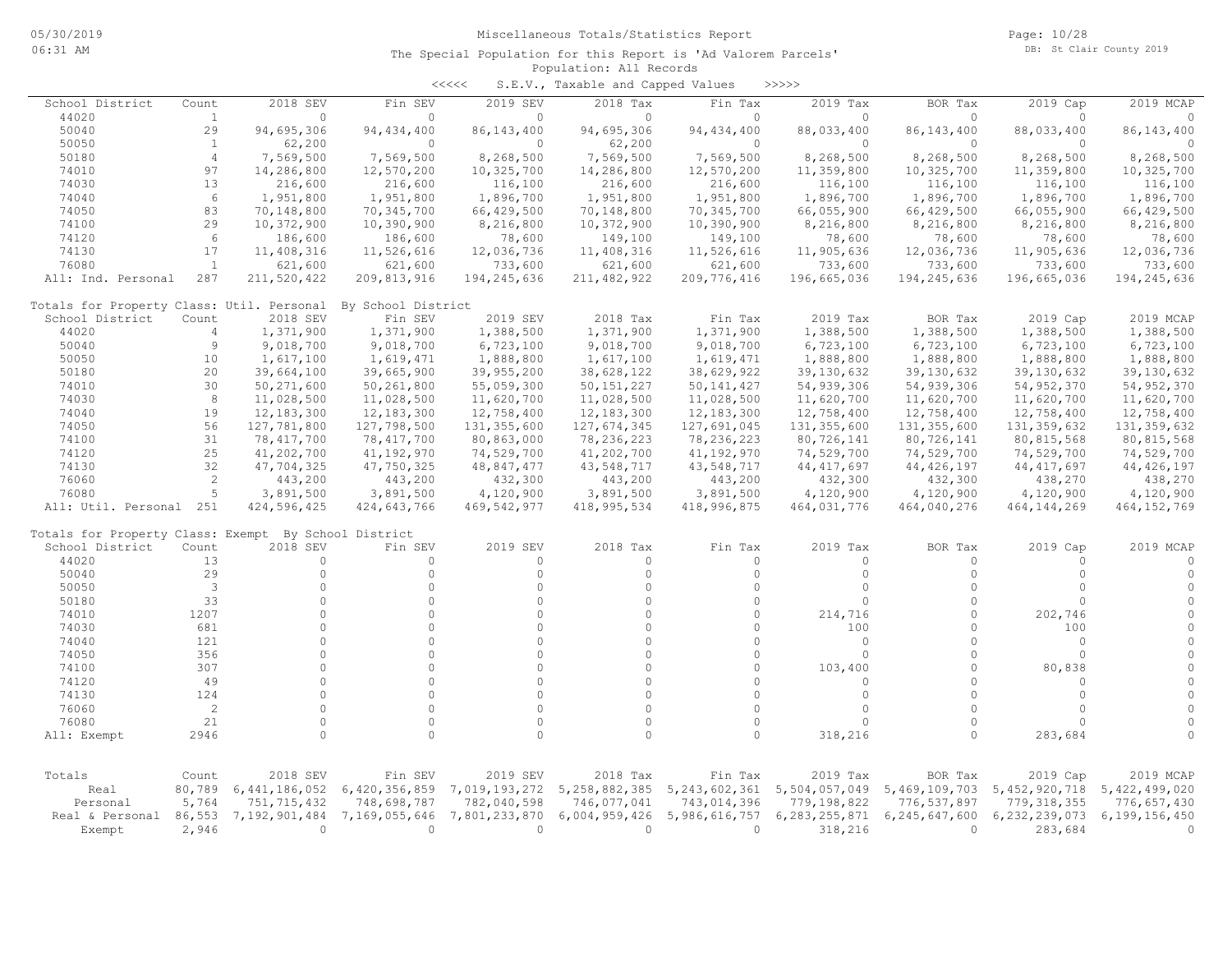Page: 11/28 DB: St Clair County 2019

### Population: All Records The Special Population for this Report is 'Ad Valorem Parcels'

<<<<< PRE/MBT Percentage Times S.E.V. >>>>>

| Totals for School District: 44020 |                |                        | ALMONT SCHOOLS     |                                |              |                                |               |                                |               |
|-----------------------------------|----------------|------------------------|--------------------|--------------------------------|--------------|--------------------------------|---------------|--------------------------------|---------------|
| Property Class                    | Count          | 2018 ORIG              | 2018 ORIG          | Final PRE                      | Final        | W/O Winter                     | W/O Winter    | 2019 ORIG                      | 2019 ORIG     |
|                                   |                | PRE                    | Non-PRE            |                                | Non-PRE      | PRE                            | Non-PRE       | PRE                            | Non-PRE       |
| Agricultural                      | 49             | 6,350,044              | 382,056            | 6,356,244                      | 375,856      | 6,350,044                      | 382,056       | 7,050,490                      | 379,610       |
| Commercial                        | $\circ$        | $\circ$                | 557,300            | $\circ$                        | 557,300      | $\mathbf{0}$                   | 557,300       | $\Omega$                       | 611,500       |
| Residential                       | 439            | 39,960,412             | 4,128,559          | 39,984,512                     | 4,019,659    | 39,984,512                     | 4,019,659     | 43,201,760                     | 4,812,440     |
| Com. Personal                     | 20             | 266,200                | $\Omega$           | 262,900                        | $\circ$      | 262,900                        | $\circ$       | 211,100                        | $\Omega$      |
| Ind. Personal                     | $\mathbf{1}$   | $\mathbf{0}$           | $\circ$            | $\Omega$                       | $\circ$      | $\circ$                        | $\circ$       | $\Omega$                       | $\circ$       |
|                                   | $\circ$        | $\circ$                |                    | $\circ$                        |              |                                |               |                                |               |
| Util. Personal                    |                |                        | 1,371,900          |                                | 1,371,900    | $\circ$                        | 1,371,900     | $\circ$                        | 1,388,500     |
| All: 44020                        | 509            | 46,576,656             | 6,439,815          | 46,603,656                     | 6,324,715    | 46,597,456                     | 6,330,915     | 50,463,350                     | 7,192,050     |
| Totals for School District: 50040 |                |                        | ANCHOR BAY SCHOOLS |                                |              |                                |               |                                |               |
| Property Class                    | Count          | 2018 ORIG              | 2018 ORIG          | Final PRE                      | Final        | W/O Winter                     | W/O Winter    | 2019 ORIG                      | 2019 ORIG     |
|                                   |                | PRE                    | Non-PRE            |                                | Non-PRE      | PRE                            | Non-PRE       | PRE                            | Non-PRE       |
| Agricultural                      | 38             | 5,122,788              | 193,012            | 5, 122, 788                    | 193,012      | 5, 122, 788                    | 193,012       | 5,073,950                      | 82,650        |
| Commercial                        | 5              | 292,750                | 15,798,950         | 292,750                        | 15,798,950   | 292,750                        | 15,798,950    | 435,101                        | 17,879,999    |
| Industrial                        | 3              | 157,800                | 11,803,800         | 157,800                        | 11,820,100   | 157,800                        | 11,820,100    | 157,800                        | 13, 471, 100  |
| Residential                       | 622            |                        | 13,601,341         |                                | 13,294,841   |                                | 13,589,341    | 68,593,895                     |               |
|                                   |                | 63,305,709             |                    | 63,612,609                     |              | 63, 318, 109                   |               |                                | 13, 318, 405  |
| Com. Personal                     | 82             | 1,748,700              | $\mathbf{0}$       | 1,748,700                      | $\circ$      | 1,748,700                      | $\circ$       | 1,633,900                      | $\circ$       |
| Ind. Personal                     | 29             | 94,695,306             | $\mathbf{0}$       | 94, 434, 400                   | $\circ$      | 94, 434, 400                   | $\circ$       | 86, 143, 400                   | $\Omega$      |
| Util. Personal                    | $\circ$        | $\mathbf{0}$           | 9,018,700          | $\Omega$                       | 9,018,700    | $\circ$                        | 9,018,700     | $\Omega$                       | 6,723,100     |
| Exempt                            | $\mathbf{1}$   | $\Omega$               | $\Omega$           | $\Omega$                       | $\Omega$     | $\Omega$                       | $\Omega$      | $\Omega$                       |               |
| All: 50040                        | 780            | 165, 323, 053          | 50, 415, 803       | 165, 369, 047                  | 50, 125, 603 | 165,074,547                    | 50,420,103    | 162,038,046                    | 51, 475, 254  |
| Totals for School District: 50050 |                |                        | ARMADA SCHOOLS     |                                |              |                                |               |                                |               |
| Property Class                    | Count          | 2018 ORIG              | 2018 ORIG          | Final PRE                      | Final        | W/O Winter                     | W/O Winter    | 2019 ORIG                      | 2019 ORIG     |
|                                   |                | PRE                    | Non-PRE            |                                | Non-PRE      | PRE                            | $Non-PRE$     | PRE                            | Non-PRE       |
|                                   |                |                        | 205,636            |                                |              |                                |               |                                |               |
| Agricultural                      | 69             | 9,175,564              |                    | 9,175,564                      | 205,636      | 9,175,564                      | 205,636       | 10,368,335                     | 230,065       |
| Commercial                        | $\circ$        | $\mathbf{0}$           | 516,200            | $\Omega$                       | 516,200      | $\circ$                        | 516,200       | $\Omega$                       | 615,700       |
| Industrial                        | $\circ$        | $\circ$                | 33,400             | $\circ$                        | 33,400       | $\circ$                        | 33,400        | $\Omega$                       | 37,200        |
| Residential                       | 495            | 40, 337, 723           | 3, 163, 277        | 40,778,923                     | 2,722,077    | 40, 419, 223                   | 3,081,777     | 45, 450, 058                   | 3,535,142     |
| Com. Personal                     | 20             | 142,100                | $\circ$            | 123,100                        | $\circ$      | 123,100                        | $\circ$       | 123,600                        | $\circ$       |
| Ind. Personal                     | $\mathbf{1}$   | 62,200                 | $\circ$            | $\circ$                        | $\circ$      | $\circ$                        | $\circ$       | $\Omega$                       | $\circ$       |
| Util. Personal                    | $\circ$        | $\circ$                | 1,617,100          | $\circ$                        | 1,619,471    | $\circ$                        | 1,619,471     | $\circ$                        | 1,888,800     |
| Exempt                            | <sup>1</sup>   | $\circ$                | $\circ$            | $\circ$                        | $\circ$      | $\Omega$                       | $\circ$       | $\Omega$                       | $\circ$       |
| All: 50050                        | 586            | 49,717,587             | 5,535,613          | 50,077,587                     | 5,096,784    | 49,717,887                     | 5,456,484     | 55, 941, 993                   | 6,306,907     |
|                                   |                |                        |                    |                                |              |                                |               |                                |               |
| Totals for School District: 50180 |                |                        | RICHMOND SCHOOLS   |                                |              |                                |               |                                |               |
| Property Class                    | Count          | 2018 ORIG              | 2018 ORIG          | Final PRE                      | Final        | W/O Winter                     | W/O Winter    | 2019 ORIG                      | 2019 ORIG     |
|                                   |                | PRE                    | Non-PRE            |                                | Non-PRE      | PRE                            | Non-PRE       | PRE                            | Non-PRE       |
| Agricultural                      | 192            | 24, 447, 724           | 1,532,176          | 24,587,134                     | 1,392,766    | 24,587,134                     | 1,392,766     | 25, 201, 563                   | 1,600,737     |
| Commercial                        | 5              | 286,470                | 5,507,730          | 286,470                        | 5,507,730    | 286,470                        | 5,507,730     | 317,600                        | 7,437,400     |
| Industrial                        | 10             | 898,216                | 3,671,984          | 898,216                        |              | 898,216                        | 3,671,984     | 898,306                        | 3,690,794     |
|                                   |                |                        |                    |                                | 3,671,984    |                                |               |                                |               |
| Residential                       | 1373           | 134, 332, 133          | 9,479,067          | 134, 186, 733                  | 9,243,167    | 134, 186, 733                  | 9,243,167     | 148, 241, 526                  | 10, 129, 974  |
| Com. Personal                     | 96             | 1,422,700              | $\circ$            | 1,424,400                      | $\circ$      | 1,424,400                      | $\circ$       | 923,600                        | $\circ$       |
| Ind. Personal                     | $\overline{4}$ | 7,569,500              | $\Omega$           | 7,569,500                      | $\circ$      | 7,569,500                      | $\circ$       | 8,268,500                      | $\Omega$      |
| Util. Personal                    | $\circ$        | $\Omega$               | 39,664,100         | $\circ$                        | 39,665,900   | $\circ$                        | 39,665,900    | $\Omega$                       | 39,955,200    |
| All: 50180                        | 1,680          | 168,956,743            | 59,855,057         | 168, 952, 453                  | 59, 481, 547 | 168, 952, 453                  | 59, 481, 547  | 183,851,095                    | 62,814,105    |
| Totals for School District: 74010 |                |                        | PORT HURON AREA    |                                |              |                                |               |                                |               |
| Property Class                    | Count          | 2018 ORIG              | 2018 ORIG          | Final PRE                      | Final        | W/O Winter                     | W/O Winter    | 2019 ORIG                      | 2019 ORIG     |
|                                   |                | PRE                    | Non-PRE            |                                | Non-PRE      | PRE                            | Non-PRE       | PRE                            | Non-PRE       |
|                                   |                |                        |                    |                                |              |                                |               |                                |               |
| Agricultural                      | 321            | 36, 163, 025           | 510,275            | 36,163,025                     | 510,275      | 36, 163, 025                   | 510,275       | 36,630,755                     | 723,275       |
| Commercial                        | 47             | 2,726,685              | 390, 714, 515      | 2,602,560                      | 384,439,196  | 2,602,560                      | 384, 439, 196 | 3,002,887                      | 456,962,663   |
| Industrial                        | $\circ$        | 47,100                 | 44,852,400         | $\overline{0}$                 | 44,899,500   | $\overline{0}$                 | 44,899,500    | $\circ$                        | 51,703,700    |
| Residential                       |                | 18836 1, 178, 923, 725 |                    | 255, 736, 598 1, 179, 938, 400 |              | 251, 543, 796 1, 179, 046, 946 |               | 252,435,250 1,274,997,231      | 265, 422, 719 |
| Com. Personal                     | 2431           | 61,167,300             | $\circ$            | 60,900,653                     | $\circ$      | 60,900,653                     | $\circ$       | 61,161,800                     | 0             |
| Ind. Personal                     | 97             | 14,286,800             | $\circ$            | 12,570,200                     | $\circ$      | 12,570,200                     | $\circ$       | 10,325,700                     | 0             |
| Util. Personal                    | $\circ$        | 0                      | 50,271,600         | 0                              | 50,261,800   | $\circ$                        | 50,261,800    | $\mathbf{0}$                   | 55,059,300    |
| Exempt                            | 3              | $\circ$                | $\circ$            | $\circ$                        | $\circ$      | $\circ$                        | $\circ$       | $\circ$                        |               |
| All: 74010                        |                | 21,735 1,293,314,635   |                    | 742,085,388 1,292,174,838      |              | 731, 654, 567 1, 291, 283, 384 |               | 732, 546, 021 1, 386, 118, 373 | 829,871,657   |
|                                   |                |                        |                    |                                |              |                                |               |                                |               |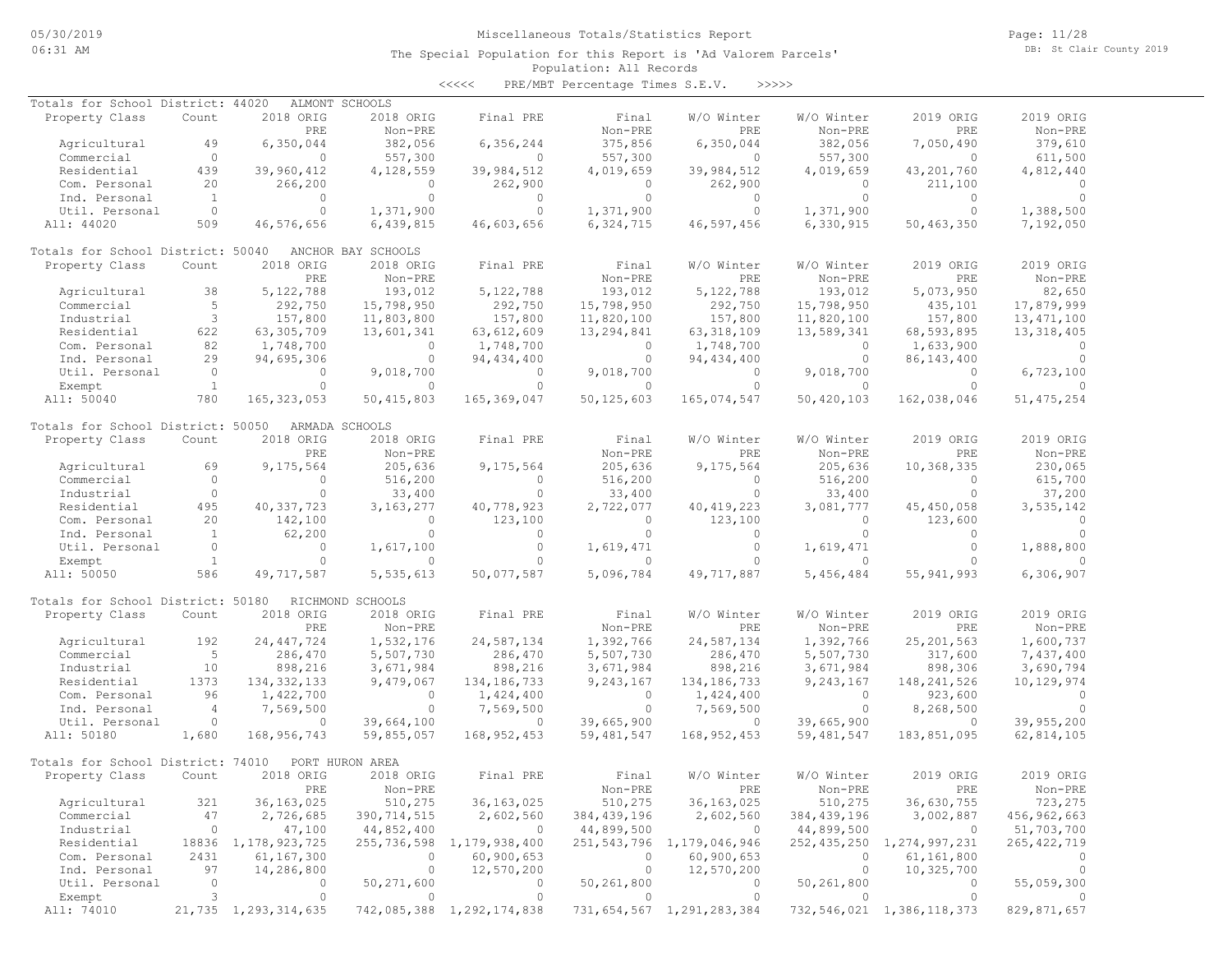The Special Population for this Report is 'Ad Valorem Parcels'

Page: 12/28 DB: St Clair County 2019

# Population: All Records

<<<<< PRE/MBT Percentage Times S.E.V. >>>>>

| Totals for School District: 74030 |                |                      | ALGONAC SCHOOLS           |                                |               |                                |               |                                |                |
|-----------------------------------|----------------|----------------------|---------------------------|--------------------------------|---------------|--------------------------------|---------------|--------------------------------|----------------|
| Property Class                    | Count          | 2018 ORIG            | 2018 ORIG                 | Final PRE                      | Final         | W/O Winter                     | W/O Winter    | 2019 ORIG                      | 2019 ORIG      |
|                                   |                | PRE                  | Non-PRE                   |                                | Non-PRE       | PRE                            | Non-PRE       | PRE                            | Non-PRE        |
| Agricultural                      | 64             | 8,028,898            | 107,302                   | 8,028,898                      | 107,302       | 8,028,898                      | 107,302       | 8,470,231                      | 113,069        |
| Commercial                        | 13             | 1,048,926            | 49,860,774                | 1,048,926                      | 49, 439, 874  | 1,048,926                      | 49, 439, 874  | 1,320,914                      | 57,108,386     |
| Industrial                        | $\Omega$       | $\Omega$             | 3,011,200                 | $\Omega$                       | 3,011,200     | $\Omega$                       | 3,011,200     | $\circ$                        | 3,499,700      |
| Residential                       | 5980           | 515, 982, 979        | 215, 562, 143             | 515, 926, 979                  | 214, 527, 343 | 515, 926, 979                  | 214, 527, 343 | 562, 348, 583                  | 228,063,374    |
| Ag. Personal                      | $\Omega$       | $\Omega$             | 13,800                    | $\Omega$                       | 13,800        | $\Omega$                       | 13,800        | $\Omega$                       | 12,300         |
| Com. Personal                     | 431            | 3,992,800            | $\circ$                   | 3,956,900                      | $\circ$       | 3,956,900                      | $\circ$       | 4,156,200                      | $\circ$        |
| Ind. Personal                     | 13             | 216,600              | $\circ$                   | 216,600                        | $\circ$       | 216,600                        | $\circ$       | 116,100                        | $\cap$         |
| Util. Personal                    | $\circ$        | $\circ$              | 11,028,500                | $\circ$                        | 11,028,500    | $\circ$                        | 11,028,500    | $\circ$                        | 11,620,700     |
| Exempt                            | $\overline{4}$ | $\Omega$             | $\Omega$                  | $\Omega$                       | $\Omega$      | $\Omega$                       | $\cap$        | $\Omega$                       |                |
| All: 74030                        | 6,505          | 529,270,203          | 279,583,719               | 529, 178, 303                  | 278,128,019   | 529, 178, 303                  | 278,128,019   | 576, 412, 028                  | 300, 417, 529  |
| Totals for School District: 74040 |                | CAPAC SCHOOLS        |                           |                                |               |                                |               |                                |                |
| Property Class                    | Count          | 2018 ORIG            | 2018 ORIG                 | Final PRE                      | Final         | W/O Winter                     | W/O Winter    | 2019 ORIG                      | 2019 ORIG      |
|                                   |                | PRE                  | Non-PRE                   |                                | Non-PRE       | PRE                            | Non-PRE       | PRE                            | Non-PRE        |
| Agricultural                      | 676            | 80,089,367           | 3,738,833                 | 79,995,767                     | 3,663,733     | 79,960,867                     | 3,698,633     | 85,071,633                     | 3,437,467      |
| Commercial                        | 11             | 843,138              | 11,854,260                | 843,138                        | 11,854,260    | 843,138                        | 11,854,260    | 887,740                        | 13,024,560     |
| Industrial                        | 9              | 536,150              | 1,949,850                 | 536,150                        | 1,949,850     | 536,150                        | 1,949,850     | 596,050                        | 2,024,250      |
| Residential                       | 2910           | 209, 917, 697        | 26,900,403                | 210,634,990                    | 25, 263, 081  | 209, 226, 890                  | 26,671,181    | 234,020,017                    | 27,647,283     |
| Com. Personal                     | 217            | 2,100,000            | $\Omega$                  | 2,122,229                      | $\Omega$      | 2,122,229                      | $\Omega$      | 3,836,300                      | $\Omega$       |
| Ind. Personal                     | 6              | 1,951,800            | $\Omega$                  | 1,951,800                      | $\Omega$      | 1,951,800                      | $\Omega$      | 1,896,700                      |                |
| Util. Personal                    | $\Omega$       | $\Omega$             | 12, 183, 300              | $\Omega$                       | 12, 183, 300  | $\Omega$                       | 12, 183, 300  | $\Omega$                       | 12,758,400     |
| Exempt                            | $\mathbf{3}$   | $\circ$              | $\circ$                   | $\circ$                        | $\circ$       | $\circ$                        | $\cap$        | $\circ$                        |                |
| All: 74040                        | 3,832          | 295, 438, 152        | 56,626,646                | 296,084,074                    | 54, 914, 224  | 294,641,074                    | 56, 357, 224  | 326,308,440                    | 58,891,960     |
| Totals for School District: 74050 |                |                      | EAST CHINA SCHOOLS        |                                |               |                                |               |                                |                |
| Property Class                    | Count          | 2018 ORIG            | 2018 ORIG                 | Final PRE                      | Final         | W/O Winter                     | W/O Winter    | 2019 ORIG                      | 2019 ORIG      |
|                                   |                | PRE                  | Non-PRE                   |                                | Non-PRE       | PRE                            | Non-PRE       | <b>PRE</b>                     | Non-PRE        |
| Agricultural                      | 845            | 87,512,798           | 4,000,002                 | 87,047,342                     | 4,022,002     | 87,047,342                     | 4,022,002     | 96,019,689                     | 4, 221, 411    |
| Commercial                        | 37             | 1,638,899            | 74,953,301                | 1,638,899                      | 74,126,601    | 1,638,899                      | 74,126,601    | 1,854,398                      | 81, 971, 802   |
| Industrial                        | 19             | 39,529,095           | 557, 241, 005             | 39,529,095                     | 557, 219, 905 | 39,529,095                     | 557, 219, 905 | 39,594,795                     | 624,851,405    |
| Residential                       | 9992           | 884, 923, 702        | 116,531,398               | 886,049,537                    | 113,754,373   | 885, 865, 437                  | 113,938,473   | 961, 254, 120                  | 119,066,680    |
| Com. Personal                     | 1023           | 11,965,800           | $\circ$                   | 11,964,500                     | $\circ$       | 11,964,500                     | $\circ$       | 12,940,100                     | $\overline{0}$ |
| Ind. Personal                     | 83             | 70,148,800           | $\circ$                   | 70,345,700                     | $\circ$       | 70,345,700                     | $\circ$       | 66,429,500                     |                |
| Util. Personal                    | $\circ$        | $\Omega$             | 127,781,800               | $\Omega$                       | 127,798,500   | $\circ$                        | 127,798,500   | $\circ$                        | 131, 355, 600  |
| Exempt                            | 8              | $\Omega$             | $\circ$                   | $\Omega$                       | $\circ$       | $\Omega$                       | $\Omega$      | $\Omega$                       |                |
| All: 74050                        |                | 12,007 1,095,719,094 |                           | 880, 507, 506 1, 096, 575, 073 |               | 876, 921, 381 1, 096, 390, 973 |               | 877, 105, 481 1, 178, 092, 602 | 961, 466, 898  |
| Totals for School District: 74100 |                |                      | MARYSVILLE PUBLIC SCHOOLS |                                |               |                                |               |                                |                |
| Property Class                    | Count          | 2018 ORIG            | 2018 ORIG                 | Final PRE                      | Final         | W/O Winter                     | W/O Winter    | 2019 ORIG                      | 2019 ORIG      |
|                                   |                | PRE                  | Non-PRE                   |                                | Non-PRE       | PRE                            | Non-PRE       | PRE                            | Non-PRE        |
| Agricultural                      | 101            | 9,585,276            | 751,524                   | 9,585,276                      | 751,524       | 9,585,276                      | 751,524       | 10,598,101                     | 331,199        |
| Commercial                        | 10             | 250,900              | 52,303,800                | 250,900                        | 52,295,400    | 250,900                        | 52,295,400    | 254,900                        | 58,108,700     |
| Industrial                        | 2              | 528,300              | 45,615,500                | 528,300                        | 44,714,930    | 528,300                        | 44,714,930    | 513,900                        | 54,440,800     |
| Residential                       | 4906           | 347,572,940          | 36,409,960                | 348,774,140                    | 34,697,860    | 348, 378, 640                  | 35,093,360    | 372,596,825                    | 36,612,975     |
| Com. Personal                     | 505            | 29,448,600           | $\circ$                   | 28, 477, 800                   | $\circ$       | 28, 477, 800                   | $\Omega$      | 30,541,400                     | $\Omega$       |
| Ind. Personal                     | 29             | 10,372,900           | $\circ$                   | 10,390,900                     | $\circ$       | 10,390,900                     | $\Omega$      | 8,216,800                      | $\cap$         |
| Util. Personal                    | $\circ$        | $\circ$              | 78, 417, 700              | $\circ$                        | 78,417,700    | $\circ$                        | 78,417,700    | $\circ$                        | 80,863,000     |
| Exempt                            | $\overline{2}$ | $\Omega$             | $\circ$                   | $\Omega$                       | $\Omega$      | $\circ$                        | $\Omega$      | $\circ$                        |                |
| All: 74100                        | 5,555          | 397,758,916          | 213, 498, 484             | 398,007,316                    | 210,877,414   | 397, 611, 816                  | 211, 272, 914 | 422,721,926                    | 230, 356, 674  |
| Totals for School District: 74120 |                |                      | MEMPHIS SCHOOLS           |                                |               |                                |               |                                |                |
| Property Class                    | Count          | 2018 ORIG            | 2018 ORIG                 | Final PRE                      | Final         | W/O Winter                     | W/O Winter    | 2019 ORIG                      | 2019 ORIG      |
|                                   |                | PRE                  | Non-PRE                   |                                | Non-PRE       | PRE                            | Non-PRE       | PRE                            | Non-PRE        |
| Agricultural                      | 390            | 38, 233, 931         | 1,759,769                 | 38,198,931                     | 1,674,869     | 38,198,931                     | 1,674,869     | 40,532,286                     | 1,932,814      |
| Commercial                        | 5              | 320,040              | 4,542,160                 | 320,040                        | 4,130,260     | 320,040                        | 4,130,260     | 336,620                        | 4,625,880      |
| Industrial                        | $\mathbb O$    | $\circ$              | 2,194,300                 | $\Omega$                       | 2,111,000     | $\circ$                        | 2,111,000     | $\circ$                        | 2,584,100      |
| Residential                       | 1635           | 119,728,088          | 12,983,712                | 120, 184, 788                  | 11,916,512    | 119,906,388                    | 12, 194, 912  | 139,508,044                    | 12,286,356     |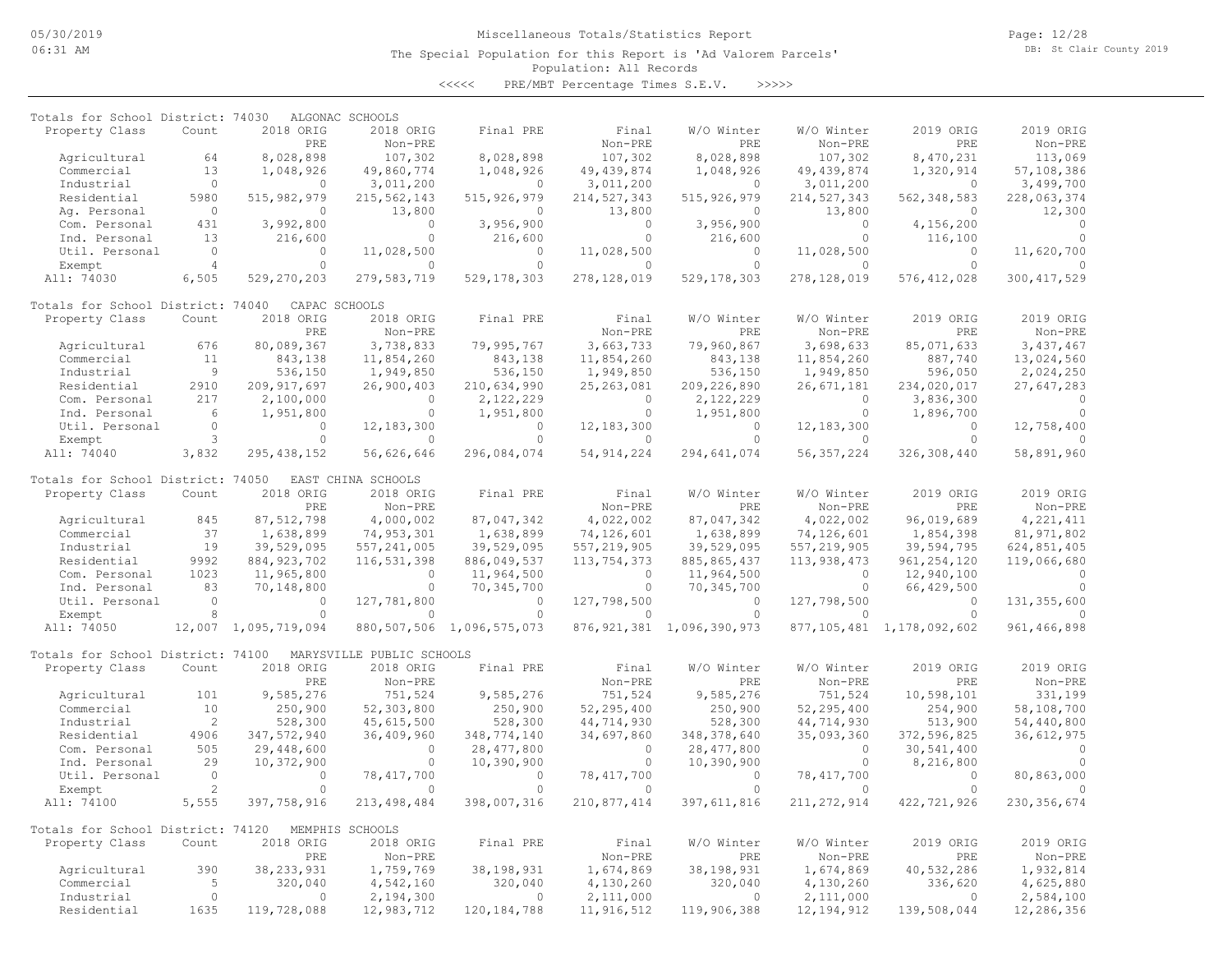| <<<< | PRE/MBT Percentage Times S.E.V. |  |  | >>>>> |
|------|---------------------------------|--|--|-------|
|------|---------------------------------|--|--|-------|

| Com. Personal                                              | 79                  | 758,700             | $\Omega$              | 832,236               | $\circ$               | 832,236               | $\circ$               | 1,017,900            | $\Omega$              |  |
|------------------------------------------------------------|---------------------|---------------------|-----------------------|-----------------------|-----------------------|-----------------------|-----------------------|----------------------|-----------------------|--|
| Ind. Personal                                              | 6                   | 186,600             | $\circ$               | 186,600               | $\circ$               | 186,600               | $\circ$               | 78,600               | 0                     |  |
| Util. Personal                                             | $\circ$             | $\circ$             | 41,202,700            | $\circ$               | 41,192,970            | $\circ$               | 41, 192, 970          | $\circ$              | 74,529,700            |  |
| Exempt                                                     | $\overline{c}$      | $\circ$             | $\Omega$              | $\Omega$              | 0                     | $\circ$               | 0                     | $\circ$              | $\Omega$              |  |
| All: 74120                                                 | 2,117               | 159, 227, 359       | 62,682,641            | 159,722,595           | 61,025,611            | 159,444,195           | 61,304,011            | 181, 473, 450        | 95, 958, 850          |  |
| Totals for School District: 74130                          |                     | YALE SCHOOLS        |                       |                       |                       |                       |                       |                      |                       |  |
| Property Class                                             | Count               | 2018 ORIG           | 2018 ORIG             | Final PRE             | Final                 | W/O Winter            | W/O Winter            | 2019 ORIG            | 2019 ORIG             |  |
|                                                            |                     | PRE                 | Non-PRE               |                       | Non-PRE               | PRE                   | Non-PRE               | PRE                  | Non-PRE               |  |
| Agricultural                                               | 1052                | 114,933,390         | 4,632,470             | 114, 433, 226         | 4,628,178             | 114,328,506           | 4,732,898             | 119,761,437          | 4,673,393             |  |
| Commercial                                                 | 13                  | 613,135             | 15,938,765            | 560,885               | 15,470,465            | 560,885               | 15,470,465            | 740,020              | 17,913,580            |  |
| Industrial                                                 | 13                  | 730,692             | 73,867,308            | 730,692               | 73, 205, 464          | 730,692               | 73,205,464            | 918,836              | 81, 383, 764          |  |
| Residential                                                | 3890                | 237, 473, 053       | 27, 471, 575          | 238,426,058           | 25,744,915            | 237, 195, 898         | 26,975,075            | 255, 522, 352        | 27,898,748            |  |
| Com. Personal                                              | 283                 | 2,402,985           | $\circ$               | 2,249,987             | $\circ$               | 2,249,987             | $\circ$               | 1,572,685            | $\circ$               |  |
| Ind. Personal                                              | 17                  | 11,408,316          | $\circ$               | 11,526,616            | $\circ$               | 11,526,616            | $\circ$               | 12,036,736           | $\circ$               |  |
| Util. Personal                                             | $\circ$             | $\circ$             | 47,704,325            | $\circ$               | 47,750,325            | $\circ$               | 47,750,325            | 0                    | 48,847,477            |  |
| Exempt                                                     | 3                   | $\circ$             | $\Omega$              | $\Omega$              | $\Omega$              | $\circ$               | $\Omega$              | $\Omega$             | $\Omega$              |  |
| All: 74130                                                 | 5,271               | 367,561,571         | 169,614,443           | 367, 927, 464         | 166,799,347           | 366, 592, 584         | 168, 134, 227         | 390, 552, 066        | 180,716,962           |  |
| Totals for School District: 76060                          |                     |                     | BROWN CITY SCHOOLS    |                       |                       |                       |                       |                      |                       |  |
| Property Class                                             | Count               | 2018 ORIG           | 2018 ORIG             | Final PRE             | Final                 | W/O Winter            | W/O Winter            | 2019 ORIG            | 2019 ORIG             |  |
|                                                            |                     | <b>PRE</b>          | Non-PRE               |                       | Non-PRE               | PRE                   | Non-PRE               | PRE                  | Non-PRE               |  |
| Agricultural                                               | 41                  | 4,886,647           | 151,253               | 4,886,647             | 151,253               | 4,886,647             | 151,253               | 5,221,800            | 67,600                |  |
| Industrial                                                 | $\mathbf{1}$        | 64,600              | $\circ$               | 64,600                | $\circ$               | 64,600                | $\circ$               | 70,700               | $\circ$               |  |
| Residential                                                | 62                  | 4,296,140           | 498,560               | 4,249,240             | 479,588               | 4,249,240             | 479,588               | 5,375,820            | 532,480               |  |
| Com. Personal                                              | 3                   | 5,000               | $\circ$               | 5,000                 | $\Omega$              | 5,000                 | 0                     | $\circ$              | $\circ$               |  |
| Util. Personal                                             | $\circ$             | $\circ$<br>$\Omega$ | 443,200               | $\circ$               | 443,200               | $\circ$               | 443,200               | $\circ$<br>$\Omega$  | 432,300               |  |
| Exempt<br>All: 76060                                       | $\mathbf{1}$<br>108 | 9,252,387           | $\Omega$<br>1,093,013 | $\Omega$<br>9,205,487 | $\Omega$<br>1,074,041 | $\Omega$<br>9,205,487 | $\Omega$<br>1,074,041 | 10,668,320           | $\Omega$<br>1,032,380 |  |
|                                                            |                     |                     |                       |                       |                       |                       |                       |                      |                       |  |
| Totals for School District: 76080                          |                     |                     | CROS-LEX SCHOOLS      |                       |                       |                       |                       |                      |                       |  |
| Property Class                                             | Count               | 2018 ORIG<br>PRE    | 2018 ORIG             | Final PRE             | Final<br>Non-PRE      | W/O Winter<br>PRE     | W/O Winter            | 2019 ORIG<br>PRE     | 2019 ORIG<br>Non-PRE  |  |
| Agricultural                                               | 108                 | 14,405,033          | Non-PRE               | 14,405,033            | 561,067               |                       | Non-PRE<br>561,067    |                      | 586,799               |  |
| Commercial                                                 | $\mathbf{1}$        | 24,435              | 561,067<br>2,183,665  | 24,435                | 2,183,665             | 14,405,033<br>24,435  | 2,183,665             | 14,881,913<br>28,935 | 2,442,365             |  |
| Industrial                                                 | $\circ$             | $\circ$             | 913,800               | $\Omega$              | 913,800               | $\circ$               | 913,800               | $\circ$              | 925,900               |  |
| Residential                                                | 526                 | 49,657,794          | 14,424,206            | 50,110,094            | 13,884,406            | 49,779,594            | 14,214,906            | 52,690,190           | 13,559,253            |  |
| Com. Personal                                              | 35                  | 163,900             | $\Omega$              | 158,900               | $\Omega$              | 158,900               | $\Omega$              | 121,100              | $\circ$               |  |
| Ind. Personal                                              | <sup>1</sup>        | 621,600             | $\circ$               | 621,600               | $\Omega$              | 621,600               | $\circ$               | 733,600              | $\Omega$              |  |
| Util. Personal                                             | $\circ$             | $\circ$             | 3,891,500             | $\circ$               | 3,891,500             | $\circ$               | 3,891,500             | $\circ$              | 4,120,900             |  |
| Exempt                                                     | $\mathbf{1}$        | $\circ$             | $\Omega$              | $\circ$               | $\Omega$              | $\circ$               | $\Omega$              | $\Omega$             | $\bigcap$             |  |
| All: 76080                                                 | 672                 | 64,872,762          | 21,974,238            | 65,320,062            | 21, 434, 438          | 64,989,562            | 21,764,938            | 68, 455, 738         | 21,635,217            |  |
|                                                            |                     |                     |                       |                       |                       |                       |                       |                      |                       |  |
| Totals for Property Class: Agricultural By School District |                     |                     |                       |                       |                       |                       |                       |                      |                       |  |
| School District                                            | Count               | 2018 ORIG           | 2018 ORIG             | Final PRE             | Final                 | W/O Winter            | W/O Winter            | 2019 ORIG            | 2019 ORIG             |  |
|                                                            |                     | <b>PRE</b>          | Non-PRE               |                       | Non-PRE               | PRE                   | Non-PRE               | PRE                  | Non-PRE               |  |
| 44020                                                      | 49                  | 6,350,044           | 382,056               | 6,356,244             | 375,856               | 6,350,044             | 382,056               | 7,050,490            | 379,610               |  |
| 50040                                                      | 38                  | 5,122,788           | 193,012               | 5, 122, 788           | 193,012               | 5,122,788             | 193,012               | 5,073,950            | 82,650                |  |
| 50050                                                      | 69                  | 9,175,564           | 205,636               | 9,175,564             | 205,636               | 9,175,564             | 205,636               | 10,368,335           | 230,065               |  |
| 50180                                                      | 192                 | 24, 447, 724        | 1,532,176             | 24,587,134            | 1,392,766             | 24,587,134            | 1,392,766             | 25, 201, 563         | 1,600,737             |  |
| 74010                                                      | 321                 | 36,163,025          | 510,275               | 36,163,025            | 510,275               | 36,163,025            | 510,275               | 36,630,755           | 723,275               |  |
| 74030                                                      | 64                  | 8,028,898           | 107,302               | 8,028,898             | 107,302               | 8,028,898             | 107,302               | 8,470,231            | 113,069               |  |
| 74040                                                      | 676                 | 80,089,367          | 3,738,833             | 79,995,767            | 3,663,733             | 79,960,867            | 3,698,633             | 85,071,633           | 3,437,467             |  |
| 74050                                                      | 845                 | 87, 512, 798        | 4,000,002             | 87,047,342            | 4,022,002             | 87,047,342            | 4,022,002             | 96,019,689           | 4,221,411             |  |
| 74100                                                      | 101                 | 9,585,276           | 751,524               | 9,585,276             | 751,524               | 9,585,276             | 751,524               | 10,598,101           | 331,199               |  |
| 74120                                                      | 390                 | 38, 233, 931        | 1,759,769             | 38,198,931            | 1,674,869             | 38, 198, 931          | 1,674,869             | 40,532,286           | 1,932,814             |  |
| 74130                                                      | 1052                | 114,933,390         | 4,632,470             | 114, 433, 226         | 4,628,178             | 114,328,506           | 4,732,898             | 119,761,437          | 4,673,393             |  |
| 76060                                                      | 41                  | 4,886,647           | 151,253               | 4,886,647             | 151,253               | 4,886,647             | 151,253               | 5,221,800            | 67,600                |  |
| 76080                                                      | 108                 | 14,405,033          | 561,067               | 14,405,033            | 561,067               | 14,405,033            | 561,067               | 14,881,913           | 586,799               |  |
| All: Agricultural                                          | 3946                | 438, 934, 485       | 18,525,375            | 437, 985, 875         | 18, 237, 473          | 437,840,055           | 18,383,293            | 464,882,183          | 18,380,089            |  |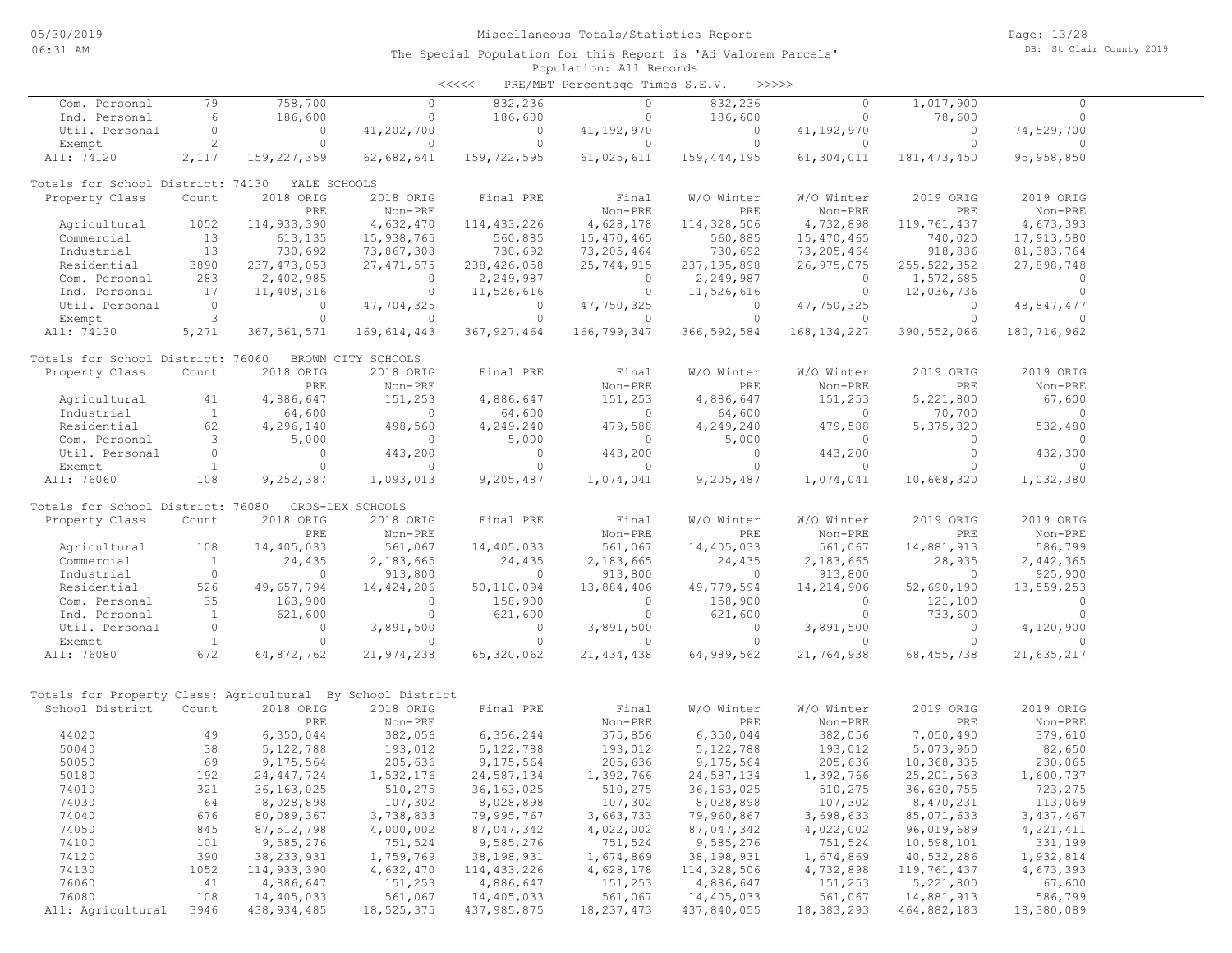The Special Population for this Report is 'Ad Valorem Parcels'

Page: 14/28 DB: St Clair County 2019

# Population: All Records

<<<<< PRE/MBT Percentage Times S.E.V. >>>>>

| Totals for Property Class: Commercial By School District                       |                |                        |               |                           |               |                                |               |                           |               |
|--------------------------------------------------------------------------------|----------------|------------------------|---------------|---------------------------|---------------|--------------------------------|---------------|---------------------------|---------------|
| School District                                                                | Count          | 2018 ORIG              | 2018 ORIG     | Final PRE                 | Final         | W/O Winter                     | W/O Winter    | 2019 ORIG                 | 2019 ORIG     |
|                                                                                |                | PRE                    | Non-PRE       |                           | Non-PRE       | PRE                            | Non-PRE       | PRE                       | Non-PRE       |
| 44020                                                                          | $\circ$        | $\circ$                | 557,300       | $\Omega$                  | 557,300       | $\Omega$                       | 557,300       | $\Omega$                  | 611,500       |
| 50040                                                                          | 5              | 292,750                | 15,798,950    | 292,750                   | 15,798,950    | 292,750                        | 15,798,950    | 435,101                   | 17,879,999    |
| 50050                                                                          | $\circ$        | $\circ$                | 516,200       | $\Omega$                  | 516,200       | $\Omega$                       | 516,200       | $\Omega$                  | 615,700       |
| 50180                                                                          | 5              | 286,470                | 5,507,730     | 286,470                   | 5,507,730     | 286,470                        | 5,507,730     | 317,600                   | 7,437,400     |
| 74010                                                                          | 47             | 2,726,685              | 390, 714, 515 | 2,602,560                 | 384, 439, 196 | 2,602,560                      | 384,439,196   | 3,002,887                 | 456,962,663   |
| 74030                                                                          | 13             | 1,048,926              | 49,860,774    | 1,048,926                 | 49,439,874    | 1,048,926                      | 49, 439, 874  | 1,320,914                 | 57,108,386    |
| 74040                                                                          | 11             | 843,138                | 11,854,260    | 843,138                   | 11,854,260    | 843,138                        | 11,854,260    | 887,740                   | 13,024,560    |
| 74050                                                                          | 37             |                        |               |                           |               |                                |               |                           |               |
|                                                                                |                | 1,638,899              | 74,953,301    | 1,638,899                 | 74,126,601    | 1,638,899                      | 74,126,601    | 1,854,398                 | 81,971,802    |
| 74100                                                                          | 10             | 250,900                | 52,303,800    | 250,900                   | 52,295,400    | 250,900                        | 52,295,400    | 254,900                   | 58,108,700    |
| 74120                                                                          | 5              | 320,040                | 4,542,160     | 320,040                   | 4,130,260     | 320,040                        | 4,130,260     | 336,620                   | 4,625,880     |
| 74130                                                                          | 13             | 613,135                | 15,938,765    | 560,885                   | 15,470,465    | 560,885                        | 15,470,465    | 740,020                   | 17,913,580    |
| 76080                                                                          | $\mathbf{1}$   | 24,435                 | 2,183,665     | 24,435                    | 2,183,665     | 24,435                         | 2,183,665     | 28,935                    | 2,442,365     |
| All: Commercial                                                                | 147            | 8,045,378              | 624,731,420   | 7,869,003                 | 616, 319, 901 | 7,869,003                      | 616, 319, 901 | 9,179,115                 | 718,702,535   |
| Totals for Property Class: Industrial By School District                       |                |                        |               |                           |               |                                |               |                           |               |
| School District                                                                | Count          | 2018 ORIG              | 2018 ORIG     | Final PRE                 | Final         | W/O Winter                     | W/O Winter    | 2019 ORIG                 | 2019 ORIG     |
|                                                                                |                | PRE                    | Non-PRE       |                           | Non-PRE       | PRE                            | Non-PRE       | PRE                       | Non-PRE       |
| 50040                                                                          | 3              | 157,800                | 11,803,800    | 157,800                   | 11,820,100    | 157,800                        | 11,820,100    | 157,800                   | 13, 471, 100  |
| 50050                                                                          | $\circ$        | $\circ$                | 33,400        | $\circ$                   | 33,400        | $\circ$                        | 33,400        | 0                         | 37,200        |
| 50180                                                                          | 10             | 898,216                | 3,671,984     | 898,216                   | 3,671,984     | 898,216                        | 3,671,984     | 898,306                   | 3,690,794     |
| 74010                                                                          | $\circ$        | 47,100                 | 44,852,400    | $\overline{0}$            | 44,899,500    | $\circ$                        | 44,899,500    | $\circ$                   | 51,703,700    |
| 74030                                                                          | $\circ$        | $\circ$                | 3,011,200     | $\circ$                   | 3,011,200     | $\circ$                        | 3,011,200     | $\circ$                   | 3,499,700     |
| 74040                                                                          | $\overline{9}$ | 536,150                | 1,949,850     | 536,150                   | 1,949,850     | 536,150                        | 1,949,850     | 596,050                   | 2,024,250     |
|                                                                                | 19             |                        |               |                           |               |                                |               |                           |               |
| 74050                                                                          |                | 39,529,095             | 557, 241, 005 | 39,529,095                | 557, 219, 905 | 39,529,095                     | 557, 219, 905 | 39,594,795                | 624,851,405   |
| 74100                                                                          | $\overline{c}$ | 528,300                | 45,615,500    | 528,300                   | 44,714,930    | 528,300                        | 44,714,930    | 513,900                   | 54,440,800    |
| 74120                                                                          | $\circ$        | $\circ$                | 2,194,300     | $\overline{0}$            | 2,111,000     | $\circ$                        | 2,111,000     | $\circ$                   | 2,584,100     |
| 74130                                                                          | 13             | 730,692                | 73,867,308    | 730,692                   | 73,205,464    | 730,692                        | 73,205,464    | 918,836                   | 81,383,764    |
| 76060                                                                          | $\mathbf{1}$   | 64,600                 | $\circ$       | 64,600                    | $\circ$       | 64,600                         | $\circ$       | 70,700                    | $\circ$       |
| 76080                                                                          | $\circ$        | $\circ$                | 913,800       | $\overline{0}$            | 913,800       | $\circ$                        | 913,800       | $\circ$                   | 925,900       |
| All: Industrial                                                                | 57             | 42, 491, 953           | 745, 154, 547 | 42, 444, 853              | 743, 551, 133 | 42, 444, 853                   | 743, 551, 133 | 42,750,387                | 838, 612, 713 |
| Totals for Property Class: Residential By School District                      |                |                        |               |                           |               |                                |               |                           |               |
| School District                                                                | Count          | 2018 ORIG              | 2018 ORIG     | Final PRE                 | Final         | W/O Winter                     | W/O Winter    | 2019 ORIG                 | 2019 ORIG     |
|                                                                                |                | PRE                    | Non-PRE       |                           | Non-PRE       | PRE                            | Non-PRE       | PRE                       | Non-PRE       |
| 44020                                                                          | 439            | 39,960,412             | 4,128,559     | 39,984,512                | 4,019,659     | 39,984,512                     | 4,019,659     | 43,201,760                | 4,812,440     |
| 50040                                                                          | 622            | 63,305,709             | 13,601,341    | 63,612,609                | 13,294,841    | 63, 318, 109                   | 13,589,341    | 68,593,895                | 13, 318, 405  |
| 50050                                                                          | 495            | 40, 337, 723           | 3, 163, 277   | 40,778,923                | 2,722,077     | 40, 419, 223                   | 3,081,777     | 45, 450, 058              | 3,535,142     |
|                                                                                |                |                        |               |                           |               |                                |               |                           |               |
| 50180                                                                          | 1373           | 134, 332, 133          | 9,479,067     | 134,186,733               | 9,243,167     | 134, 186, 733                  | 9, 243, 167   | 148, 241, 526             | 10,129,974    |
| 74010                                                                          |                | 18836 1, 178, 923, 725 | 255,736,598   | 1,179,938,400             |               | 251, 543, 796 1, 179, 046, 946 | 252,435,250   | 1,274,997,231             | 265, 422, 719 |
| 74030                                                                          | 5980           | 515, 982, 979          | 215,562,143   | 515, 926, 979             | 214, 527, 343 | 515, 926, 979                  | 214, 527, 343 | 562, 348, 583             | 228,063,374   |
| 74040                                                                          | 2910           | 209, 917, 697          | 26,900,403    | 210,634,990               | 25, 263, 081  | 209, 226, 890                  | 26,671,181    | 234,020,017               | 27,647,283    |
| 74050                                                                          | 9992           | 884, 923, 702          | 116,531,398   | 886,049,537               | 113,754,373   | 885, 865, 437                  | 113,938,473   | 961, 254, 120             | 119,066,680   |
| 74100                                                                          | 4906           | 347,572,940            | 36,409,960    | 348,774,140               | 34,697,860    | 348, 378, 640                  | 35,093,360    | 372,596,825               | 36,612,975    |
| 74120                                                                          | 1635           | 119,728,088            | 12,983,712    | 120, 184, 788             | 11,916,512    | 119,906,388                    | 12, 194, 912  | 139,508,044               | 12,286,356    |
| 74130                                                                          | 3890           | 237, 473, 053          | 27, 471, 575  | 238, 426, 058             | 25,744,915    | 237, 195, 898                  | 26,975,075    | 255, 522, 352             | 27,898,748    |
| 76060                                                                          | 62             | 4,296,140              | 498,560       | 4,249,240                 | 479,588       | 4,249,240                      | 479,588       | 5,375,820                 | 532,480       |
| 76080                                                                          | 526            | 49,657,794             | 14,424,206    | 50,110,094                | 13,884,406    | 49,779,594                     | 14,214,906    | 52,690,190                | 13,559,253    |
| All: Residential                                                               |                | 51666 3,826,412,095    |               | 736,890,799 3,832,857,003 |               | 721,091,618 3,827,484,589      |               | 726,464,032 4,163,800,421 | 762,885,829   |
| Totals for Property Class: Ag. Personal By School District                     |                |                        |               |                           |               |                                |               |                           |               |
| School District                                                                | Count          | 2018 ORIG              | 2018 ORIG     | Final PRE                 | Final         | W/O Winter                     | W/O Winter    | 2019 ORIG                 | 2019 ORIG     |
|                                                                                |                | PRE                    | Non-PRE       |                           | Non-PRE       | PRE                            | Non-PRE       | PRE                       | Non-PRE       |
| 74030                                                                          | 0              | $\circ$                | 13,800        | $\circ$                   | 13,800        | $\circ$                        | 13,800        | $\circ$                   | 12,300        |
| All: Aq. Personal                                                              | $\circ$        | $\circ$                | 13,800        | $\circ$                   | 13,800        | $\circ$                        | 13,800        | $\circ$                   | 12,300        |
|                                                                                |                |                        |               |                           |               |                                |               |                           |               |
| Totals for Property Class: Com. Personal By School District<br>School District | Count          | 2018 ORIG              | 2018 ORIG     | Final PRE                 | Final         | W/O Winter                     | W/O Winter    | 2019 ORIG                 | 2019 ORIG     |
|                                                                                |                |                        |               |                           |               |                                |               |                           |               |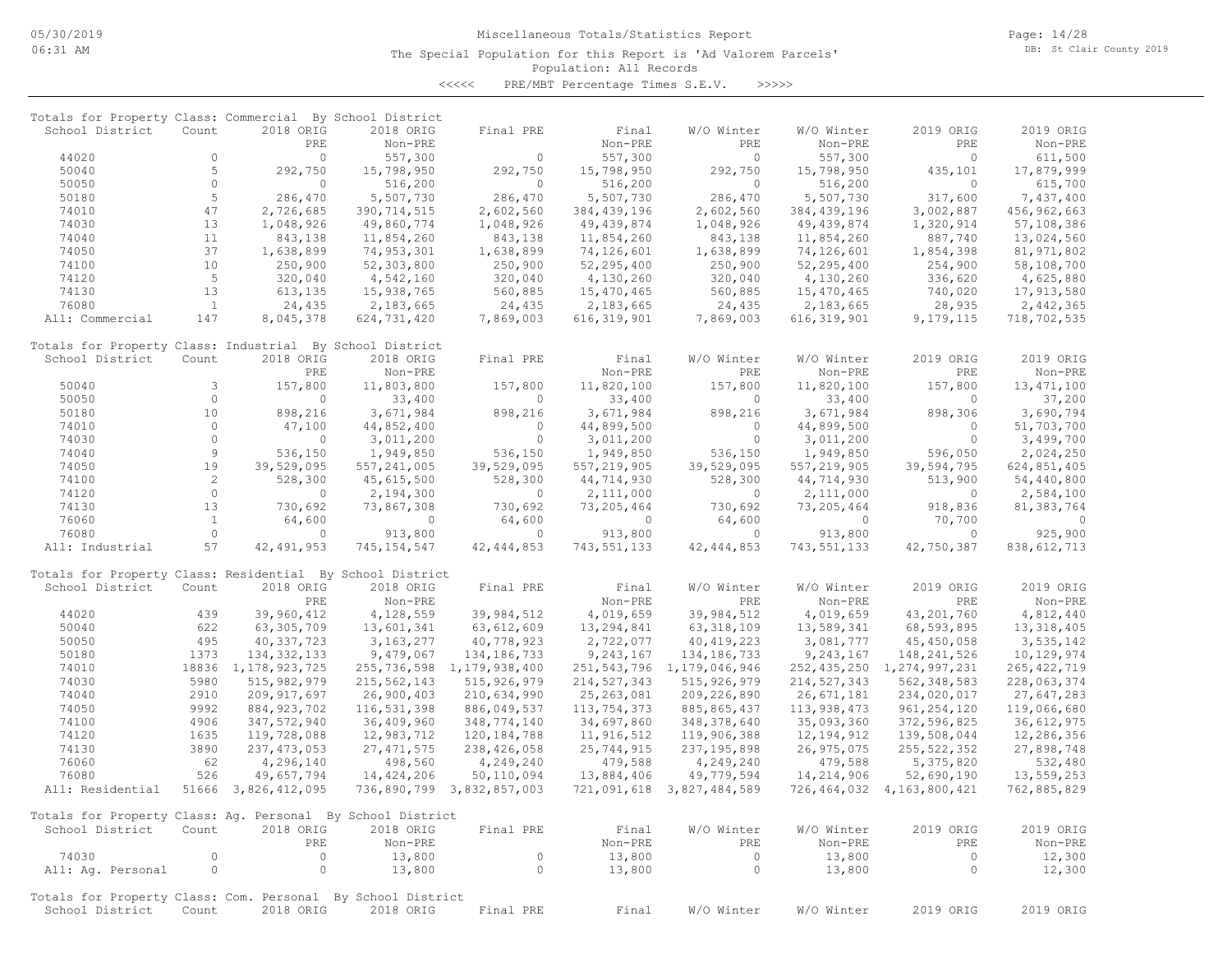|                                                              |                |             |              | $\prec$ <<<< | PRE/MBT Percentage Times S.E.V. |              | >>>>>       |              |                          |  |
|--------------------------------------------------------------|----------------|-------------|--------------|--------------|---------------------------------|--------------|-------------|--------------|--------------------------|--|
|                                                              |                | PRE         | Non-PRE      |              | Non-PRE                         | PRE          | Non-PRE     | PRE          | Non-PRE                  |  |
| 44020                                                        | 20             | 266,200     | $\circ$      | 262,900      | 0                               | 262,900      | $\circ$     | 211,100      | $\Omega$                 |  |
| 50040                                                        | 82             | 1,748,700   | $\circ$      | 1,748,700    | $\circ$                         | 1,748,700    | $\circ$     | 1,633,900    | $\circ$                  |  |
| 50050                                                        | 20             | 142,100     | $\circ$      | 123,100      | $\circ$                         | 123,100      | $\circ$     | 123,600      | $\Omega$                 |  |
| 50180                                                        | 96             | 1,422,700   | $\circ$      | 1,424,400    | $\circ$                         | 1,424,400    | $\Omega$    | 923,600      | $\Omega$                 |  |
| 74010                                                        | 2431           | 61,167,300  | $\circ$      | 60,900,653   | $\circ$                         | 60,900,653   | $\Omega$    | 61,161,800   | $\Omega$                 |  |
| 74030                                                        | 431            | 3,992,800   | $\circ$      | 3,956,900    | 0                               | 3,956,900    | $\circ$     | 4,156,200    | $\Omega$                 |  |
| 74040                                                        | 217            | 2,100,000   | $\circ$      | 2,122,229    | $\circ$                         | 2,122,229    | $\Omega$    | 3,836,300    | $\Omega$                 |  |
| 74050                                                        | 1023           | 11,965,800  | $\circ$      | 11,964,500   | 0                               | 11,964,500   | $\circ$     | 12,940,100   | $\Omega$                 |  |
| 74100                                                        | 505            | 29,448,600  | $\Omega$     | 28, 477, 800 | $\Omega$                        | 28, 477, 800 | $\Omega$    | 30,541,400   | $\Omega$                 |  |
| 74120                                                        | 79             | 758,700     | $\circ$      | 832,236      | 0                               | 832,236      | $\Omega$    | 1,017,900    | $\Omega$                 |  |
| 74130                                                        | 283            | 2,402,985   | $\circ$      | 2,249,987    | $\circ$                         | 2,249,987    | $\circ$     | 1,572,685    | $\Omega$                 |  |
| 76060                                                        | 3              |             | $\circ$      |              | $\circ$                         |              | $\Omega$    | $\circ$      | $\Omega$                 |  |
|                                                              |                | 5,000       |              | 5,000        |                                 | 5,000        |             |              | $\Omega$                 |  |
| 76080                                                        | 35             | 163,900     | $\circ$      | 158,900      | $\circ$                         | 158,900      | $\circ$     | 121,100      |                          |  |
| All: Com. Personal                                           | 5225           | 115,584,785 | $\Omega$     | 114,227,305  | $\Omega$                        | 114,227,305  | $\Omega$    | 118,239,685  | $\Omega$                 |  |
| Totals for Property Class: Ind. Personal By School District  |                |             |              |              |                                 |              |             |              |                          |  |
| School District                                              | Count          | 2018 ORIG   | 2018 ORIG    | Final PRE    | Final                           | W/O Winter   | W/O Winter  | 2019 ORIG    | 2019 ORIG                |  |
|                                                              |                | PRE         | Non-PRE      |              | Non-PRE                         | PRE          | Non-PRE     | PRE          | Non-PRE                  |  |
| 44020                                                        | $\mathbf{1}$   | $\circ$     | $\circ$      | $\circ$      | $\circ$                         | $\circ$      | $\circ$     | $\circ$      | $\circ$                  |  |
| 50040                                                        | 29             | 94,695,306  | $\circ$      | 94,434,400   | $\circ$                         | 94, 434, 400 | $\circ$     | 86, 143, 400 | $\circ$                  |  |
| 50050                                                        | $\mathbf{1}$   | 62,200      | $\circ$      | $\circ$      | $\circ$                         | $\circ$      | $\circ$     | $\circ$      | $\circ$                  |  |
| 50180                                                        | $\overline{4}$ | 7,569,500   | $\circ$      | 7,569,500    | $\circ$                         | 7,569,500    | $\circ$     | 8,268,500    | $\Omega$                 |  |
| 74010                                                        | 97             | 14,286,800  | $\circ$      | 12,570,200   | $\circ$                         | 12,570,200   | $\Omega$    | 10,325,700   | $\Omega$                 |  |
| 74030                                                        | 13             | 216,600     | $\circ$      | 216,600      | 0                               | 216,600      | $\circ$     | 116,100      | $\Omega$                 |  |
| 74040                                                        | 6              | 1,951,800   | $\circ$      | 1,951,800    | $\Omega$                        | 1,951,800    | $\Omega$    | 1,896,700    | $\Omega$                 |  |
| 74050                                                        | 83             | 70,148,800  | $\circ$      | 70,345,700   | $\circ$                         | 70,345,700   | $\Omega$    | 66,429,500   | $\Omega$                 |  |
| 74100                                                        | 29             | 10,372,900  | $\circ$      | 10,390,900   | $\Omega$                        | 10,390,900   | $\Omega$    | 8,216,800    | $\Omega$                 |  |
| 74120                                                        | 6              | 186,600     | $\circ$      | 186,600      | $\circ$                         | 186,600      | $\Omega$    | 78,600       | $\Omega$                 |  |
| 74130                                                        | 17             | 11,408,316  | $\circ$      | 11,526,616   | $\circ$                         | 11,526,616   | $\Omega$    | 12,036,736   | $\Omega$                 |  |
| 76080                                                        | $\mathbf{1}$   | 621,600     | $\Omega$     | 621,600      | $\circ$                         | 621,600      | $\circ$     | 733,600      | $\Omega$                 |  |
| All: Ind. Personal                                           | 287            |             | $\circ$      | 209,813,916  | $\Omega$                        | 209,813,916  | $\Omega$    | 194,245,636  | $\circ$                  |  |
|                                                              |                | 211,520,422 |              |              |                                 |              |             |              |                          |  |
| Totals for Property Class: Util. Personal By School District |                |             |              |              |                                 |              |             |              |                          |  |
| School District                                              | Count          | 2018 ORIG   | 2018 ORIG    | Final PRE    | Final                           | W/O Winter   | W/O Winter  | 2019 ORIG    | 2019 ORIG                |  |
|                                                              |                | PRE         | Non-PRE      |              | Non-PRE                         | PRE          | Non-PRE     | PRE          | Non-PRE                  |  |
| 44020                                                        | $\circ$        | $\circ$     | 1,371,900    | $\circ$      | 1,371,900                       | $\circ$      | 1,371,900   | $\circ$      | 1,388,500                |  |
| 50040                                                        | $\circ$        | $\circ$     | 9,018,700    | $\circ$      | 9,018,700                       | $\circ$      | 9,018,700   | $\circ$      | 6,723,100                |  |
| 50050                                                        | $\Omega$       | $\Omega$    | 1,617,100    | $\Omega$     | 1,619,471                       | $\circ$      | 1,619,471   | $\circ$      | 1,888,800                |  |
| 50180                                                        | $\Omega$       | $\Omega$    | 39,664,100   | $\Omega$     | 39,665,900                      | $\circ$      | 39,665,900  | $\circ$      | 39,955,200               |  |
| 74010                                                        | $\Omega$       | $\circ$     | 50,271,600   | $\circ$      | 50,261,800                      | $\circ$      | 50,261,800  | 0            | 55,059,300               |  |
| 74030                                                        | $\cap$         | $\Omega$    | 11,028,500   | $\Omega$     | 11,028,500                      | $\Omega$     | 11,028,500  | $\Omega$     | 11,620,700               |  |
| 74040                                                        | $\Omega$       | $\Omega$    | 12, 183, 300 | $\Omega$     | 12,183,300                      | $\circ$      | 12,183,300  | $\circ$      | 12,758,400               |  |
| 74050                                                        | $\Omega$       | $\Omega$    | 127,781,800  | $\Omega$     | 127,798,500                     | $\Omega$     | 127,798,500 | $\Omega$     | 131,355,600              |  |
| 74100                                                        | $\Omega$       | $\Omega$    | 78,417,700   | $\circ$      | 78, 417, 700                    | $\circ$      |             | $\circ$      |                          |  |
| 74120                                                        | $\Omega$       | $\circ$     |              | $\circ$      | 41,192,970                      | $\circ$      | 78,417,700  | $\circ$      | 80,863,000<br>74,529,700 |  |
|                                                              | $\Omega$       | $\Omega$    | 41,202,700   | $\circ$      |                                 | $\Omega$     | 41,192,970  | $\circ$      |                          |  |
| 74130                                                        | $\Omega$       | $\Omega$    | 47,704,325   | $\Omega$     | 47,750,325                      | $\Omega$     | 47,750,325  | $\Omega$     | 48,847,477               |  |
| 76060                                                        |                |             | 443,200      |              | 443,200                         |              | 443,200     |              | 432,300                  |  |
| 76080                                                        | $\circ$        | $\Omega$    | 3,891,500    | $\Omega$     | 3,891,500                       | $\Omega$     | 3,891,500   | $\Omega$     | 4,120,900                |  |
| All: Util. Personal                                          | $\circ$        | $\Omega$    | 424,596,425  | $\Omega$     | 424,643,766                     | $\Omega$     | 424,643,766 | $\Omega$     | 469,542,977              |  |
| Totals for Property Class: Exempt By School District         |                |             |              |              |                                 |              |             |              |                          |  |
| School District                                              | Count          | 2018 ORIG   | 2018 ORIG    | Final PRE    | Final                           | W/O Winter   | W/O Winter  | 2019 ORIG    | 2019 ORIG                |  |
|                                                              |                | PRE         | Non-PRE      |              | Non-PRE                         | PRE          | Non-PRE     | PRE          | Non-PRE                  |  |
| 50040                                                        | $\mathbf{1}$   | $\circ$     | $\circ$      | $\circ$      | $\circ$                         | $\circ$      | $\circ$     | $\circ$      | 0                        |  |
| 50050                                                        | $\mathbf{1}$   | $\circ$     | $\circ$      | $\circ$      | $\circ$                         | $\circ$      | $\circ$     | $\circ$      | $\circ$                  |  |
| 74010                                                        | 3              | $\circ$     | $\circ$      | $\circ$      | $\circ$                         | $\circ$      | $\circ$     | $\circ$      | $\circ$                  |  |
| 74030                                                        | $\overline{4}$ | $\circ$     | $\circ$      | $\Omega$     | $\circ$                         | $\circ$      | $\Omega$    | $\circ$      | $\circ$                  |  |
| 74040                                                        | $\mathsf 3$    | $\circ$     | $\circ$      | $\Omega$     | $\circ$                         | $\circ$      | $\circ$     | $\circ$      | $\circ$                  |  |
| 74050                                                        | 8              | $\circ$     | $\circ$      | $\circ$      | $\circ$                         | $\circ$      | $\circ$     | $\circ$      | $\circ$                  |  |
| 74100                                                        | $\overline{c}$ | $\circ$     | $\circ$      | $\circ$      | 0                               | $\circ$      | $\Omega$    | 0            | 0                        |  |
|                                                              |                |             |              |              |                                 |              |             |              |                          |  |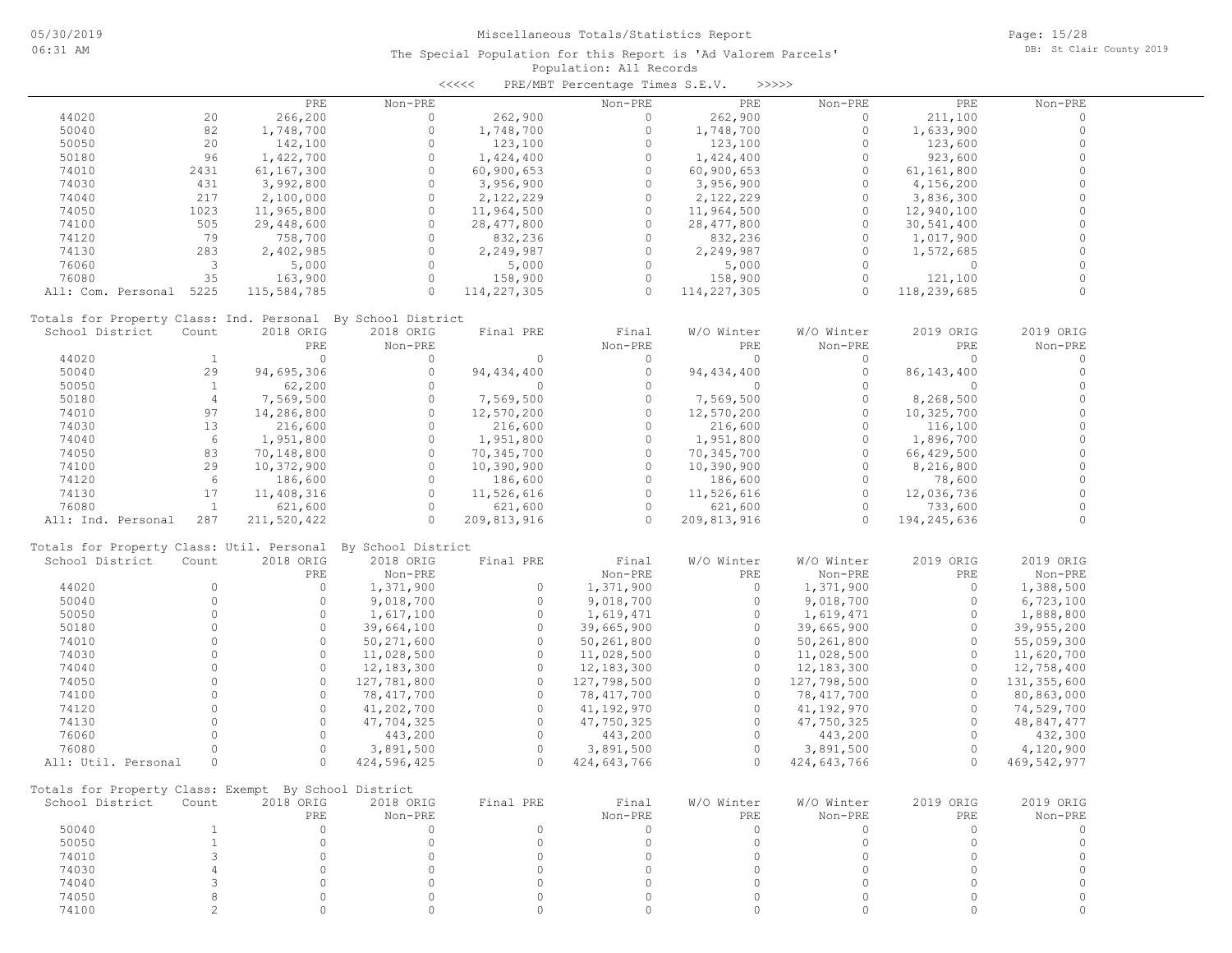| PRE/MBT Percentage Times S.E.V.<br>>>>>><br><<<< |        |               |               |               |                             |               |                             |               |               |  |  |
|--------------------------------------------------|--------|---------------|---------------|---------------|-----------------------------|---------------|-----------------------------|---------------|---------------|--|--|
| 74120                                            |        |               |               |               |                             |               |                             |               |               |  |  |
| 74130                                            |        |               |               |               |                             |               |                             |               |               |  |  |
| 76060                                            |        |               |               |               |                             |               |                             |               |               |  |  |
| 76080                                            |        |               |               |               |                             |               |                             |               |               |  |  |
| All: Exempt                                      | 29     |               |               |               |                             |               |                             |               |               |  |  |
|                                                  |        |               |               |               |                             |               |                             |               |               |  |  |
| Totals                                           | Count  | 2018 ORIG     | 2018 ORIG     | Final PRE     | Final                       | W/O Winter    | W/O Winter                  | 2019 ORIG     | 2019 ORIG     |  |  |
|                                                  |        | PRE           | Non-PRE       |               | Non-PRE                     | PRE           | Non-PRE                     | PRE           | Non-PRE       |  |  |
| Real                                             | 55,816 | 4,315,883,911 | 2,125,302,141 | 4,321,156,734 | 2,099,200,125               | 4,315,638,500 | 2,104,718,359               | 4,680,612,106 | 2,338,581,166 |  |  |
| Personal                                         | 5,512  | 327,105,207   | 424,610,225   | 324,041,221   | 424,657,566                 | 324,041,221   | 424,657,566                 | 312,485,321   | 469,555,277   |  |  |
| Real & Personal                                  | 61,328 | 4,642,989,118 | 2,549,912,366 |               | 4,645,197,955 2,523,857,691 |               | 4,639,679,721 2,529,375,925 | 4,993,097,427 | 2,808,136,443 |  |  |
| Exempt                                           | 29     |               |               |               |                             |               |                             |               |               |  |  |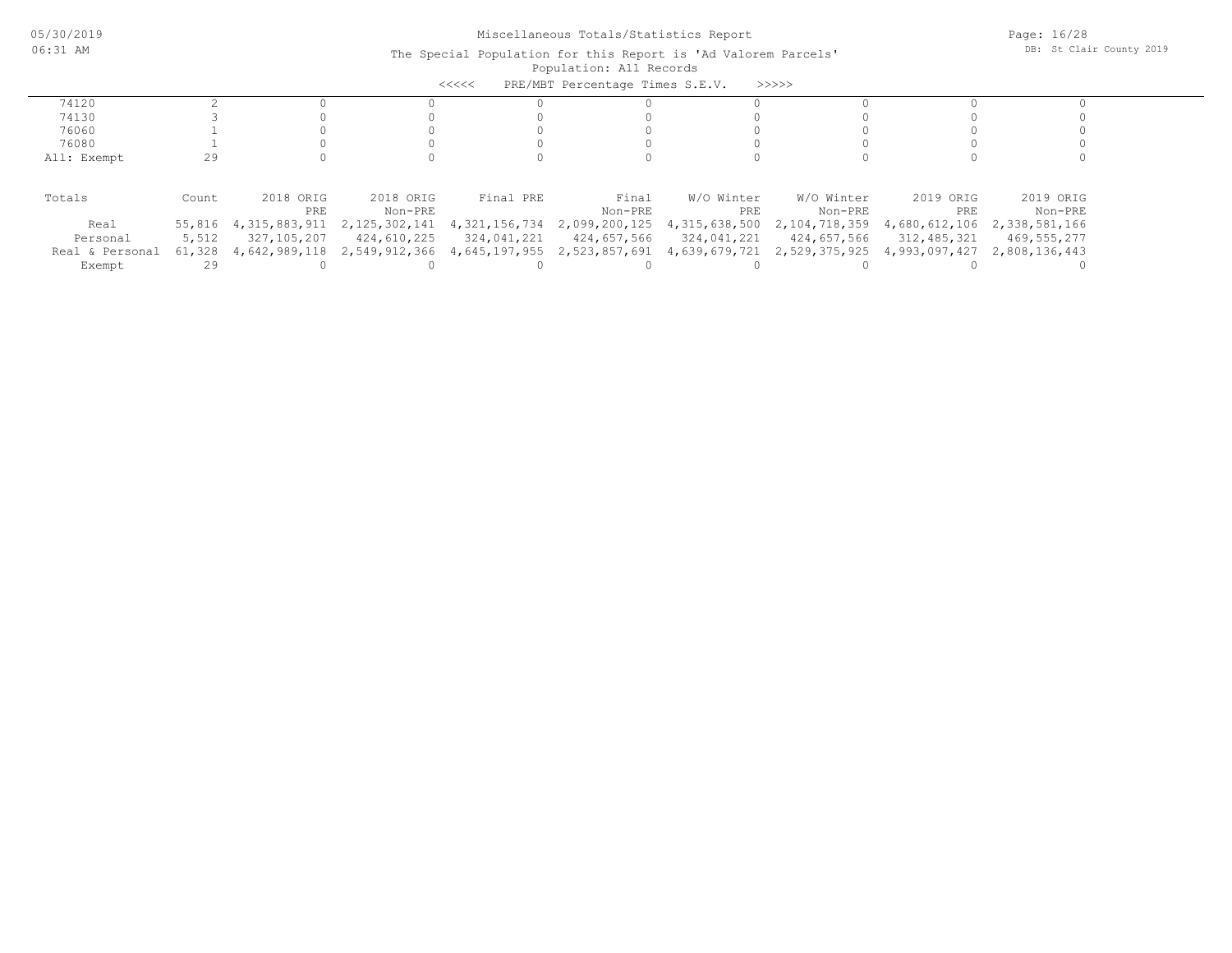Page: 17/28 DB: St Clair County 2019

### Population: All Records The Special Population for this Report is 'Ad Valorem Parcels'

<<<<< PRE/MBT Percentage Times Taxable >>>>>

| Totals for School District: 44020 |                |                     | ALMONT SCHOOLS     |                                |               |                                |              |                                |              |
|-----------------------------------|----------------|---------------------|--------------------|--------------------------------|---------------|--------------------------------|--------------|--------------------------------|--------------|
| Property Class                    | Count          | 2018 ORIG           | 2018 ORIG          | Final PRE                      | Final         | W/O Winter                     | W/O Winter   | 2019 ORIG                      | 2019 ORIG    |
|                                   |                | PRE                 | Non-PRE            |                                | Non-PRE       | PRE                            | Non-PRE      | PRE                            | Non-PRE      |
| Agricultural                      | 49             | 3,934,335           | 289,448            | 3,854,394                      | 285,362       | 3,850,308                      | 289,448      | 3,906,653                      | 246,591      |
| Commercial                        | $\circ$        | $\Omega$            | 512,007            | $\circ$                        | 512,007       | $\Omega$                       | 512,007      | $\Omega$                       | 519,082      |
| Residential                       | 439            | 30,056,751          | 2,749,937          | 30, 102, 345                   | 2,650,124     | 30, 102, 345                   | 2,650,124    | 31, 468, 347                   | 3,461,055    |
| Com. Personal                     | 20             | 266,200             | $\circ$            | 262,900                        | $\Omega$      | 262,900                        | $\circ$      | 211,100                        | $\Omega$     |
|                                   | $\overline{1}$ | $\circ$             | $\circ$            | $\circ$                        | $\circ$       | $\circ$                        | $\circ$      | $\circ$                        | $\bigcirc$   |
| Ind. Personal                     |                |                     |                    |                                |               |                                |              |                                |              |
| Util. Personal                    | $\circ$        | $\circ$             | 1,371,900          | $\circ$                        | 1,371,900     | $\circ$                        | 1,371,900    | $\circ$                        | 1,388,500    |
| All: 44020                        | 509            | 34, 257, 286        | 4,923,292          | 34, 219, 639                   | 4,819,393     | 34, 215, 553                   | 4,823,479    | 35,586,100                     | 5,615,228    |
| Totals for School District: 50040 |                |                     | ANCHOR BAY SCHOOLS |                                |               |                                |              |                                |              |
| Property Class                    | Count          | 2018 ORIG           | 2018 ORIG          | Final PRE                      | Final         | W/O Winter                     | W/O Winter   | 2019 ORIG                      | 2019 ORIG    |
|                                   |                | PRE                 | Non-PRE            |                                | Non-PRE       | PRE                            | Non-PRE      | PRE                            | Non-PRE      |
| Agricultural                      | 38             | 3, 371, 474         | 158,539            | 3, 371, 474                    | 158,539       | 3, 371, 474                    | 158,539      | 3,384,593                      | 73,833       |
| Commercial                        | 5              | 232,080             | 12,680,157         | 232,080                        | 12,680,157    | 232,080                        | 12,680,157   | 303,183                        | 13,736,187   |
|                                   |                |                     |                    |                                |               |                                |              |                                |              |
| Industrial                        | 3              | 88,120              | 9,872,964          | 88,120                         | 9,861,225     | 88,120                         | 9,861,225    | 88,480                         | 10,955,443   |
| Residential                       | 622            | 49,904,154          | 9,963,671          | 50,080,677                     | 9,791,072     | 49,854,843                     | 10,016,906   | 52, 579, 574                   | 10,261,689   |
| Com. Personal                     | 82             | 1,748,700           | $\circ$            | 1,748,700                      | $\circ$       | 1,748,700                      | $\circ$      | 1,633,900                      | $\circ$      |
| Ind. Personal                     | 29             | 94,695,306          | $\circ$            | 94, 434, 400                   | $\circ$       | 94, 434, 400                   | $\circ$      | 86, 143, 400                   | $\Omega$     |
| Util. Personal                    | $\overline{0}$ | $\circ$             | 9,018,700          | $\Omega$                       | 9,018,700     | $\overline{0}$                 | 9,018,700    | $\Omega$                       | 6,723,100    |
| Exempt                            | $\overline{1}$ | $\Omega$            | $\Omega$           | $\Omega$                       | $\Omega$      | $\Omega$                       | $\Omega$     | $\Omega$                       |              |
|                                   |                |                     |                    |                                |               | 149,729,617                    |              |                                |              |
| All: 50040                        | 780            | 150,039,834         | 41,694,031         | 149, 955, 451                  | 41,509,693    |                                | 41,735,527   | 144, 133, 130                  | 41,750,252   |
| Totals for School District: 50050 |                |                     | ARMADA SCHOOLS     |                                |               |                                |              |                                |              |
| Property Class                    | Count          | 2018 ORIG           | 2018 ORIG          | Final PRE                      | Final         | W/O Winter                     | W/O Winter   | 2019 ORIG                      | 2019 ORIG    |
|                                   |                | PRE                 | Non-PRE            |                                | Non-PRE       | PRE                            | Non-PRE      | PRE                            | Non-PRE      |
| Agricultural                      | 69             | 5,720,372           | 123,216            | 5,720,372                      | 123,216       | 5,720,372                      | 123,216      | 5,900,780                      | 120,028      |
| Commercial                        | $\circ$        | $\overline{0}$      | 388,330            | $\sim$ 0                       | 388,330       | $\overline{0}$                 | 388,330      | $\bigcirc$                     | 394,404      |
| Industrial                        | $\circ$        | $\circ$             | 33,167             | $\circ$                        | 33,167        | $\circ$                        | 33,167       | $\overline{0}$                 | 33,963       |
|                                   |                |                     |                    |                                |               |                                |              |                                |              |
| Residential                       | 495            | 32, 438, 785        | 2,588,889          | 32,788,337                     | 2, 217, 782   | 32,489,823                     | 2,516,296    | 33,770,142                     | 2,899,183    |
| Com. Personal                     | 20             | 142,100             | $\circ$            | 123,100                        | $\circ$       | 123,100                        | $\circ$      | 123,600                        | $\Omega$     |
| Ind. Personal                     | $\overline{1}$ | 62,200              | $\circ$            | $\circ$                        | $\circ$       | $\circ$                        | $\circ$      | $\circ$                        | $\Omega$     |
| Util. Personal                    | $\circ$        | $\circ$             | 1,617,100          | $\circ$                        | 1,619,471     | $\circ$                        | 1,619,471    | $\circ$                        | 1,888,800    |
| Exempt                            | $\overline{1}$ | $\circ$             | $\circ$            | $\Omega$                       | $\circ$       | $\Omega$                       | $\circ$      | $\Omega$                       | $\Omega$     |
| All: 50050                        | 586            | 38, 363, 457        | 4,750,702          | 38,631,809                     | 4,381,966     | 38, 333, 295                   | 4,680,480    | 39,794,522                     | 5,336,378    |
| Totals for School District: 50180 |                |                     | RICHMOND SCHOOLS   |                                |               |                                |              |                                |              |
|                                   |                |                     |                    |                                |               |                                |              |                                |              |
| Property Class                    | Count          | 2018 ORIG           | 2018 ORIG          | Final PRE                      | Final         | W/O Winter                     | W/O Winter   | 2019 ORIG                      | 2019 ORIG    |
|                                   |                | PRE                 | Non-PRE            |                                | Non-PRE       | PRE                            | Non-PRE      | PRE                            | $Non-PRE$    |
| Agricultural                      | 192            | 16, 342, 122        | 1,047,693          | 16, 455, 436                   | 934,379       | 16, 455, 436                   | 934,379      | 16,893,046                     | 1, 115, 893  |
| Commercial                        | $5^{\circ}$    | 204,313             | 4,610,290          | 204, 313                       | 4,610,290     | 204,313                        | 4,610,290    | 208,164                        | 5,086,827    |
| Industrial                        | 10             | 420,405             | 2,346,496          | 420,405                        | 2,346,496     | 420,405                        | 2,346,496    | 430,490                        | 2,400,267    |
| Residential                       | 1373           | 105, 492, 673       | 7,371,546          | 105,388,549                    | 7,187,627     | 105,388,549                    | 7,187,627    | 109, 351, 640                  | 7,557,136    |
| Com. Personal                     | 96             | 1,422,700           | $\circ$            | 1,424,400                      | $\circ$       | 1,424,400                      | $\circ$      | 923,600                        | $\circ$      |
|                                   |                |                     |                    |                                |               |                                |              |                                |              |
| Ind. Personal                     | $\overline{4}$ | 7,569,500           | $\circ$            | 7,569,500                      | $\circ$       | 7,569,500                      | $\Omega$     | 8,268,500                      | $\Omega$     |
| Util. Personal                    | $\circ$        | $\Omega$            | 38,628,122         | $\circ$                        | 38,629,922    | $\circ$                        | 38,629,922   | $\overline{0}$                 | 39,130,632   |
| All: 50180                        | 1680           | 131, 451, 713       | 54,004,147         | 131,462,603                    | 53,708,714    | 131,462,603                    | 53,708,714   | 136,075,440                    | 55,290,755   |
| Totals for School District: 74010 |                |                     | PORT HURON AREA    |                                |               |                                |              |                                |              |
| Property Class                    | Count          | 2018 ORIG           | 2018 ORIG          | Final PRE                      | Final         | W/O Winter                     | W/O Winter   | 2019 ORIG                      | 2019 ORIG    |
|                                   |                | ${\tt PRE}$         | Non-PRE            |                                | Non-PRE       | PRE                            | Non-PRE      | PRE                            | Non-PRE      |
|                                   |                |                     |                    |                                |               |                                |              |                                |              |
| Agricultural                      | 321            | 20,300,796          | 306,624            | 20,285,246                     | 306,624       | 20, 285, 246                   | 306,624      | 20,890,178                     | 416,604      |
| Commercial                        | 47             | 2,216,194           | 318,803,359        | 2,158,726                      | 316, 198, 182 | 2,158,726                      | 316,198,182  | 2,143,980                      | 332,968,003  |
| Industrial                        | $\circ$        | 47,100              | 41,776,379         | $\circ$                        | 41,823,479    | $\overline{0}$                 | 41,823,479   | $\overline{0}$                 | 43, 195, 143 |
| Residential                       | 18836          | 994,820,338         | 211,877,054        | 996,016,816                    | 207,920,607   | 995, 264, 714                  |              | 208,672,709 1,041,500,289      | 213,037,624  |
| Com. Personal                     | 2431           | 61,167,300          | $\circ$            | 60,900,653                     | $\circ$       | 60,900,653                     | $\circ$      | 61,161,800                     |              |
| Ind. Personal                     | 97             | 14,286,800          | $\circ$            | 12,570,200                     | $\circ$       | 12,570,200                     | $\circ$      | 10,325,700                     | 0            |
| Util. Personal                    | $\circ$        | 0                   |                    | 0                              |               | $\circ$                        |              | 0                              |              |
|                                   |                |                     | 50, 151, 227       |                                | 50, 141, 427  |                                | 50, 141, 427 |                                | 54,939,306   |
| Exempt                            | 3              | $\circ$             | $\circ$            | $\circ$                        | $\circ$       | $\circ$                        | $\circ$      | $\circ$                        |              |
| All: 74010                        |                | 21735 1,092,838,528 |                    | 622, 914, 643 1, 091, 931, 641 |               | 616, 390, 319 1, 091, 179, 539 |              | 617, 142, 421 1, 136, 021, 947 | 644,556,680  |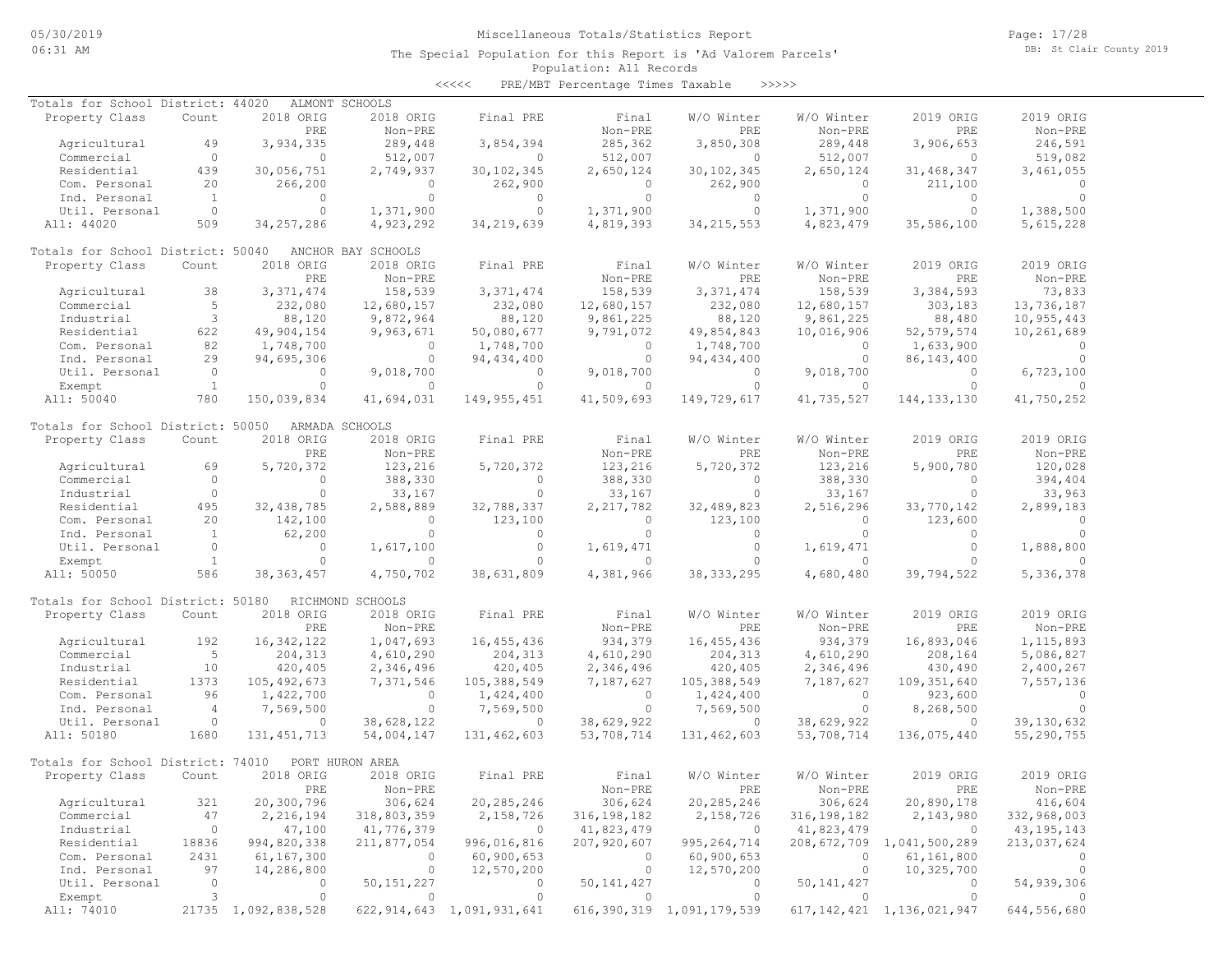Page: 18/28 DB: St Clair County 2019

### Population: All Records The Special Population for this Report is 'Ad Valorem Parcels'

<<<<< PRE/MBT Percentage Times Taxable >>>>>

| Totals for School District: 74030 |                |               | ALGONAC SCHOOLS           |               |               |               |               |               |                |
|-----------------------------------|----------------|---------------|---------------------------|---------------|---------------|---------------|---------------|---------------|----------------|
| Property Class                    | Count          | 2018 ORIG     | 2018 ORIG                 | Final PRE     | Final         | W/O Winter    | W/O Winter    | 2019 ORIG     | 2019 ORIG      |
|                                   |                | PRE           | Non-PRE                   |               | Non-PRE       | PRE           | Non-PRE       | PRE           | Non-PRE        |
| Agricultural                      | 64             | 5, 441, 742   | 73,906                    | 5, 441, 742   | 73,906        | 5,441,742     | 73,906        | 5,786,235     | 80,813         |
| Commercial                        | 13             | 825,436       | 40, 353, 858              | 825,436       | 39,989,422    | 825,436       | 39,989,422    | 920,491       | 41,670,573     |
| Industrial                        | $\circ$        | $\circ$       | 2,618,082                 | $\circ$       | 2,618,082     | $\circ$       | 2,618,082     | $\circ$       | 2,716,207      |
| Residential                       | 5980           | 410,815,477   | 164,541,016               | 410, 913, 959 | 163, 573, 513 | 410, 913, 959 | 163, 573, 513 | 431,197,086   | 171,065,350    |
| Aq. Personal                      | $\circ$        | $\Omega$      | 13,800                    | $\circ$       | 13,800        | $\circ$       | 13,800        | $\circ$       | 12,300         |
|                                   | 431            | 3,992,800     | $\circ$                   | 3,956,900     | $\circ$       | 3,956,900     | $\circ$       | 4,156,200     | $\overline{0}$ |
| Com. Personal                     | 13             |               | $\circ$                   |               | $\circ$       |               | $\circ$       |               | $\Omega$       |
| Ind. Personal                     |                | 216,600       |                           | 216,600       |               | 216,600       |               | 116,100       |                |
| Util. Personal                    | $\circ$        | $\circ$       | 11,028,500                | $\circ$       | 11,028,500    | $\circ$       | 11,028,500    | $\circ$       | 11,620,700     |
| Exempt                            | $\overline{4}$ | $\Omega$      | $\Omega$                  | $\Omega$      | $\Omega$      | $\Omega$      | $\Omega$      | $\Omega$      |                |
| All: 74030                        | 6505           | 421, 292, 055 | 218,629,162               | 421, 354, 637 | 217, 297, 223 | 421, 354, 637 | 217, 297, 223 | 442, 176, 112 | 227, 165, 943  |
| Totals for School District: 74040 |                |               | CAPAC SCHOOLS             |               |               |               |               |               |                |
| Property Class                    | Count          | 2018 ORIG     | 2018 ORIG                 | Final PRE     | Final         | W/O Winter    | W/O Winter    | 2019 ORIG     | 2019 ORIG      |
|                                   |                | PRE           | Non-PRE                   |               | Non-PRE       | PRE           | Non-PRE       | PRE           | Non-PRE        |
| Agricultural                      | 676            | 47, 467, 093  | 2,351,455                 | 47, 393, 272  | 2,269,089     | 47,369,338    | 2,293,023     | 49, 342, 576  | 2,062,919      |
| Commercial                        | 11             | 618,242       | 10,071,655                | 618,242       | 9,985,023     | 618,242       | 9,985,023     | 625,519       | 10,652,166     |
| Industrial                        | 9              | 245,747       | 1,366,682                 | 245,747       | 1,366,682     | 245,747       | 1,366,682     | 274,142       | 1,431,871      |
| Residential                       | 2910           | 163, 671, 622 | 19,200,331                | 164, 333, 416 | 17,800,407    | 163, 103, 894 | 19,029,929    | 171,602,100   | 19, 152, 842   |
|                                   | 217            |               |                           |               |               |               |               |               |                |
| Com. Personal                     |                | 2,100,000     | $\circ$                   | 2,122,229     | $\circ$       | 2,122,229     | 0             | 3,836,300     | $\Omega$       |
| Ind. Personal                     | 6              | 1,951,800     | $\Omega$                  | 1,951,800     | $\circ$       | 1,951,800     | $\circ$       | 1,896,700     | $\Omega$       |
| Util. Personal                    | $\mathbb O$    | $\Omega$      | 12, 183, 300              | $\Omega$      | 12, 183, 300  | $\Omega$      | 12, 183, 300  | $\Omega$      | 12,758,400     |
| Exempt                            | 3              | $\circ$       | $\circ$                   | $\circ$       | $\circ$       | $\circ$       | 0             | $\circ$       |                |
| All: 74040                        | 3832           | 216,054,504   | 45, 173, 423              | 216,664,706   | 43,604,501    | 215, 411, 250 | 44,857,957    | 227, 577, 337 | 46,058,198     |
| Totals for School District: 74050 |                |               | EAST CHINA SCHOOLS        |               |               |               |               |               |                |
| Property Class                    | Count          | 2018 ORIG     | 2018 ORIG                 | Final PRE     | Final         | W/O Winter    | W/O Winter    | 2019 ORIG     | 2019 ORIG      |
|                                   |                | PRE           | Non-PRE                   |               | Non-PRE       | PRE           | Non-PRE       | PRE           | Non-PRE        |
| Agricultural                      | 845            | 64,476,078    | 3,342,296                 | 64,041,117    | 3,368,409     | 64,041,117    | 3,368,409     | 66,529,959    | 3,370,437      |
| Commercial                        | 37             | 1,449,375     | 63, 338, 776              | 1,449,375     | 62,320,120    | 1,449,375     | 62,320,120    | 1,570,514     | 65,166,979     |
| Industrial                        | 19             | 25,715,197    | 530,072,770               | 25, 715, 197  | 530,051,670   | 25,715,197    | 530,051,670   | 26, 285, 773  | 545, 101, 451  |
| Residential                       | 9992           | 742, 102, 585 | 95,729,764                | 743, 130, 318 | 93, 189, 249  | 742,963,770   | 93, 355, 797  | 778, 353, 954 | 96,095,589     |
|                                   |                |               | $\Omega$                  |               |               |               | $\Omega$      |               | $\Omega$       |
| Com. Personal                     | 1023           | 11,965,800    |                           | 11,964,500    | $\circ$       | 11,964,500    |               | 12,940,100    |                |
| Ind. Personal                     | 83             | 70,148,800    | $\circ$                   | 70,345,700    | $\circ$       | 70,345,700    | 0             | 66,429,500    | $\Omega$       |
| Util. Personal                    | $\circ$        | $\mathbf{0}$  | 127,674,345               | $\mathbf{0}$  | 127,691,045   | $\circ$       | 127,691,045   | $\circ$       | 131, 355, 600  |
| Exempt                            | $\,8\,$        | $\circ$       | $\circ$                   | $\circ$       | $\circ$       | $\circ$       |               | $\circ$       |                |
| All: 74050                        | 12007          | 915,857,835   | 820, 157, 951             | 916,646,207   | 816,620,493   | 916, 479, 659 | 816,787,041   | 952,109,800   | 841,090,056    |
| Totals for School District: 74100 |                |               | MARYSVILLE PUBLIC SCHOOLS |               |               |               |               |               |                |
| Property Class                    | Count          | 2018 ORIG     | 2018 ORIG                 | Final PRE     | Final         | W/O Winter    | W/O Winter    | 2019 ORIG     | 2019 ORIG      |
|                                   |                | PRE           | Non-PRE                   |               | Non-PRE       | PRE           | Non-PRE       | PRE           | Non-PRE        |
| Agricultural                      | 101            | 7,343,462     | 591,805                   | 7,343,462     | 591,805       | 7,343,462     | 591,805       | 7,821,432     | 199,239        |
| Commercial                        | 10             | 228,694       | 42,897,393                | 228,694       | 42,853,206    | 228,694       | 42,853,206    | 223,366       | 44, 420, 998   |
| Industrial                        | 2              | 395,155       | 41,984,178                | 395,155       | 41,097,097    | 395,155       | 41,097,097    | 339,697       | 43, 197, 921   |
|                                   | 4906           | 285, 141, 434 |                           | 286,075,370   |               |               |               |               | 29,284,886     |
| Residential                       |                |               | 29,003,095                |               | 27,603,178    | 285,793,861   | 27,884,687    | 298, 116, 244 |                |
| Com. Personal                     | 505            | 29,448,600    | $\circ$                   | 28, 477, 800  | $\circ$       | 28, 477, 800  | $\mathbf{0}$  | 30,541,400    | $\Omega$       |
| Ind. Personal                     | 29             | 10,372,900    | $\circ$                   | 10,390,900    | $\circ$       | 10,390,900    | $\Omega$      | 8,216,800     | $\cap$         |
| Util. Personal                    | $\circ$        | $\circ$       | 78, 236, 223              | $\circ$       | 78, 236, 223  | $\circ$       | 78, 236, 223  | $\circ$       | 80,726,141     |
| Exempt                            | $\overline{c}$ | $\cap$        | $\Omega$                  | $\Omega$      | $\Omega$      | $\Omega$      | $\bigcap$     | $\Omega$      |                |
| All: 74100                        | 5555           | 332,930,245   | 192,712,694               | 332, 911, 381 | 190, 381, 509 | 332,629,872   | 190,663,018   | 345, 258, 939 | 197,829,185    |
| Totals for School District: 74120 |                |               | MEMPHIS SCHOOLS           |               |               |               |               |               |                |
| Property Class                    | Count          | 2018 ORIG     | 2018 ORIG                 | Final PRE     | Final         | W/O Winter    | W/O Winter    | 2019 ORIG     | 2019 ORIG      |
|                                   |                | PRE           | Non-PRE                   |               | Non-PRE       | PRE           | Non-PRE       | PRE           | Non-PRE        |
| Agricultural                      | 390            | 23, 951, 720  | 1,277,283                 | 23,810,323    | 1,195,139     | 23,810,323    | 1,195,139     | 24,657,605    | 1,295,087      |
| Commercial                        | 5              | 224,794       | 3, 255, 255               | 224,794       | 2,860,911     | 224,794       | 2,860,911     | 230,043       | 2,992,546      |
| Industrial                        | $\circ$        | $\circ$       | 1,847,173                 | $\Omega$      | 1,815,119     | $\Omega$      | 1,815,119     | $\circ$       | 1,974,067      |
|                                   |                |               |                           |               |               |               |               |               |                |
| Residential                       | 1635           | 97,011,562    | 10,391,520                | 97, 487, 646  | 9,442,104     | 97, 244, 443  | 9,685,307     | 103,048,148   | 9,385,316      |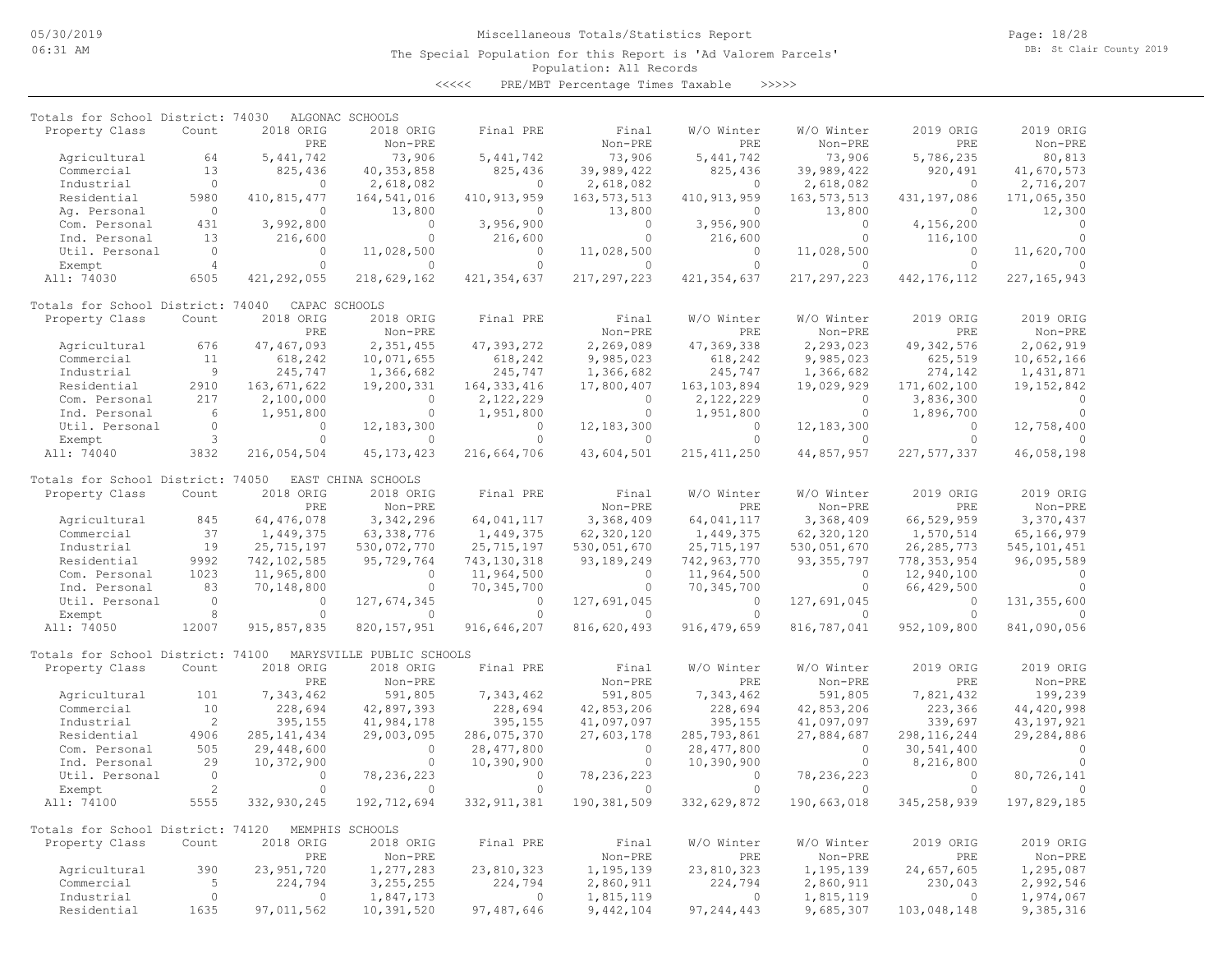| <<<< | PRE/MBT Percentage Times Taxable |  |  | >>>>> |
|------|----------------------------------|--|--|-------|
|------|----------------------------------|--|--|-------|

| Com. Personal                                              | 79           | 758,700       | $\Omega$           | 832,236      | $\circ$       | 832,236       | $\circ$      | 1,017,900     | $\Omega$     |  |
|------------------------------------------------------------|--------------|---------------|--------------------|--------------|---------------|---------------|--------------|---------------|--------------|--|
| Ind. Personal                                              | 6            | 149,100       | $\circ$            | 149,100      | $\circ$       | 149,100       | $\circ$      | 78,600        | $\circ$      |  |
| Util. Personal                                             | $\circ$      | $\circ$       | 41,202,700         | $\circ$      | 41,192,970    | $\circ$       | 41, 192, 970 | $\circ$       | 74,529,700   |  |
| Exempt                                                     | $\mathbf{2}$ | $\circ$       | $\circ$            | $\circ$      | $\circ$       | $\circ$       | $\circ$      | $\circ$       | $\circ$      |  |
| All: 74120                                                 | 2117         | 122,095,876   | 57, 973, 931       | 122,504,099  | 56,506,243    | 122,260,896   | 56,749,446   | 129,032,296   | 90,176,716   |  |
|                                                            |              |               |                    |              |               |               |              |               |              |  |
| Totals for School District: 74130                          |              | YALE SCHOOLS  |                    |              |               |               |              |               |              |  |
| Property Class                                             | Count        | 2018 ORIG     | 2018 ORIG          | Final PRE    | Final         | W/O Winter    | W/O Winter   | 2019 ORIG     | 2019 ORIG    |  |
|                                                            |              | PRE           | Non-PRE            |              | Non-PRE       | PRE           | Non-PRE      | PRE           | Non-PRE      |  |
| Agricultural                                               | 1052         | 64, 572, 868  | 2,802,211          | 64, 125, 208 | 2,522,334     | 64,026,017    | 2,621,525    | 66, 231, 924  | 2,605,352    |  |
| Commercial                                                 | 13           | 530,491       | 13, 415, 278       | 472,587      | 12,980,578    | 472,587       | 12,980,578   | 608,575       | 13,956,952   |  |
| Industrial                                                 | 13           | 534,303       | 71,800,774         | 534,303      | 72,309,224    | 534,303       | 72,309,224   | 621,059       | 73,972,806   |  |
| Residential                                                | 3890         | 183,907,971   | 20,651,177         | 184,651,879  | 19,192,400    | 183,646,334   | 20,197,945   | 191,396,142   | 21,306,846   |  |
| Com. Personal                                              | 283          | 2,402,985     | $\Omega$           | 2,249,987    | $\circ$       | 2,249,987     | 0            | 1,572,685     | 0            |  |
| Ind. Personal                                              | 17           | 11,408,316    | $\circ$            | 11,526,616   | $\circ$       | 11,526,616    | $\mathbf{0}$ | 12,036,736    | $\circ$      |  |
| Util. Personal                                             | $\circ$      | 0             | 43,548,717         | $\circ$      | 43,548,717    | 0             | 43,548,717   | $\mathbf{0}$  | 44, 426, 197 |  |
| Exempt                                                     | 3            | $\circ$       | $\circ$            | $\circ$      | $\circ$       | $\circ$       | $\mathbf{0}$ | $\circ$       | $\mathbf{0}$ |  |
| All: 74130                                                 | 5271         | 263, 356, 934 | 152, 218, 157      | 263,560,580  | 150, 553, 253 | 262, 455, 844 | 151,657,989  | 272, 467, 121 | 156,268,153  |  |
|                                                            |              |               |                    |              |               |               |              |               |              |  |
| Totals for School District: 76060                          |              |               | BROWN CITY SCHOOLS |              |               |               |              |               |              |  |
| Property Class                                             | Count        | 2018 ORIG     | 2018 ORIG          | Final PRE    | Final         | W/O Winter    | W/O Winter   | 2019 ORIG     | 2019 ORIG    |  |
|                                                            |              | PRE           | Non-PRE            |              | Non-PRE       | PRE           | Non-PRE      | PRE           | Non-PRE      |  |
| Agricultural                                               | 41           | 2,559,756     | 101,759            | 2,559,756    | 101,759       | 2,559,756     | 101,759      | 2,737,453     | 26,789       |  |
| Industrial                                                 | $\mathbf{1}$ | 20,776        | $\circ$            | 20,776       | $\circ$       | 20,776        | $\mathbf{0}$ | 21,274        | $\circ$      |  |
| Residential                                                | 62           | 3,205,812     | 355,176            | 3, 175, 301  | 344,270       | 3, 175, 301   | 344,270      | 3,381,542     | 344,169      |  |
| Com. Personal                                              | 3            | 5,000         | 0                  | 5,000        | $\circ$       | 5,000         | $\circ$      | $\Omega$      | $\circ$      |  |
| Util. Personal                                             | $\circ$      | $\circ$       | 443,200            | $\circ$      | 443,200       | $\circ$       | 443,200      | $\circ$       | 432,300      |  |
| Exempt                                                     | $\mathbf{1}$ | $\Omega$      | $\Omega$           | $\Omega$     | $\circ$       | $\circ$       | $\circ$      | $\Omega$      | $\circ$      |  |
| All: 76060                                                 | 108          | 5,791,344     | 900,135            | 5,760,833    | 889,229       | 5,760,833     | 889,229      | 6,140,269     | 803,258      |  |
|                                                            |              |               |                    |              |               |               |              |               |              |  |
| Totals for School District: 76080                          |              |               | CROS-LEX SCHOOLS   |              |               |               |              |               |              |  |
| Property Class                                             | Count        | 2018 ORIG     | 2018 ORIG          | Final PRE    | Final         | W/O Winter    | W/O Winter   | 2019 ORIG     | 2019 ORIG    |  |
|                                                            |              | PRE           | Non-PRE            |              | Non-PRE       | PRE           | Non-PRE      | PRE           | Non-PRE      |  |
| Agricultural                                               | 108          | 7,383,781     | 312,690            | 7,294,589    | 312,690       | 7,294,589     | 312,690      | 7,549,312     | 320,191      |  |
| Commercial                                                 | $\mathbf{1}$ | 24,435        | 1,541,825          | 24,435       | 1,541,825     | 24,435        | 1,541,825    | 25,021        | 1,699,839    |  |
| Industrial                                                 | $\circ$      | $\mathbf{0}$  | 835, 453           | $\circ$      | 835,453       | 0             | 835, 453     | $\circ$       | 823,257      |  |
| Residential                                                | 526          | 38,940,054    | 10,862,309         | 39, 271, 581 | 10,398,062    | 38,999,024    | 10,670,619   | 41,259,904    | 10,680,661   |  |
| Com. Personal                                              | 35           | 163,900       | $\Omega$           | 158,900      | $\circ$       | 158,900       | $\circ$      | 121,100       | $\circ$      |  |
| Ind. Personal                                              | $\mathbf{1}$ | 621,600       | $\Omega$           | 621,600      | $\circ$       | 621,600       | $\Omega$     | 733,600       | $\Omega$     |  |
| Util. Personal                                             | $\circ$      | $\circ$       | 3,891,500          | $\circ$      | 3,891,500     | $\circ$       | 3,891,500    | $\circ$       | 4,120,900    |  |
| Exempt                                                     | $\mathbf{1}$ | $\circ$       | $\circ$            | $\circ$      | $\circ$       | $\circ$       | $\circ$      | 0             | $\Omega$     |  |
| All: 76080                                                 | 672          | 47, 133, 770  | 17, 443, 777       | 47, 371, 105 | 16,979,530    | 47,098,548    | 17,252,087   | 49,688,937    | 17,644,848   |  |
|                                                            |              |               |                    |              |               |               |              |               |              |  |
|                                                            |              |               |                    |              |               |               |              |               |              |  |
| Totals for Property Class: Agricultural By School District |              |               |                    |              |               |               |              |               |              |  |
| School District                                            | Count        | 2018 ORIG     | 2018 ORIG          | Final PRE    | Final         | W/O Winter    | W/O Winter   | 2019 ORIG     | 2019 ORIG    |  |
|                                                            |              | PRE           | Non-PRE            |              | Non-PRE       | PRE           | Non-PRE      | PRE           | Non-PRE      |  |
| 44020                                                      | 49           | 3,934,335     | 289,448            | 3,854,394    | 285,362       | 3,850,308     | 289,448      | 3,906,653     | 246,591      |  |
| 50040                                                      | 38           | 3, 371, 474   | 158,539            | 3, 371, 474  | 158,539       | 3, 371, 474   | 158,539      | 3,384,593     | 73,833       |  |
| 50050                                                      | 69           | 5,720,372     | 123,216            | 5,720,372    | 123,216       | 5,720,372     | 123,216      | 5,900,780     | 120,028      |  |
| 50180                                                      | 192          | 16, 342, 122  | 1,047,693          | 16,455,436   | 934,379       | 16,455,436    | 934,379      | 16,893,046    | 1, 115, 893  |  |
| 74010                                                      | 321          | 20,300,796    | 306,624            | 20,285,246   | 306,624       | 20,285,246    | 306,624      | 20,890,178    | 416,604      |  |
| 74030                                                      | 64           | 5, 441, 742   | 73,906             | 5, 441, 742  | 73,906        | 5, 441, 742   | 73,906       | 5,786,235     | 80,813       |  |
| 74040                                                      | 676          | 47,467,093    | 2,351,455          | 47,393,272   | 2,269,089     | 47,369,338    | 2,293,023    | 49, 342, 576  | 2,062,919    |  |
| 74050                                                      | 845          | 64,476,078    | 3,342,296          | 64,041,117   | 3,368,409     | 64,041,117    | 3,368,409    | 66,529,959    | 3,370,437    |  |
| 74100                                                      | 101          | 7,343,462     | 591,805            | 7,343,462    | 591,805       | 7,343,462     | 591,805      | 7,821,432     | 199,239      |  |
| 74120                                                      | 390          | 23, 951, 720  | 1,277,283          | 23,810,323   | 1,195,139     | 23,810,323    | 1,195,139    | 24,657,605    | 1,295,087    |  |
| 74130                                                      | 1052         | 64, 572, 868  | 2,802,211          | 64, 125, 208 | 2,522,334     | 64,026,017    | 2,621,525    | 66, 231, 924  | 2,605,352    |  |
| 76060                                                      | 41           | 2,559,756     | 101,759            | 2,559,756    | 101,759       | 2,559,756     | 101,759      | 2,737,453     | 26,789       |  |
| 76080                                                      | 108          | 7,383,781     | 312,690            | 7,294,589    | 312,690       | 7,294,589     | 312,690      | 7,549,312     | 320,191      |  |
| All: Agricultural                                          | 3946         | 272,865,599   | 12,778,925         | 271,696,391  | 12, 243, 251  | 271,569,180   | 12,370,462   | 281,631,746   | 11,933,776   |  |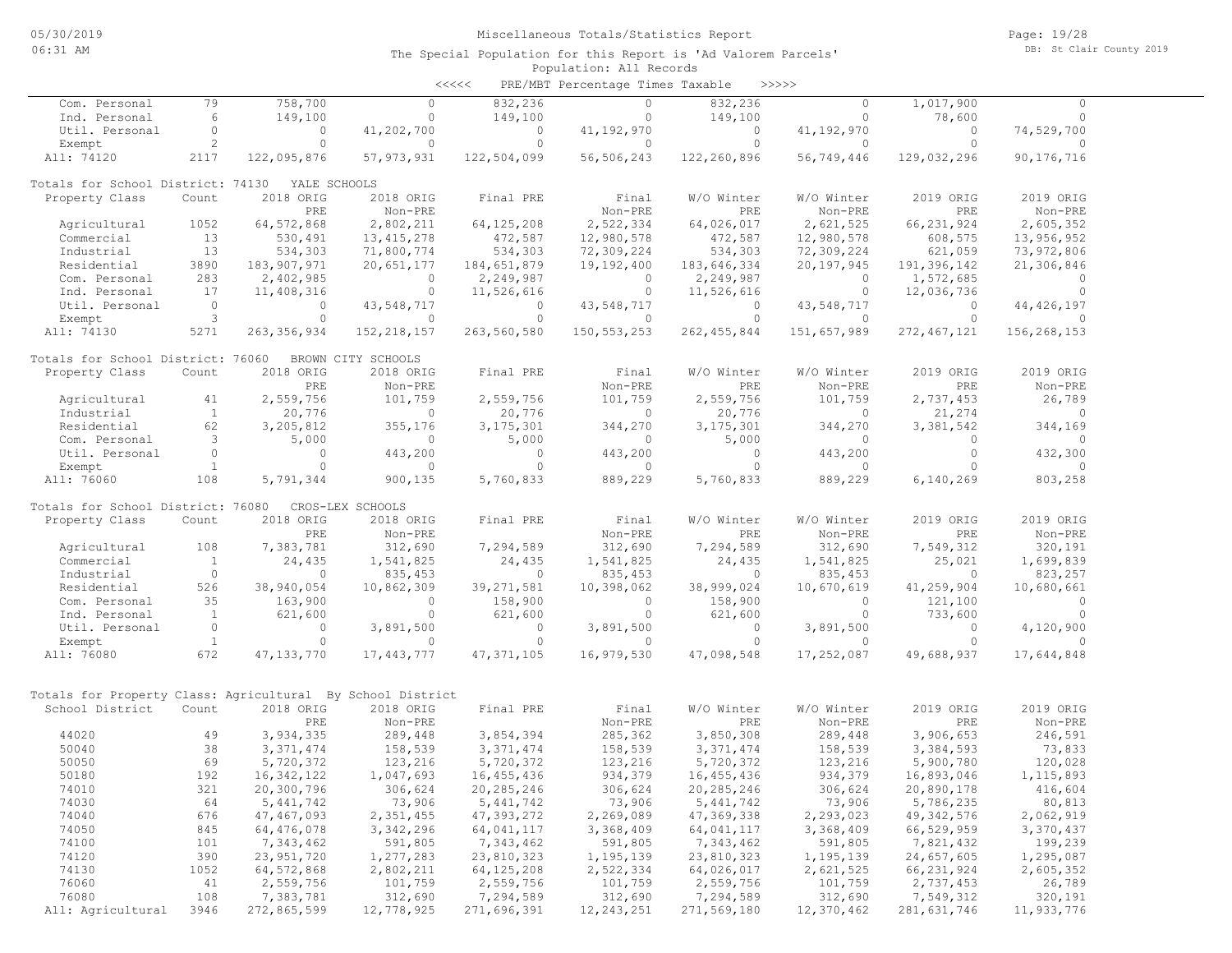Page: 20/28 DB: St Clair County 2019

### Population: All Records The Special Population for this Report is 'Ad Valorem Parcels'

<<<<< PRE/MBT Percentage Times Taxable >>>>>

| Totals for Property Class: Commercial By School District    |                |                        |              |                                |               |                                |               |                                |                |
|-------------------------------------------------------------|----------------|------------------------|--------------|--------------------------------|---------------|--------------------------------|---------------|--------------------------------|----------------|
| School District                                             | Count          | 2018 ORIG              | 2018 ORIG    | Final PRE                      | Final         | W/O Winter                     | W/O Winter    | 2019 ORIG                      | 2019 ORIG      |
|                                                             |                | PRE                    | Non-PRE      |                                | Non-PRE       | PRE                            | Non-PRE       | PRE                            | Non-PRE        |
| 44020                                                       | $\Omega$       | $\Omega$               | 512,007      | $\Omega$                       | 512,007       | $\Omega$                       | 512,007       | $\Omega$                       | 519,082        |
| 50040                                                       | 5              | 232,080                | 12,680,157   | 232,080                        | 12,680,157    | 232,080                        | 12,680,157    | 303,183                        | 13,736,187     |
| 50050                                                       | $\circ$        | $\circ$                | 388,330      | $\circ$                        | 388,330       | $\circ$                        | 388,330       | $\circ$                        | 394,404        |
| 50180                                                       | 5              | 204, 313               | 4,610,290    | 204,313                        | 4,610,290     | 204,313                        | 4,610,290     | 208,164                        | 5,086,827      |
| 74010                                                       | 47             | 2,216,194              | 318,803,359  | 2,158,726                      | 316, 198, 182 | 2,158,726                      | 316, 198, 182 | 2,143,980                      | 332,968,003    |
| 74030                                                       | 13             | 825,436                | 40, 353, 858 | 825,436                        | 39,989,422    | 825,436                        | 39,989,422    | 920,491                        | 41,670,573     |
| 74040                                                       | 11             | 618,242                | 10,071,655   | 618,242                        | 9,985,023     | 618,242                        | 9,985,023     | 625,519                        | 10,652,166     |
| 74050                                                       | 37             | 1,449,375              | 63,338,776   | 1,449,375                      | 62,320,120    | 1,449,375                      | 62,320,120    | 1,570,514                      | 65,166,979     |
| 74100                                                       | 10             | 228,694                | 42,897,393   | 228,694                        | 42,853,206    | 228,694                        | 42,853,206    | 223,366                        | 44,420,998     |
| 74120                                                       | 5              | 224,794                | 3, 255, 255  | 224,794                        | 2,860,911     | 224,794                        | 2,860,911     | 230,043                        | 2,992,546      |
| 74130                                                       | 13             | 530,491                | 13, 415, 278 | 472,587                        | 12,980,578    | 472,587                        | 12,980,578    | 608,575                        | 13,956,952     |
| 76080                                                       | $\mathbf{1}$   | 24,435                 | 1,541,825    | 24,435                         | 1,541,825     | 24,435                         | 1,541,825     | 25,021                         | 1,699,839      |
| All: Commercial                                             | 147            | 6,554,054              | 511,868,183  | 6,438,682                      | 506,920,051   | 6,438,682                      | 506,920,051   | 6,858,856                      | 533, 264, 556  |
| Totals for Property Class: Industrial By School District    |                |                        |              |                                |               |                                |               |                                |                |
| School District                                             | Count          | 2018 ORIG              | 2018 ORIG    | Final PRE                      | Final         | W/O Winter                     | W/O Winter    | 2019 ORIG                      | 2019 ORIG      |
|                                                             |                | PRE                    | Non-PRE      |                                | Non-PRE       | PRE                            | Non-PRE       | PRE                            | Non-PRE        |
| 50040                                                       | 3              | 88,120                 | 9,872,964    | 88,120                         | 9,861,225     | 88,120                         | 9,861,225     | 88,480                         | 10,955,443     |
| 50050                                                       | $\circ$        | $\circ$                | 33,167       | $\circ$                        | 33,167        | $\circ$                        | 33,167        | $\circ$                        | 33,963         |
| 50180                                                       | 10             | 420,405                | 2,346,496    | 420,405                        | 2,346,496     | 420,405                        | 2,346,496     | 430,490                        | 2,400,267      |
| 74010                                                       | $\circ$        | 47,100                 | 41,776,379   | $\circ$                        | 41,823,479    | $\circ$                        | 41,823,479    | $\circ$                        | 43, 195, 143   |
| 74030                                                       | $\circ$        | $\circ$                | 2,618,082    | $\circ$                        | 2,618,082     | $\circ$                        | 2,618,082     | $\circ$                        | 2,716,207      |
| 74040                                                       | $\mathsf 9$    | 245,747                | 1,366,682    | 245,747                        | 1,366,682     | 245,747                        | 1,366,682     | 274,142                        | 1,431,871      |
| 74050                                                       | 19             | 25, 715, 197           | 530,072,770  | 25,715,197                     | 530,051,670   | 25,715,197                     | 530,051,670   | 26, 285, 773                   | 545, 101, 451  |
| 74100                                                       | $\overline{c}$ | 395,155                | 41,984,178   | 395,155                        | 41,097,097    | 395,155                        | 41,097,097    | 339,697                        | 43, 197, 921   |
| 74120                                                       | $\Omega$       | $\Omega$               | 1,847,173    | $\Omega$                       | 1,815,119     | $\Omega$                       | 1,815,119     | $\Omega$                       | 1,974,067      |
| 74130                                                       | 13             | 534,303                | 71,800,774   | 534,303                        | 72,309,224    | 534,303                        | 72,309,224    | 621,059                        | 73,972,806     |
| 76060                                                       | $\mathbf{1}$   | 20,776                 | $\circ$      | 20,776                         | $\circ$       | 20,776                         | $\circ$       | 21,274                         | $\overline{0}$ |
| 76080                                                       | $\circ$        | $\Omega$               | 835,453      | $\Omega$                       | 835, 453      | $\circ$                        | 835, 453      | $\circ$                        | 823,257        |
| All: Industrial                                             | 57             | 27,466,803             | 704,554,118  | 27, 419, 703                   | 704,157,694   | 27, 419, 703                   | 704,157,694   | 28,060,915                     | 725,802,396    |
| Totals for Property Class: Residential By School District   |                |                        |              |                                |               |                                |               |                                |                |
| School District                                             | Count          | 2018 ORIG              | 2018 ORIG    | Final PRE                      | Final         | W/O Winter                     | W/O Winter    | 2019 ORIG                      | 2019 ORIG      |
|                                                             |                | PRE                    | Non-PRE      |                                | Non-PRE       | PRE                            | Non-PRE       | PRE                            | Non-PRE        |
| 44020                                                       | 439            | 30,056,751             | 2,749,937    | 30, 102, 345                   | 2,650,124     | 30, 102, 345                   | 2,650,124     | 31,468,347                     | 3,461,055      |
| 50040                                                       | 622            | 49,904,154             | 9,963,671    | 50,080,677                     | 9,791,072     | 49,854,843                     | 10,016,906    | 52, 579, 574                   | 10,261,689     |
| 50050                                                       | 495            | 32, 438, 785           | 2,588,889    | 32,788,337                     | 2, 217, 782   | 32,489,823                     | 2,516,296     | 33,770,142                     | 2,899,183      |
| 50180                                                       | 1373           | 105, 492, 673          | 7,371,546    | 105,388,549                    | 7,187,627     | 105,388,549                    | 7,187,627     | 109,351,640                    | 7,557,136      |
| 74010                                                       | 18836          | 994,820,338            | 211,877,054  | 996,016,816                    | 207,920,607   | 995, 264, 714                  |               | 208, 672, 709 1, 041, 500, 289 | 213,037,624    |
| 74030                                                       | 5980           | 410,815,477            | 164,541,016  | 410, 913, 959                  | 163, 573, 513 | 410, 913, 959                  | 163, 573, 513 | 431,197,086                    | 171,065,350    |
| 74040                                                       | 2910           | 163,671,622            | 19,200,331   | 164, 333, 416                  | 17,800,407    | 163, 103, 894                  | 19,029,929    | 171,602,100                    | 19,152,842     |
| 74050                                                       | 9992           | 742, 102, 585          | 95,729,764   | 743, 130, 318                  | 93,189,249    | 742,963,770                    | 93, 355, 797  | 778, 353, 954                  | 96,095,589     |
| 74100                                                       | 4906           |                        | 29,003,095   |                                |               |                                |               | 298, 116, 244                  |                |
| 74120                                                       | 1635           | 285, 141, 434          |              | 286,075,370<br>97,487,646      | 27,603,178    | 285,793,861                    | 27,884,687    | 103,048,148                    | 29,284,886     |
|                                                             |                | 97,011,562             | 10,391,520   |                                | 9,442,104     | 97, 244, 443                   | 9,685,307     |                                | 9,385,316      |
| 74130                                                       | 3890           | 183, 907, 971          | 20,651,177   | 184,651,879                    | 19,192,400    | 183,646,334                    | 20,197,945    | 191,396,142                    | 21,306,846     |
| 76060                                                       | 62             | 3,205,812              | 355,176      | 3, 175, 301                    | 344,270       | 3, 175, 301                    | 344,270       | 3,381,542                      | 344,169        |
| 76080                                                       | 526            | 38,940,054             | 10,862,309   | 39, 271, 581                   | 10,398,062    | 38,999,024                     | 10,670,619    | 41,259,904                     | 10,680,661     |
| All: Residential                                            |                | 51666 3, 137, 509, 218 |              | 585, 285, 485 3, 143, 416, 194 |               | 571, 310, 395 3, 138, 940, 860 |               | 575, 785, 729 3, 287, 025, 112 | 594, 532, 346  |
| Totals for Property Class: Ag. Personal By School District  |                |                        |              |                                |               |                                |               |                                |                |
| School District                                             | Count          | 2018 ORIG              | 2018 ORIG    | Final PRE                      | Final         | W/O Winter                     | W/O Winter    | 2019 ORIG                      | 2019 ORIG      |
|                                                             |                | PRE                    | Non-PRE      |                                | Non-PRE       | PRE                            | Non-PRE       | PRE                            | Non-PRE        |
| 74030                                                       | $\circ$        | $\circ$                | 13,800       | $\circ$                        | 13,800        | $\circ$                        | 13,800        | $\circ$                        | 12,300         |
| All: Ag. Personal                                           | $\circ$        | $\circ$                | 13,800       | $\circ$                        | 13,800        | $\circ$                        | 13,800        | $\circ$                        | 12,300         |
| Totals for Property Class: Com. Personal By School District |                |                        |              |                                |               |                                |               |                                |                |
| School District                                             | Count          | 2018 ORIG              | 2018 ORIG    | Final PRE                      | Final         | W/O Winter                     | W/O Winter    | 2019 ORIG                      | 2019 ORIG      |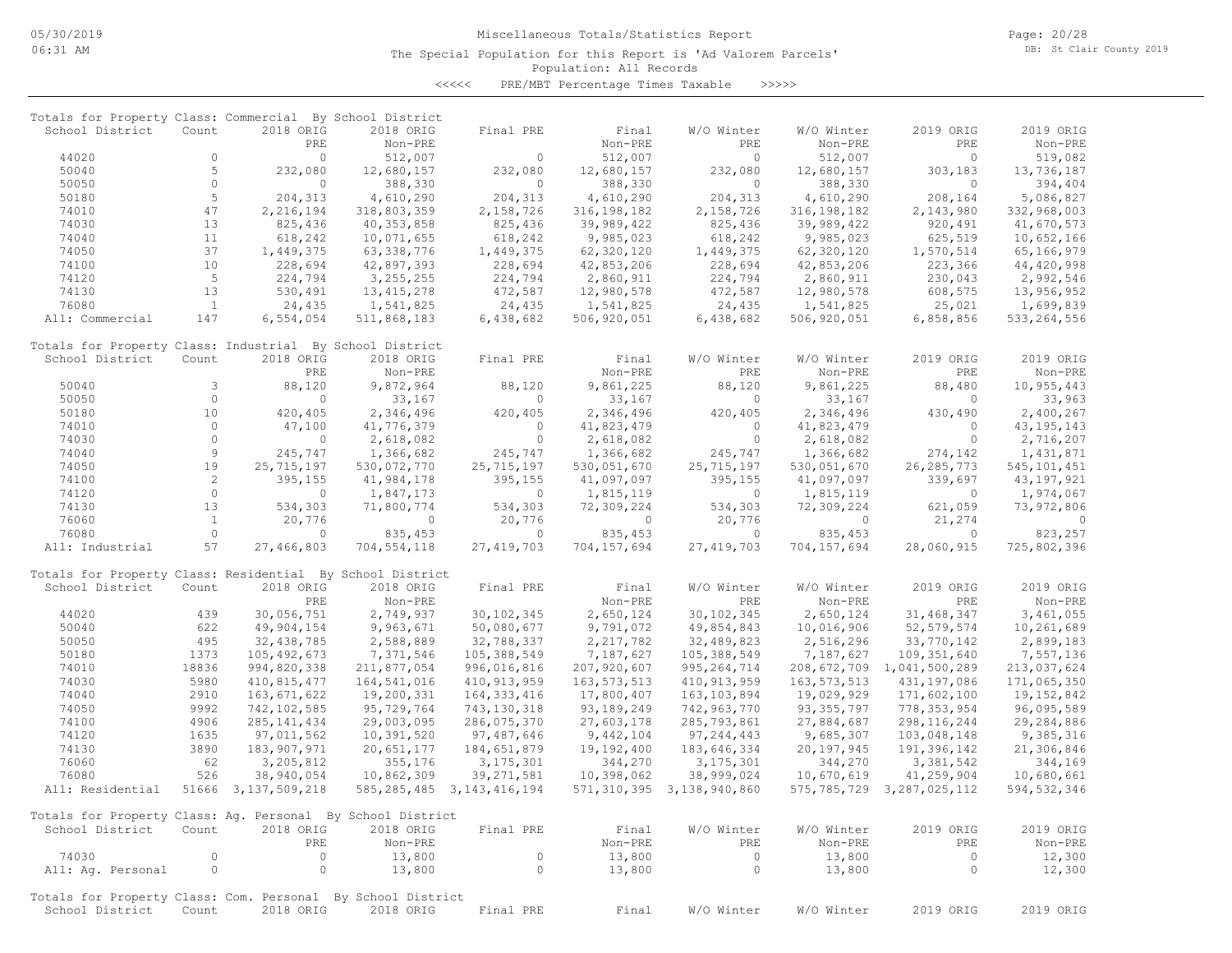|                         |                         |                                                      |                                                              | <<<<                | PRE/MBT Percentage Times Taxable |                     | >>>>>        |                     |              |
|-------------------------|-------------------------|------------------------------------------------------|--------------------------------------------------------------|---------------------|----------------------------------|---------------------|--------------|---------------------|--------------|
|                         |                         | PRE                                                  | Non-PRE                                                      |                     | Non-PRE                          | PRE                 | Non-PRE      | PRE                 | Non-PRE      |
| 44020                   | 20                      | 266,200                                              | $\circ$                                                      | 262,900             | $\circ$                          | 262,900             | 0            | 211,100             | 0            |
| 50040                   | 82                      | 1,748,700                                            | $\circ$                                                      | 1,748,700           | $\circ$                          | 1,748,700           | $\circ$      | 1,633,900           | $\circ$      |
| 50050                   | 20                      | 142,100                                              | $\circ$                                                      | 123,100             | $\circ$                          | 123,100             | $\circ$      | 123,600             | $\circ$      |
| 50180                   | 96                      | 1,422,700                                            | $\circ$                                                      | 1,424,400           | $\circ$                          | 1,424,400           | 0            | 923,600             | $\Omega$     |
| 74010                   | 2431                    | 61,167,300                                           | $\Omega$                                                     | 60,900,653          | $\circ$                          | 60,900,653          | $\circ$      | 61,161,800          | $\Omega$     |
| 74030                   | 431                     | 3,992,800                                            | $\circ$                                                      | 3,956,900           | $\circ$                          | 3,956,900           | $\circ$      | 4,156,200           | $\Omega$     |
| 74040                   | 217                     | 2,100,000                                            | $\circ$                                                      | 2,122,229           | $\circ$                          | 2,122,229           | $\circ$      | 3,836,300           | $\Omega$     |
| 74050                   | 1023                    | 11,965,800                                           | $\circ$                                                      | 11,964,500          | $\circ$                          | 11,964,500          | $\circ$      | 12,940,100          | $\Omega$     |
| 74100                   | 505                     | 29,448,600                                           | $\circ$                                                      | 28, 477, 800        | $\circ$                          | 28, 477, 800        | $\circ$      | 30,541,400          |              |
| 74120                   | 79                      | 758,700                                              | $\circ$                                                      | 832,236             | $\circ$                          | 832,236             | $\circ$      | 1,017,900           |              |
| 74130                   | 283                     | 2,402,985                                            | $\circ$                                                      | 2,249,987           | $\circ$                          | 2,249,987           | $\circ$      | 1,572,685           | 0            |
| 76060                   | $\overline{\mathbf{3}}$ | 5,000                                                | $\circ$                                                      | 5,000               | $\circ$                          | 5,000               | $\circ$      | $\circ$             | $\Omega$     |
| 76080                   | 35                      | 163,900                                              | $\circ$                                                      | 158,900             | $\circ$                          | 158,900             | $\circ$      | 121,100             | $\Omega$     |
| All: Com. Personal 5225 |                         | 115,584,785                                          | $\Omega$                                                     | 114, 227, 305       | $\Omega$                         | 114, 227, 305       | $\Omega$     | 118,239,685         |              |
|                         |                         |                                                      |                                                              |                     |                                  |                     |              |                     |              |
|                         |                         |                                                      | Totals for Property Class: Ind. Personal By School District  |                     |                                  |                     |              |                     |              |
| School District         | Count                   | 2018 ORIG                                            | 2018 ORIG                                                    | Final PRE           | Final                            | W/O Winter          | W/O Winter   | 2019 ORIG           | 2019 ORIG    |
|                         |                         | PRE                                                  | Non-PRE                                                      |                     | Non-PRE                          | PRE                 | Non-PRE      | PRE                 | Non-PRE      |
| 44020                   | <sup>1</sup>            | $\circ$                                              | $\circ$                                                      | 0                   | $\circ$                          | $\overline{0}$      | $\circ$      | $\circ$             | 0            |
| 50040                   | 29                      | 94,695,306                                           | $\circ$                                                      | 94, 434, 400        | $\circ$                          | 94, 434, 400        | $\circ$      | 86, 143, 400        | $\circ$      |
| 50050                   | $\mathbf{1}$            | 62,200                                               | $\Omega$                                                     | 0                   | $\Omega$                         | $\circ$             | $\circ$      | $\circ$             | $\Omega$     |
| 50180                   | $\overline{4}$          | 7,569,500                                            | $\circ$                                                      | 7,569,500           | $\circ$                          | 7,569,500           | $\circ$      | 8,268,500           | $\Omega$     |
| 74010                   | 97                      | 14,286,800                                           | $\circ$                                                      | 12,570,200          | $\circ$                          | 12,570,200          | $\circ$      | 10,325,700          | $\Omega$     |
| 74030                   | 13                      | 216,600                                              | $\circ$                                                      | 216,600             | $\circ$                          | 216,600             | $\circ$      | 116,100             | $\Omega$     |
| 74040                   | 6                       | 1,951,800                                            | $\circ$                                                      | 1,951,800           | $\circ$                          | 1,951,800           | $\circ$      | 1,896,700           | $\Omega$     |
| 74050                   | 83                      | 70,148,800                                           | $\circ$                                                      | 70,345,700          | $\circ$                          | 70,345,700          | $\circ$      | 66,429,500          |              |
| 74100                   | 29                      | 10,372,900                                           | $\circ$                                                      | 10,390,900          | $\circ$                          | 10,390,900          | $\circ$      | 8,216,800           | $\Omega$     |
| 74120                   | 6                       | 149,100                                              | $\circ$                                                      | 149,100             | $\circ$                          | 149,100             | $\circ$      | 78,600              | $\Omega$     |
| 74130                   | 17                      | 11,408,316                                           | $\circ$                                                      | 11,526,616          | $\circ$                          | 11,526,616          | $\circ$      | 12,036,736          | $\Omega$     |
| 76080                   | $\mathbf{1}$            | 621,600                                              | $\Omega$                                                     | 621,600             | $\Omega$                         | 621,600             | $\Omega$     | 733,600             |              |
| All: Ind. Personal      | 287                     | 211,482,922                                          | $\circ$                                                      | 209,776,416         | $\Omega$                         | 209,776,416         | $\Omega$     | 194,245,636         | $\Omega$     |
|                         |                         |                                                      | Totals for Property Class: Util. Personal By School District |                     |                                  |                     |              |                     |              |
| School District         | Count                   | 2018 ORIG                                            | 2018 ORIG                                                    | Final PRE           | Final                            | W/O Winter          | W/O Winter   | 2019 ORIG           | 2019 ORIG    |
|                         |                         | PRE                                                  | Non-PRE                                                      |                     | Non-PRE                          | PRE                 | Non-PRE      | PRE                 | Non-PRE      |
| 44020                   | $\circ$                 | $\circ$                                              |                                                              | $\circ$             | 1,371,900                        | $\circ$             |              | $\circ$             |              |
|                         | $\circ$                 | $\circ$                                              | 1,371,900                                                    | $\circ$             |                                  | $\circ$             | 1,371,900    | $\circ$             | 1,388,500    |
| 50040                   | $\Omega$                | $\circ$                                              | 9,018,700                                                    |                     | 9,018,700                        |                     | 9,018,700    |                     | 6,723,100    |
| 50050                   | $\Omega$                | $\Omega$                                             | 1,617,100                                                    | $\circ$<br>$\Omega$ | 1,619,471                        | $\circ$<br>$\Omega$ | 1,619,471    | $\circ$<br>$\Omega$ | 1,888,800    |
| 50180                   |                         |                                                      | 38,628,122                                                   |                     | 38,629,922                       |                     | 38,629,922   |                     | 39,130,632   |
| 74010                   | $\Omega$                | $\circ$                                              | 50, 151, 227                                                 | $\circ$             | 50, 141, 427                     | $\circ$             | 50, 141, 427 | $\circ$             | 54,939,306   |
| 74030                   | $\Omega$                | $\circ$                                              | 11,028,500                                                   | $\circ$             | 11,028,500                       | $\circ$             | 11,028,500   | $\circ$             | 11,620,700   |
| 74040                   | $\Omega$                | $\circ$                                              | 12,183,300                                                   | $\circ$             | 12,183,300                       | $\circ$             | 12,183,300   | $\circ$             | 12,758,400   |
| 74050                   | $\Omega$                | $\circ$                                              | 127,674,345                                                  | $\circ$             | 127,691,045                      | $\circ$             | 127,691,045  | $\circ$             | 131,355,600  |
| 74100                   | $\Omega$                | $\circ$                                              | 78,236,223                                                   | $\circ$             | 78,236,223                       | $\circ$             | 78,236,223   | $\circ$             | 80,726,141   |
| 74120                   | $\circ$                 | $\circ$                                              | 41,202,700                                                   | $\circ$             | 41,192,970                       | $\circ$             | 41,192,970   | $\circ$             | 74,529,700   |
| 74130                   | $\Omega$                | $\Omega$                                             | 43,548,717                                                   | $\Omega$            | 43,548,717                       | $\Omega$            | 43,548,717   | $\Omega$            | 44, 426, 197 |
| 76060                   | $\Omega$                | $\Omega$                                             | 443,200                                                      | $\circ$             | 443,200                          | $\circ$             | 443,200      | $\Omega$            | 432,300      |
| 76080                   | $\Omega$                | $\circ$                                              | 3,891,500                                                    | $\circ$             | 3,891,500                        | $\circ$             | 3,891,500    | $\circ$             | 4,120,900    |
| All: Util. Personal     | $\circ$                 | $\circ$                                              | 418, 995, 534                                                | $\circ$             | 418,996,875                      | $\circ$             | 418,996,875  | $\circ$             | 464,040,276  |
|                         |                         | Totals for Property Class: Exempt By School District |                                                              |                     |                                  |                     |              |                     |              |
| School District         | Count                   | 2018 ORIG                                            | 2018 ORIG                                                    | Final PRE           | Final                            | W/O Winter          | W/O Winter   | 2019 ORIG           | 2019 ORIG    |
|                         |                         | PRE                                                  | Non-PRE                                                      |                     | Non-PRE                          | PRE                 | Non-PRE      | PRE                 | Non-PRE      |
| 50040                   | $\mathbf{1}$            | $\circ$                                              | $\Omega$                                                     | $\circ$             | $\Omega$                         | $\circ$             | $\Omega$     | $\circ$             | 0            |
| 50050                   | $\mathbf{1}$            | $\Omega$                                             | $\Omega$                                                     | $\Omega$            | $\circ$                          | $\Omega$            | $\Omega$     | $\circ$             | $\circ$      |
| 74010                   | 3                       | $\circ$                                              | $\circ$                                                      | $\circ$             | $\circ$                          | $\Omega$            | $\circ$      | $\circ$             | $\circ$      |
| 74030                   | $\overline{4}$          | $\Omega$                                             | $\Omega$                                                     | $\Omega$            | $\circ$                          | $\Omega$            | $\Omega$     | $\circ$             | $\circ$      |
| 74040                   | 3                       | $\circ$                                              | $\Omega$                                                     | $\Omega$            | $\circ$                          | $\Omega$            | $\circ$      | $\circ$             | $\mathbf 0$  |
| 74050                   | 8                       | $\circ$                                              | $\circ$                                                      | $\circ$             | $\circ$                          | $\circ$             | $\circ$      | $\circ$             | 0            |
| 74100                   | $\mathfrak{D}$          | $\circ$                                              | $\Omega$                                                     | $\Omega$            | 0                                | $\Omega$            | $\Omega$     | 0                   | $\Omega$     |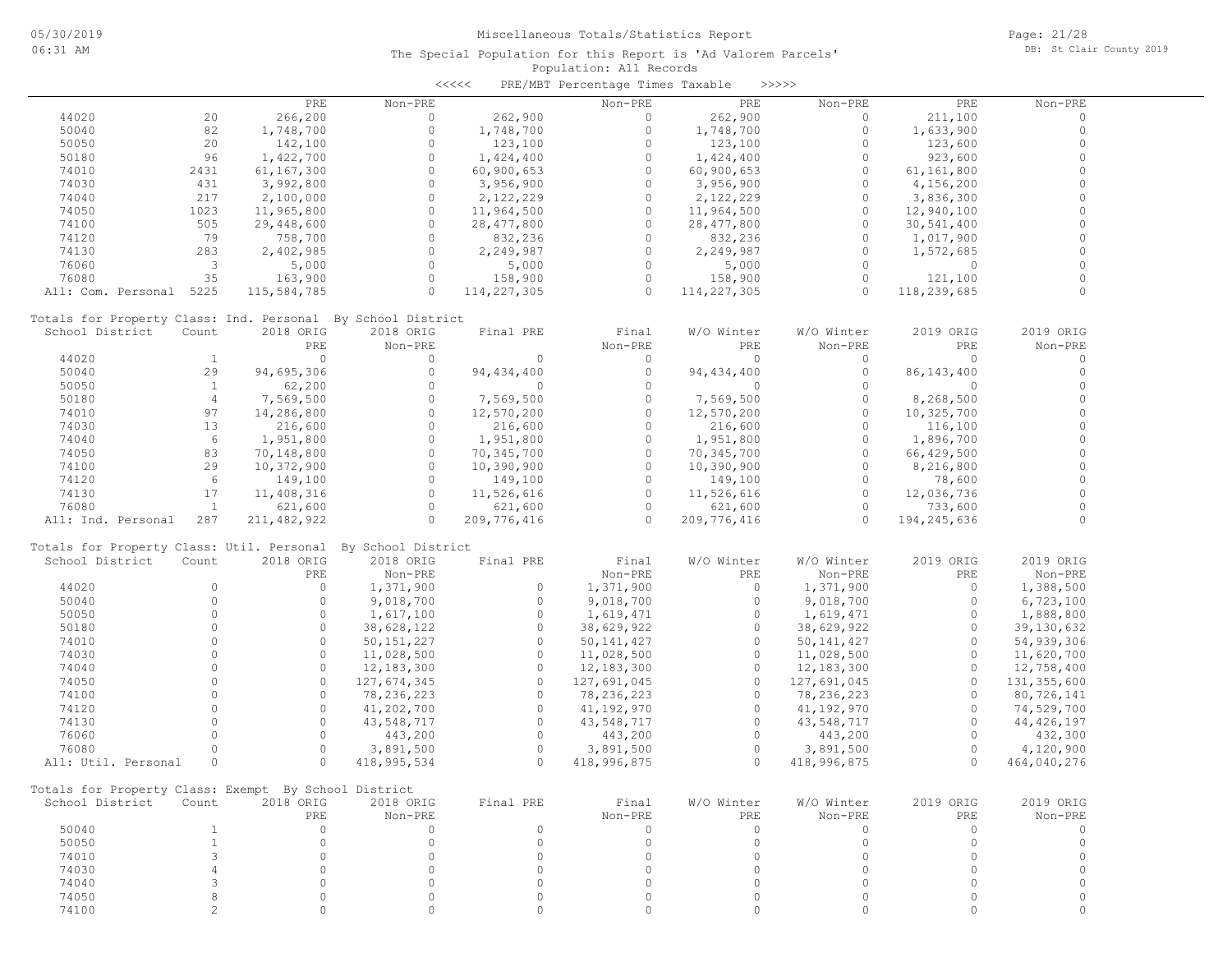|                 |        |               |               | <<<<          | PRE/MBT Percentage Times Taxable |               | >>>>>>           |               |               |
|-----------------|--------|---------------|---------------|---------------|----------------------------------|---------------|------------------|---------------|---------------|
| 74120           |        |               |               |               |                                  |               |                  |               |               |
| 74130           |        |               |               |               |                                  |               |                  |               |               |
| 76060           |        |               |               |               |                                  |               |                  |               |               |
| 76080           |        |               |               |               |                                  |               |                  |               |               |
| All: Exempt     | 29     |               |               |               |                                  |               |                  |               |               |
|                 |        |               |               |               |                                  |               |                  |               |               |
| Totals          | Count  | 2018 ORIG     | 2018 ORIG     | Final PRE     | Final                            | W/O Winter    | W/O Winter       | 2019 ORIG     | 2019 ORIG     |
|                 |        | PRE           | Non-PRE       |               | Non-PRE                          | PRE           | Non-PRE          | PRE           | Non-PRE       |
| Real            | 55,816 | 3,444,395,674 | 1,814,486,711 | 3,448,970,970 | 1,794,631,391                    | 3,444,368,425 | 1,799,233,936    | 3,603,576,629 | 1,865,533,074 |
| Personal        | 5,512  | 327,067,707   | 419,009,334   | 324,003,721   | 419,010,675                      | 324,003,721   | 419,010,675      | 312,485,321   | 464,052,576   |
| Real & Personal | 61,328 | 3,771,463,381 | 2,233,496,045 | 3,772,974,691 | 2,213,642,066                    | 3,768,372,146 | 2, 218, 244, 611 | 3,916,061,950 | 2,329,585,650 |
| Exempt          | 29     |               |               |               |                                  |               |                  |               |               |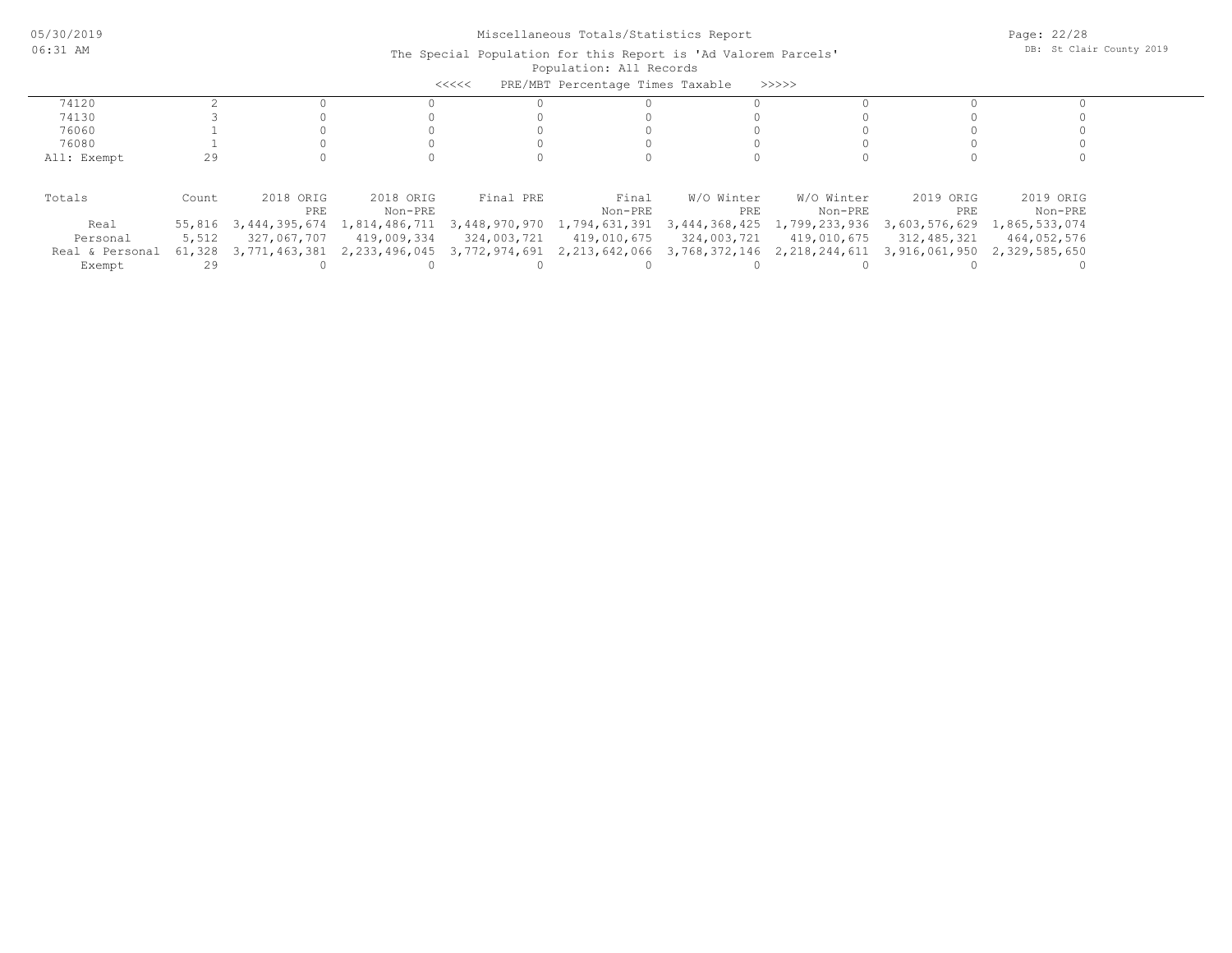# Population: All Records Miscellaneous Totals/Statistics Report The Special Population for this Report is 'Ad Valorem Parcels' <<<<< DDA/LDFA Totals - CFT/IFT/REHAB Totals >>>>>

Page: 23/28 DB: St Clair County 2019

\*\*\*\*\* DDA/LDFA Totals \*\*\*\*\*

|                     |       | Base        | Current      | Current      | Current      | Final        | Final        | Final          |
|---------------------|-------|-------------|--------------|--------------|--------------|--------------|--------------|----------------|
| DDA/LDFA            | Count | Value       | Assessed     | Taxable      | Captured     | Assessed     | Taxable      | Captured       |
| TIFA # 1            | 343   | 8,879,022   | 13,758,100   | 11, 414, 508 | 70,063       | 12,515,300   | 11,023,569   | $-268, 344$    |
| $\Omega$            | 276   | $\bigcap$   | 3,023,800    | 2,555,731    | $\Omega$     | 2,821,800    | 2,408,658    |                |
| TIFA #3             | 258   | 4,408,700   | 11,217,500   | 8,395,574    | 3,989,074    | 10,187,400   | 7,729,043    | 3,325,843      |
| TIFA #2             | 65    | 2,789,000   | 4,883,100    | 3,672,861    | 925,861      | 4,283,500    | 3,596,938    | 849,938        |
| TIFA #1             | 140   | 2,381,225   | 6,567,700    | 5,057,860    | 2,546,555    | 5,529,100    | 4,560,744    | 2,112,019      |
| SCHEFENACKER        | 2     | 55,182      | 1,884,200    | 1,605,657    | $\Omega$     | 1,164,900    | 1,164,900    |                |
| CHRYSLER            | 12    | $\Omega$    | 3,018,600    | 2,315,192    | $\Omega$     | 2,691,200    | 2,278,135    |                |
| 09 EDISON REDEPMT # | 73    | 202,225     | 10,731,500   | 10,207,060   | 10,004,835   | 11,239,100   | 10,283,345   | 10,081,120     |
| 20 D.D.A.           | 1436  | $\Omega$    | 86,504,300   | 72,279,556   | 71,542,903   | 74,974,100   | 67, 339, 541 | 66,620,153     |
| 05 PEERLESS THOMAS  | 27    | 105,225     | 3,439,300    | 3,060,515    | 2,955,290    | 3,342,500    | 3,140,676    | 3,035,451      |
| 14 BROWNFIELD 381   | 16    | 1,708,500   | 3,439,300    | 3,060,515    | 1,352,015    | 3,342,500    | 3,140,676    | 1,432,176      |
| 03 PH PAPER COMPANY | 49    | 10,182,575  | 7,204,900    | 6, 213, 442  | $-3,969,133$ | 6,190,600    | 5,981,768    | $-4, 200, 807$ |
| 18 WATER ST MARINA  | 8     | 220,800     | 2,629,800    | 2,552,297    | 2,331,497    | 2,574,500    | 2,485,139    | 2,264,339      |
| 11 BROWNFIELD PLAN  | 72    | 1,887,480   | 13,228,400   | 11,892,384   | 10,004,904   | 11,261,300   | 9,746,692    | 7,859,212      |
| 12 BROWNFIELD PLAN  | 219   | 12,527,110  | 12,460,900   | 9,843,968    | $-2,521,795$ | 10,196,800   | 9,156,597    | $-3,821,901$   |
| 13 BROWNFIELD PLAN  | 66    | 2,210,799   | 2,383,300    | 1,922,613    | $-288,186$   | 1,994,500    | 1,896,282    | $-314,517$     |
| 02 IND. PARK (ORIGI | 225   | 8,358,566   | 33,127,000   | 29,771,001   | 21, 412, 435 | 31,302,800   | 30, 338, 346 | 21,979,780     |
| 04 KRAFFT-HOLLAND   | 320   | 2,286,075   | 30,185,900   | 25,738,936   | 23, 452, 861 | 28,705,500   | 25, 143, 032 | 22,856,957     |
| 10 IND. PARK (EXPAN | 24    | 57,175      | 6,030,700    | 5,440,322    | 5,383,147    | 6,030,000    | 5,944,082    | 5,886,907      |
| 01 T. H. - CROSS PT | 176   | 3,399,605   | 16,211,600   | 13, 314, 631 | 9,915,026    | 15, 315, 800 | 13, 441, 273 | 10,041,668     |
| 08 MAINSTREET #5    | 300   | 5, 138, 325 | 11,239,200   | 8,136,506    | 2,998,181    | 8,062,700    | 7,388,927    | 2,250,602      |
| 07 NBD, YMCA #2     | 51    | 500,000     | 3,264,400    | 3,014,196    | 2,514,196    | 1,420,100    | 1,354,662    | 854,662        |
| 21 BENS 314, LLC    | 2     | 59,100      | 79,600       | 60,414       | 1,314        | 63,400       | 58,999       | $-101$         |
| 19 HURON MAINSTREET | 41    | 1,047,400   | 2,540,900    | 1,237,462    | 190,062      | 1,308,400    | 1,215,417    | 168,017        |
| 17 BROWNFIELD SPERR | 3     | 65,000      | 775,000      | 775,000      | 710,000      | 765,200      | 765,200      | 700,200        |
| 16 BROWNFIELD HARKE | 9     |             |              |              | $\Omega$     | $\Omega$     |              |                |
| 15 BROWNFIELD SCST  | 5     |             |              | $\Omega$     | $\Omega$     | $\Omega$     |              |                |
| $2001 - 50$ YRS     | 33    |             | 136,600      | 111,201      | 111,201      | 111,700      | 108,595      | 108,595        |
| DDA DIST 2002       | 390   | 20,638,762  | 24, 193, 500 | 20,565,083   | $-186, 479$  | 20,305,700   | 17,947,951   | $-2,762,296$   |
| SAD #80-02 MULBERRY | 2     | $\Omega$    | 194,000      | 177,740      | 177,740      | 156,600      | 126,760      | 126,760        |
| 2013 DISTRICT       | 28    | 155,111     | 10,847,400   | 9,256,779    | 9,101,668    | 10,246,600   | 9,203,056    | 9,047,945      |
| YALE DDA            | 195   | 3, 158, 372 | 6,481,763    | 5, 132, 765  | 1,974,393    | 5,757,132    | 5,011,067    | 1,852,695      |
| LDFA                | 17    | 525,775     | 1,831,736    | 1,597,196    | 1,071,421    | 1,723,516    | 1,575,862    | 1,050,087      |
| LDFA NO CAPTURE     | 7     | $\Omega$    | 1,032,620    | 809,893      | 349,105      | 902,518      | 810,998      | 361,009        |
| DDA NO. 1           | 711   | 16,486,761  | 46,489,840   | 34,840,376   | 18, 353, 615 | 42,578,400   | 32,776,961   | 16,290,200     |
| TIFA DISTRICT #1    | 121   | 1,562,150   | 4,516,500    | 3,342,374    | 1,780,124    | 3,981,500    | 3,201,367    | 1,638,617      |
| 28-DDA/TIFA #1      | 818   | 17,836,100  | 41,578,800   | 33, 214, 555 | 15,378,455   | 34, 914, 200 | 32,034,197   | 14,198,097     |
| DDA/TIFA #1         | 48    | 2,952,525   | $\cap$       | $\bigcap$    | $-2,952,525$ | $\Omega$     | $\Omega$     | $-2,952,525$   |
| DDA DISTRICT        | 15    | $\Omega$    | 65,000       | 65,000       | 65,000       | 600          | 600          | 600            |

\*\*\*\*\* CFT/IFT/REHAB Totals \*\*\*\*\*

|                                                                                                                      |                                     | Count | SEV Value                    | Taxable Value                |
|----------------------------------------------------------------------------------------------------------------------|-------------------------------------|-------|------------------------------|------------------------------|
| OPRA - Frozen<br>OPRA - Frozen<br>OPRA - Frozen                                                                      | Real<br>Personal<br>Real & Personal |       |                              |                              |
| PILT - Payment in Lieu of  Real<br>PILT - Payment in Lieu of  Personal<br>PILT - Payment in Lieu of  Real & Personal |                                     |       | 276,400<br>15,000<br>291,400 | 276,400<br>15,000<br>291,400 |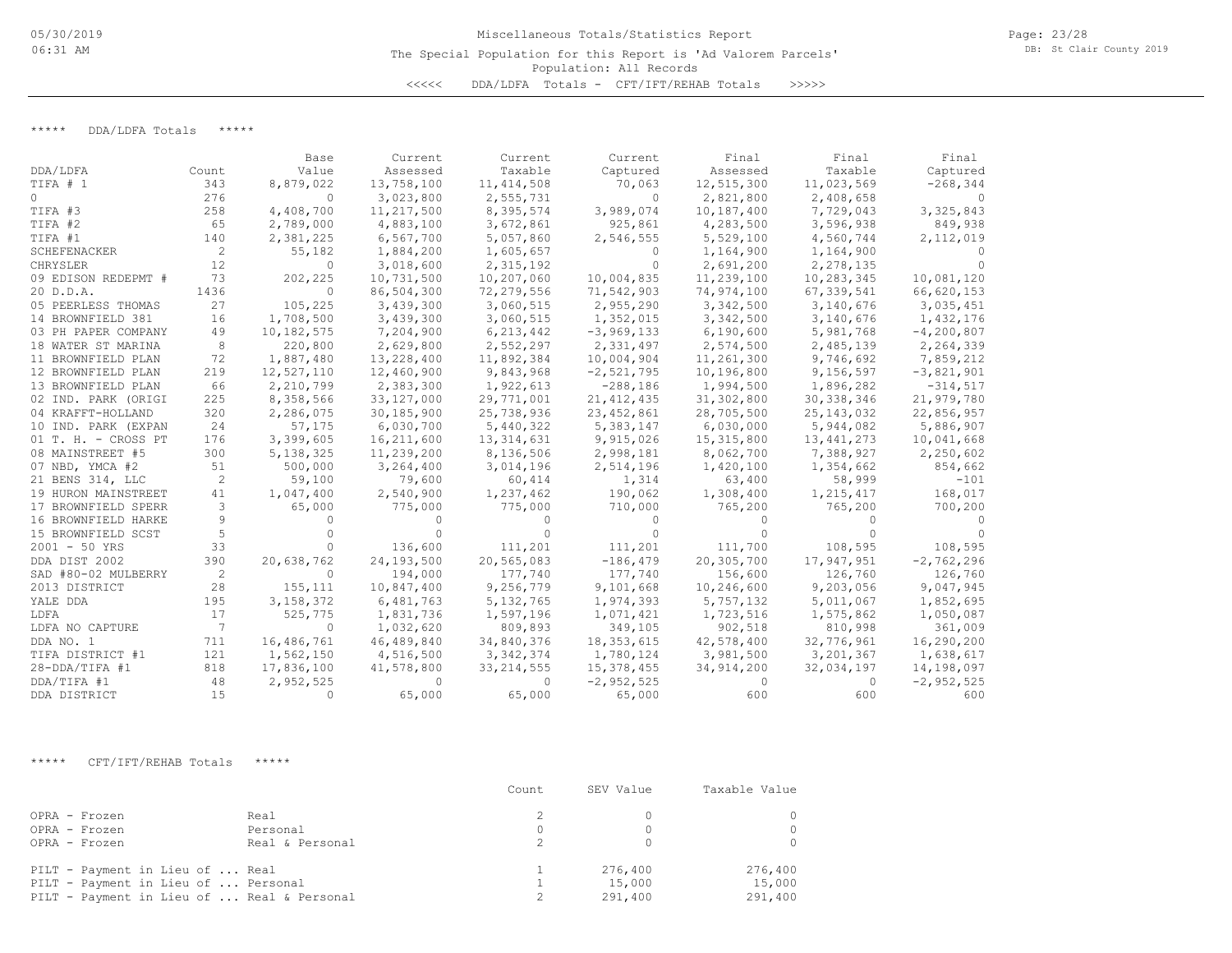Page: 24/28 DB: St Clair County 2019

|                      |                 | $\prec$ <<<< | DDA/LDFA Totals - CFT/IFT/REHAB Totals | >>>>>> |
|----------------------|-----------------|--------------|----------------------------------------|--------|
| NEZ - REHAB (Frozen) | Real            |              |                                        |        |
| NEZ - REHAB (Frozen) | Personal        |              |                                        |        |
| NEZ - REHAB (Frozen) | Real & Personal |              |                                        |        |
| OPRA - Rehab         | Real            |              |                                        |        |
| OPRA - Rehab         | Personal        |              |                                        |        |
| OPRA - Rehab         | Real & Personal |              |                                        |        |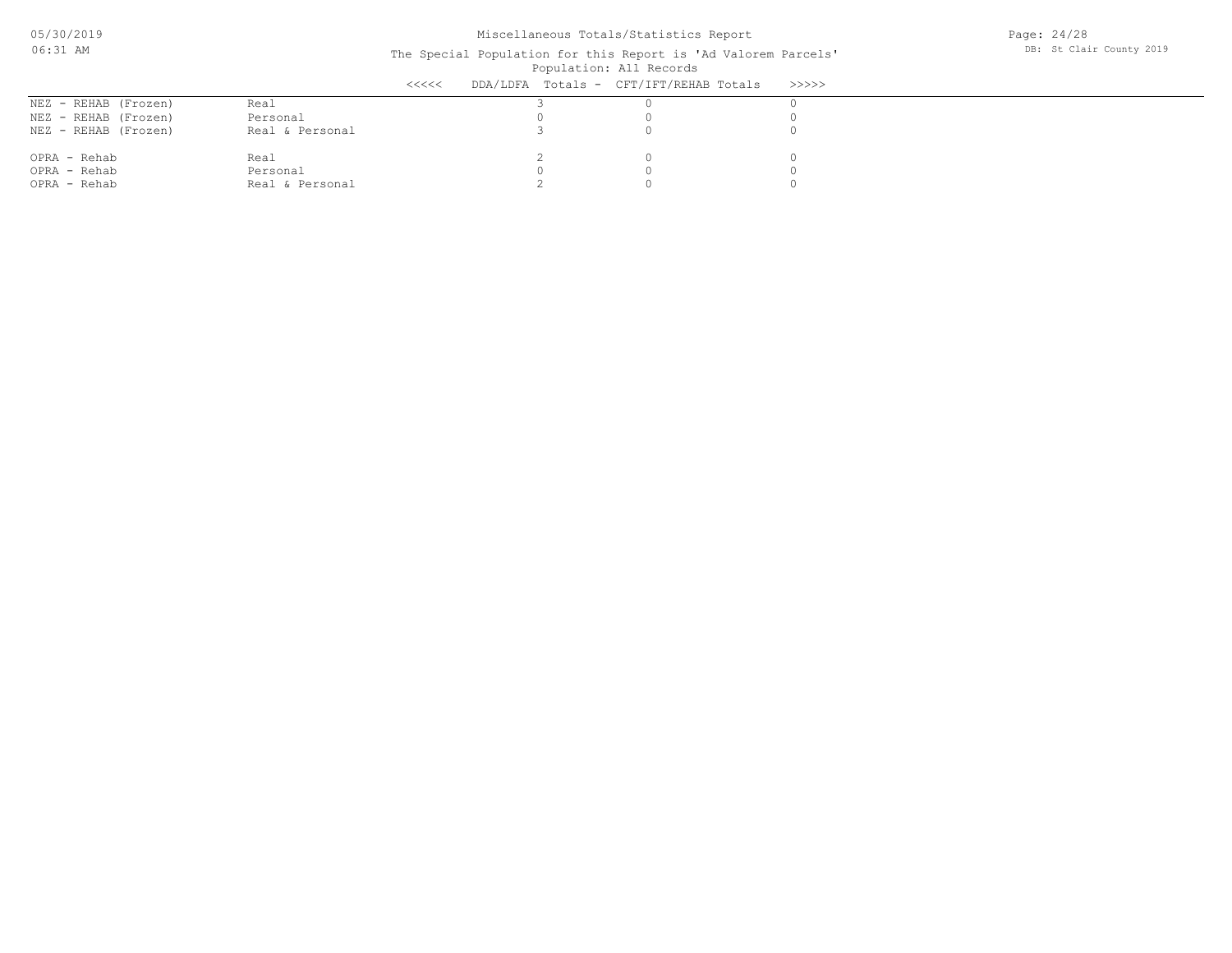The Special Population for this Report is 'Ad Valorem Parcels'

## Population: All Records

<<<<< Special Act Totals >>>>>

\*\*\*\*\* DDA/LDFA Totals \*\*\*\*\*

|                     |       | Base         | Current    | Current      | Current      | Final      | Final        | Final        |
|---------------------|-------|--------------|------------|--------------|--------------|------------|--------------|--------------|
| DDA/LDFA            | Count | Value        | Assessed   | Taxable      | Captured     | Assessed   | Taxable      | Captured     |
| TIFA # 1            | 343   | 8,879,022    | 13,758,100 | 11, 414, 508 | 70,063       | 12,515,300 | 11,023,569   | $-268, 344$  |
| $\Omega$            | 276   | $\Omega$     | 3,023,800  | 2,555,731    | $\Omega$     | 2,821,800  | 2,408,658    |              |
| TIFA #3             | 258   | 4,408,700    | 11,217,500 | 8,395,574    | 3,989,074    | 10,187,400 | 7,729,043    | 3,325,843    |
| TIFA #2             | 65    | 2,789,000    | 4,883,100  | 3,672,861    | 925,861      | 4,283,500  | 3,596,938    | 849,938      |
| TIFA #1             | 140   | 2,381,225    | 6,567,700  | 5,057,860    | 2,546,555    | 5,529,100  | 4,560,744    | 2,112,019    |
| SCHEFENACKER        | 2     | 55,182       | 1,884,200  | 1,605,657    | $\Omega$     | 1,164,900  | 1,164,900    |              |
| CHRYSLER            | 12    | $\Omega$     | 3,018,600  | 2,315,192    | $\Omega$     | 2,691,200  | 2,278,135    |              |
| 09 EDISON REDEPMT # | 73    | 202,225      | 10,731,500 | 10,207,060   | 10,004,835   | 11,239,100 | 10,283,345   | 10,081,120   |
| 20 D.D.A.           | 1436  | $\Omega$     | 86,504,300 | 72,279,556   | 71,542,903   | 74,974,100 | 67, 339, 541 | 66,620,153   |
| 05 PEERLESS THOMAS  | 27    | 105,225      | 3,439,300  | 3,060,515    | 2,955,290    | 3,342,500  | 3,140,676    | 3,035,451    |
| 14 BROWNFIELD 381   | 16    | 1,708,500    | 3,439,300  | 3,060,515    | 1,352,015    | 3,342,500  | 3,140,676    | 1,432,176    |
| 03 PH PAPER COMPANY | 49    | 10, 182, 575 | 7,204,900  | 6,213,442    | $-3,969,133$ | 6,190,600  | 5,981,768    | $-4,200,807$ |
| 18 WATER ST MARINA  | 8     | 220,800      | 2,629,800  | 2,552,297    | 2,331,497    | 2,574,500  | 2,485,139    | 2,264,339    |
| 11 BROWNFIELD PLAN  | 72    | 1,887,480    | 13,228,400 | 11,892,384   | 10,004,904   | 11,261,300 | 9,746,692    | 7,859,212    |
| 12 BROWNFIELD PLAN  | 219   | 12,527,110   | 12,460,900 | 9,843,968    | $-2,521,795$ | 10,196,800 | 9,156,597    | $-3,821,901$ |
| 13 BROWNFIELD PLAN  | 66    | 2,210,799    | 2,383,300  | 1,922,613    | $-288,186$   | 1,994,500  | 1,896,282    | $-314,517$   |
| 02 IND. PARK (ORIGI | 225   | 8,358,566    | 33,127,000 | 29,771,001   | 21, 412, 435 | 31,302,800 | 30, 338, 346 | 21,979,780   |
| 04 KRAFFT-HOLLAND   | 320   | 2,286,075    | 30,185,900 | 25,738,936   | 23, 452, 861 | 28,705,500 | 25, 143, 032 | 22,856,957   |
| 10 IND. PARK (EXPAN | 24    | 57,175       | 6,030,700  | 5,440,322    | 5,383,147    | 6,030,000  | 5,944,082    | 5,886,907    |
| 01 T. H. - CROSS PT | 176   | 3,399,605    | 16,211,600 | 13, 314, 631 | 9,915,026    | 15,315,800 | 13, 441, 273 | 10,041,668   |
| 08 MAINSTREET #5    | 300   | 5, 138, 325  | 11,239,200 | 8,136,506    | 2,998,181    | 8,062,700  | 7,388,927    | 2,250,602    |
| 07 NBD, YMCA #2     | 51    | 500,000      | 3,264,400  | 3,014,196    | 2,514,196    | 1,420,100  | 1,354,662    | 854,662      |
| 21 BENS 314, LLC    | 2     | 59,100       | 79,600     | 60,414       | 1,314        | 63,400     | 58,999       | $-101$       |
| 19 HURON MAINSTREET | 41    | 1,047,400    | 2,540,900  | 1,237,462    | 190,062      | 1,308,400  | 1,215,417    | 168,017      |
| 17 BROWNFIELD SPERR | 3     | 65,000       | 775,000    | 775,000      | 710,000      | 765,200    | 765,200      | 700,200      |
| 16 BROWNFIELD HARKE | 9     | 0            |            |              | $\Omega$     | 0          |              |              |
| 15 BROWNFIELD SCST  | 5     |              |            | 0            | $\Omega$     | $\Omega$   |              |              |
| $2001 - 50$ YRS     | 33    |              | 136,600    | 111,201      | 111,201      | 111,700    | 108,595      | 108,595      |
| DDA DIST 2002       | 390   | 20,638,762   | 24,193,500 | 20,565,083   | $-186, 479$  | 20,305,700 | 17,947,951   | $-2,762,296$ |
| SAD #80-02 MULBERRY | 2     | $\Omega$     | 194,000    | 177,740      | 177,740      | 156,600    | 126,760      | 126,760      |
| 2013 DISTRICT       | 28    | 155,111      | 10,847,400 | 9,256,779    | 9,101,668    | 10,246,600 | 9,203,056    | 9,047,945    |
| YALE DDA            | 195   | 3, 158, 372  | 6,481,763  | 5, 132, 765  | 1,974,393    | 5,757,132  | 5,011,067    | 1,852,695    |
| LDFA                | 17    | 525,775      | 1,831,736  | 1,597,196    | 1,071,421    | 1,723,516  | 1,575,862    | 1,050,087    |
| LDFA NO CAPTURE     | 7     | $\Omega$     | 1,032,620  | 809,893      | 349,105      | 902,518    | 810,998      | 361,009      |
| DDA NO. 1           | 711   | 16,486,761   | 46,489,840 | 34,840,376   | 18, 353, 615 | 42,578,400 | 32,776,961   | 16,290,200   |
| TIFA DISTRICT #1    | 121   | 1,562,150    | 4,516,500  | 3, 342, 374  | 1,780,124    | 3,981,500  | 3, 201, 367  | 1,638,617    |
| $28 - DDA/TIFA$ #1  | 818   | 17,836,100   | 41,578,800 | 33, 214, 555 | 15,378,455   | 34,914,200 | 32,034,197   | 14,198,097   |
| DDA/TIFA #1         | 48    | 2,952,525    |            | 0            | $-2,952,525$ | $\Omega$   | 0            | $-2,952,525$ |
| DDA DISTRICT        | 15    | $\bigcap$    | 65,000     | 65,000       | 65,000       | 600        | 600          | 600          |

\*\*\*\*\* Special Act Totals \*\*\*\*\*

|                      |                 | Count    | SEV Value | Taxable Value |
|----------------------|-----------------|----------|-----------|---------------|
| State Land Bank Sale | Real            |          |           |               |
| State Land Bank Sale | Personal        |          |           |               |
| State Land Bank Sale | Real & Personal |          |           |               |
| OPRA - Frozen        | Real            |          |           |               |
| OPRA - Frozen        | Personal        | $\Omega$ |           |               |
| OPRA - Frozen        | Real & Personal | 2        |           |               |
| OPRA - Rehab         | Real            |          |           |               |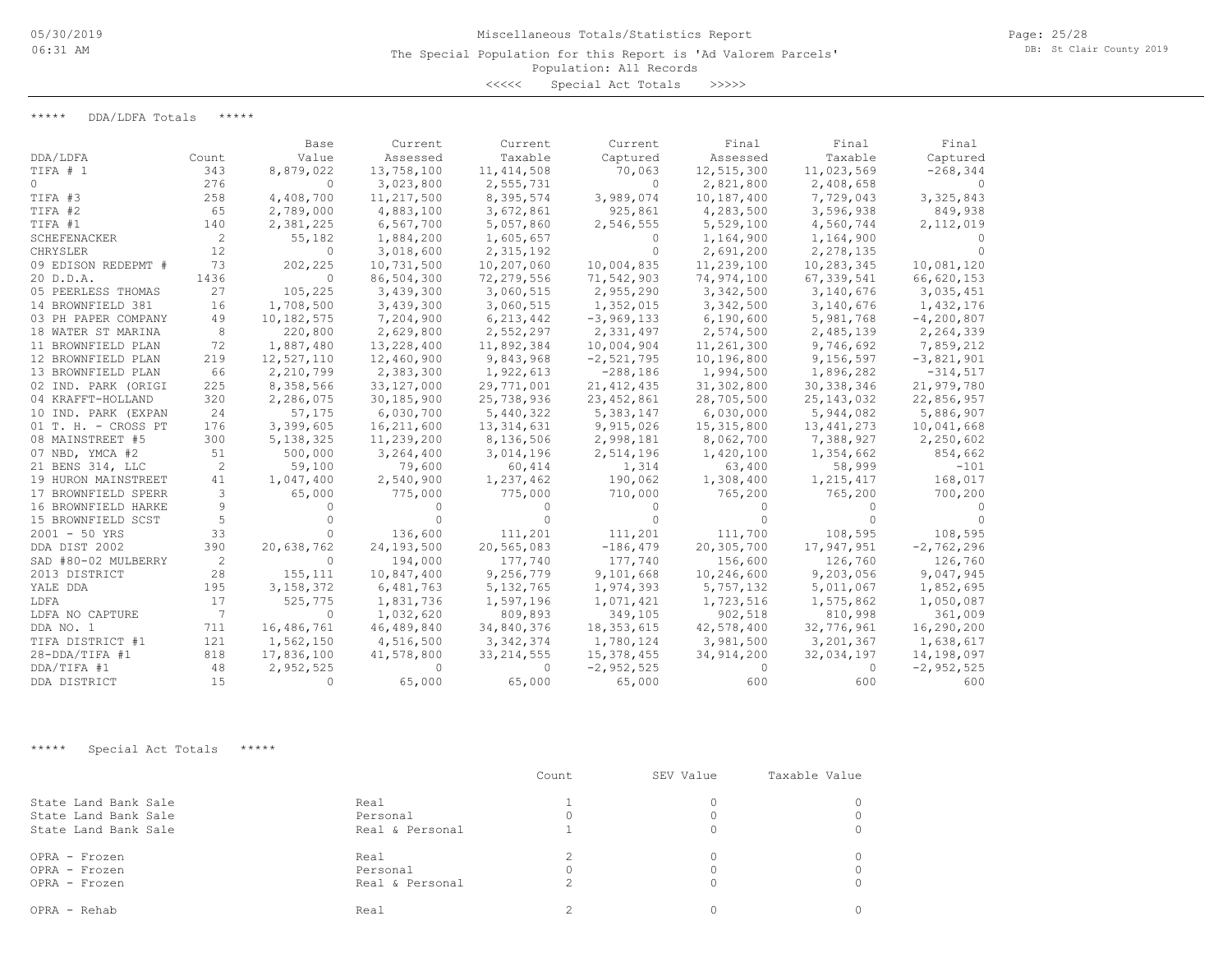05/30/2019 06:31 AM

# Miscellaneous Totals/Statistics Report

Page: 26/28 DB: St Clair County 2019

|                                     |                 | <<<< | Special Act Totals | >>>>>  |        |  |
|-------------------------------------|-----------------|------|--------------------|--------|--------|--|
| OPRA - Rehab                        | Personal        |      |                    |        |        |  |
| OPRA - Rehab                        | Real & Personal |      |                    |        |        |  |
| NEZ - REHAB (Frozen)                | Real            |      |                    |        |        |  |
| NEZ - REHAB (Frozen)                | Personal        |      |                    |        |        |  |
| NEZ - REHAB (Frozen)                | Real & Personal |      |                    |        |        |  |
| Charitable Nonprofit Housing        | Real            |      |                    |        |        |  |
| Charitable Nonprofit Housing        | Personal        |      |                    |        |        |  |
| Charitable Nonprofit Housing        | Real & Personal |      |                    |        |        |  |
| PA 494/204 - Developmental Property | Real            |      |                    |        |        |  |
| PA 494/204 - Developmental Property | Personal        |      |                    |        |        |  |
| PA 494/204 - Developmental Property | Real & Personal |      |                    |        |        |  |
| DNR - DNR-PILT                      | Real            |      |                    |        |        |  |
| DNR - DNR-PILT                      | Personal        |      |                    |        |        |  |
| DNR - DNR-PILT                      | Real & Personal |      |                    |        |        |  |
| Sr Ctzn/Dis Fam Hsq-PILT 2008 Rates | Real            |      |                    | 276400 | 276400 |  |
| Sr Ctzn/Dis Fam Hsq-PILT 2008 Rates | Personal        |      |                    | 15000  | 15000  |  |
| Sr Ctzn/Dis Fam Hsg-PILT 2008 Rates | Real & Personal |      |                    | 291400 | 291400 |  |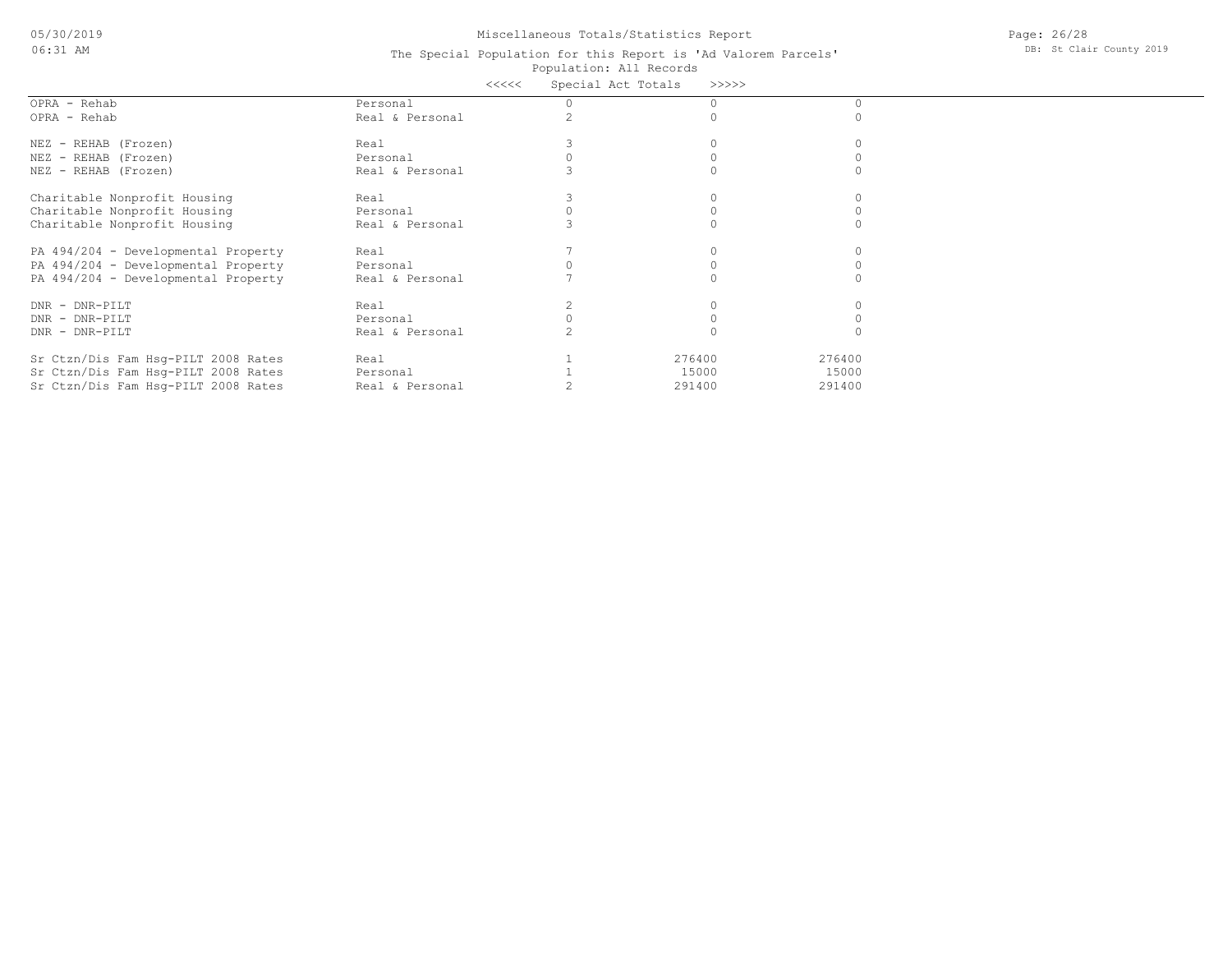<<<<< Top 20 Statistics >>>>>

| ***** Top 20 S.E.V.s *****                 |                                                                              |                                   |
|--------------------------------------------|------------------------------------------------------------------------------|-----------------------------------|
| 18-051-0001-000                            | DETROIT EDISON CO                                                            | \$201,080,100                     |
| 13-013-1001-000                            | DETROIT EDISON CO                                                            | \$175,677,500                     |
| 13-013-1001-001                            | DETROIT EDISON CO                                                            | \$101,763,100                     |
| 23-999-0029-000                            | CONSUMERS ENERGY COMPANY                                                     | \$84,019,500                      |
| 22-021-1002-000                            | DETROIT EDISON CO                                                            | \$77,728,500                      |
| 18-051-0001-100                            | DETROIT EDISON CO                                                            | $\boldsymbol{\xi}$<br>63,313,000  |
| 13-999-0410-500                            | DTE GAS COMPANY                                                              | \$<br>43,234,800                  |
| 18-018-3001-000                            | DTE ELECTRIC COMPANY                                                         | \$<br>35,821,500                  |
| 18-998-0010-200                            |                                                                              | \$<br>35,618,100                  |
| 31-999-0205-000                            |                                                                              | \$<br>29,646,400                  |
| $03 - 999 - 0420 - 300$                    | DETROIT EDISON CO<br>BLUEWATER NATURAL GAS HOLDINGS, LLC<br>ITC TRANSMISSION | \$<br>24,989,200                  |
| $30 - 999 - 0360 - 000$                    | ENBRIDGE ENERGY LIMITED PART                                                 | \$<br>20,659,400                  |
| 30-999-0370-000                            | ENBRIDGE ENERGY LIMITED PART                                                 | \$<br>20,054,000                  |
| 22-999-0004-100                            | INTERNATIONAL TRANSMISSION CO                                                | \$<br>19,547,200                  |
| 31-999-0101-000                            | ITC HOLDINGS TRANSMISSION                                                    | \$<br>19,481,100                  |
| $03 - 999 - 0370 - 900$                    | MARYSVILLE HYDROCARBON LLC                                                   | \$<br>18, 136, 400                |
| 16-999-0021-000                            | ENBRIDGE ENERGY LTD                                                          | \$<br>16,067,000                  |
| 18-999-0019-800                            | ITC TRANSMISSION                                                             | $\mathsf{S}$<br>14,256,700        |
| 13-999-0410-000                            | DTE GAS COMPANY                                                              | $\ddot{\mathsf{S}}$<br>12,263,400 |
| 16-999-0080-000                            | BLUE WATER GAS STORAGE, LLC                                                  | \$12, 241, 500                    |
|                                            |                                                                              |                                   |
|                                            |                                                                              |                                   |
| ***** Top 20 Taxable Values *****          |                                                                              |                                   |
| 13-013-1001-000                            | DETROIT EDISON CO                                                            | \$171, 202, 325                   |
| 18-051-0001-000                            | DETROIT EDISON CO                                                            | \$163, 126, 784                   |
| 13-013-1001-001                            | DETROIT EDISON CO                                                            | \$100,857,156                     |
| 23-999-0029-000                            | CONSUMERS ENERGY COMPANY                                                     | \$84,019,500                      |
| 22-021-1002-000                            | DETROIT EDISON CO                                                            | \$71,320,735                      |
| 18-051-0001-100                            | DETROIT EDISON CO                                                            | \$<br>51, 467, 114                |
| 13-999-0410-500                            | DTE GAS COMPANY<br>BLUEWATER NATURAL GAS HOLDINGS, LLC<br>ITC TRANSMISSION   | \$<br>43,234,800                  |
| 31-999-0205-000                            |                                                                              | \$<br>29,646,400                  |
| 03-999-0420-300                            |                                                                              | \$<br>24,989,200                  |
| 18-998-0010-200                            | DETROIT EDISON CO                                                            | \$<br>23, 416, 125                |
| 18-018-3001-000                            | DTE ELECTRIC COMPANY                                                         | \$<br>22,751,505                  |
| 30-999-0360-000                            | ENBRIDGE ENERGY LIMITED PART                                                 | \$<br>20,659,400                  |
| 30-999-0370-000                            | ENBRIDGE ENERGY LIMITED PART                                                 | $\frac{1}{2}$<br>20,054,000       |
| 22-999-0004-100                            | INTERNATIONAL TRANSMISSION CO                                                | $\mathsf{S}$<br>19,547,200        |
| 31-999-0101-000                            | ITC HOLDINGS TRANSMISSION                                                    | \$<br>19,481,100                  |
| 03-999-0370-900                            | MARYSVILLE HYDROCARBON LLC                                                   | \$<br>18, 136, 400                |
| 16-999-0021-000                            | ENBRIDGE ENERGY LTD                                                          | \$<br>15, 242, 432                |
| 18-999-0019-800                            | ITC TRANSMISSION                                                             | $\frac{1}{2}$<br>14,256,700       |
| 13-999-0410-000                            | DTE GAS COMPANY                                                              | \$12, 263, 400                    |
| 16-999-0080-000                            | BLUE WATER GAS STORAGE, LLC                                                  | $\mathsf{S}$<br>12, 241, 500      |
|                                            |                                                                              |                                   |
|                                            |                                                                              |                                   |
| ***** Top 20 Owners by Taxable Value ***** |                                                                              |                                   |
| DETROIT EDISON CO                          | has 593,646,040 Taxable Value in 124 Parcel(s)                               |                                   |
| DTE ELECTRIC COMPANY                       | has 134,539,741 Taxable Value in 60 Parcel(s)                                |                                   |
| CONSUMERS ENERGY COMPANY                   | has 84,354,826 Taxable Value in 8 Parcel(s)                                  |                                   |
| DTE GAS COMPANY                            | 77,752,600 Taxable Value in 10 Parcel(s)<br>has                              |                                   |
| ITC TRANSMISSION                           | 54,976,400 Taxable Value in 18 Parcel(s)<br>has                              |                                   |
| ENBRIDGE ENERGY LIMITED PART               | has<br>$40,713,400$ Taxable Value in 2 Parcel(s)                             |                                   |
| BLUEWATER NATURAL GAS HOLDINGS, LLC has    | 31,530,600 Taxable Value in 2 Parcel(s)                                      |                                   |
| INTERNATIONAL TRANSMISSION CO              | 24,775,600 Taxable Value in 9 Parcel(s)<br>has                               |                                   |
| ENBRIDGE ENERGY LTD                        | 22,928,132 Taxable Value in 2 Parcel(s)<br>has                               |                                   |

BLUE WATER GAS STORAGE, LLC has 12,688,865 Taxable Value in 2 Parcel(s) ITC HOLDINGS TRANSMISSION has 19,481,100 Taxable Value in 2 Parcel(s) MARYSVILLE HYDROCARBON LLC has 20,236,100 Taxable Value in 3 Parcel(s) SEMCO ENERGY INC has 22,495,895 Taxable Value in 30 Parcel(s)